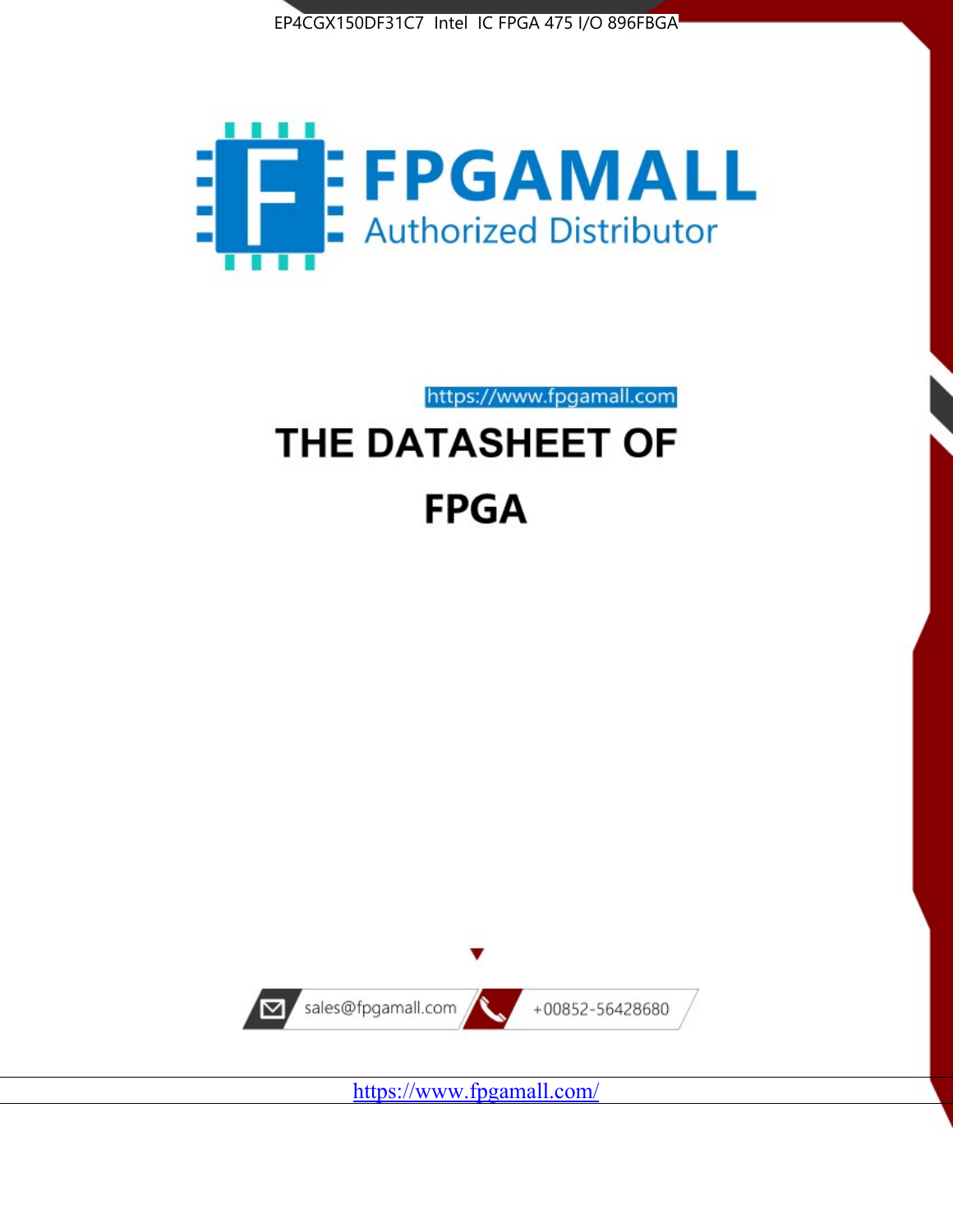

# **1. Cyclone IV Device Datasheet**

**CYIV-53001-2.0**

This chapter describes the electrical and switching characteristics for Cyclone<sup>®</sup> IV devices. Electrical characteristics include operating conditions and power consumption. Switching characteristics include transceiver specifications, core, and periphery performance. This chapter also describes I/O timing, including programmable I/O element (IOE) delay and programmable output buffer delay.

This chapter includes the following sections:

- "Operating Conditions" on page 1–1
- "Power Consumption" on page 1–16
- "Switching Characteristics" on page 1–16
- " $I/O$  Timing" on page  $1-37$
- "Glossary" on page 1–37

# **Operating Conditions**

When Cyclone IV devices are implemented in a system, they are rated according to a set of defined parameters. To maintain the highest possible performance and reliability of Cyclone IV devices, you must consider the operating requirements described in this chapter.

Cyclone IV devices are offered in commercial, industrial, extended industrial and, automotive grades. Cyclone IV E devices offer –6 (fastest), –7, –8, –8L, and –9L speed grades for commercial devices, –8L speed grades for industrial devices, and –7 speed grade for extended industrial and automotive devices. Cyclone IV GX devices offer –6 (fastest), –7, and –8 speed grades for commercial devices and –7 speed grade for industrial devices.

**For more information about the supported speed grades for respective Cyclone IV** devices, refer to the *[Cyclone IV FPGA Device Family Overview](http://www.altera.com/literature/hb/cyclone-iv/cyiv-51001.pdf)* chapter.

**1** Cyclone IV E devices are offered in core voltages of 1.0 and 1.2 V. Cyclone IV E devices with a core voltage of 1.0 V have an 'L' prefix attached to the speed grade.

In this chapter, a prefix associated with the operating temperature range is attached to the speed grades; commercial with a "C" prefix, industrial with an "I" prefix, and automotive with an "A" prefix. Therefore, commercial devices are indicated as C6, C7, C8, C8L, or C9L per respective speed grade. Industrial devices are indicated as I7, I8, or I8L. Automotive devices are indicated as A7.

@2016 Altera Corporation. All rights reserved. ALTERA, ARRIA, CYCLONE, HARDCOPY, MAX, MEGACORE, NIOS, QUARTUS and STRATIX words and logos are trademarks of Altera Corporation and registered in the U.S. Patent and Trademark



Cyclone IV Device Handbook, Volume 3 March 2016

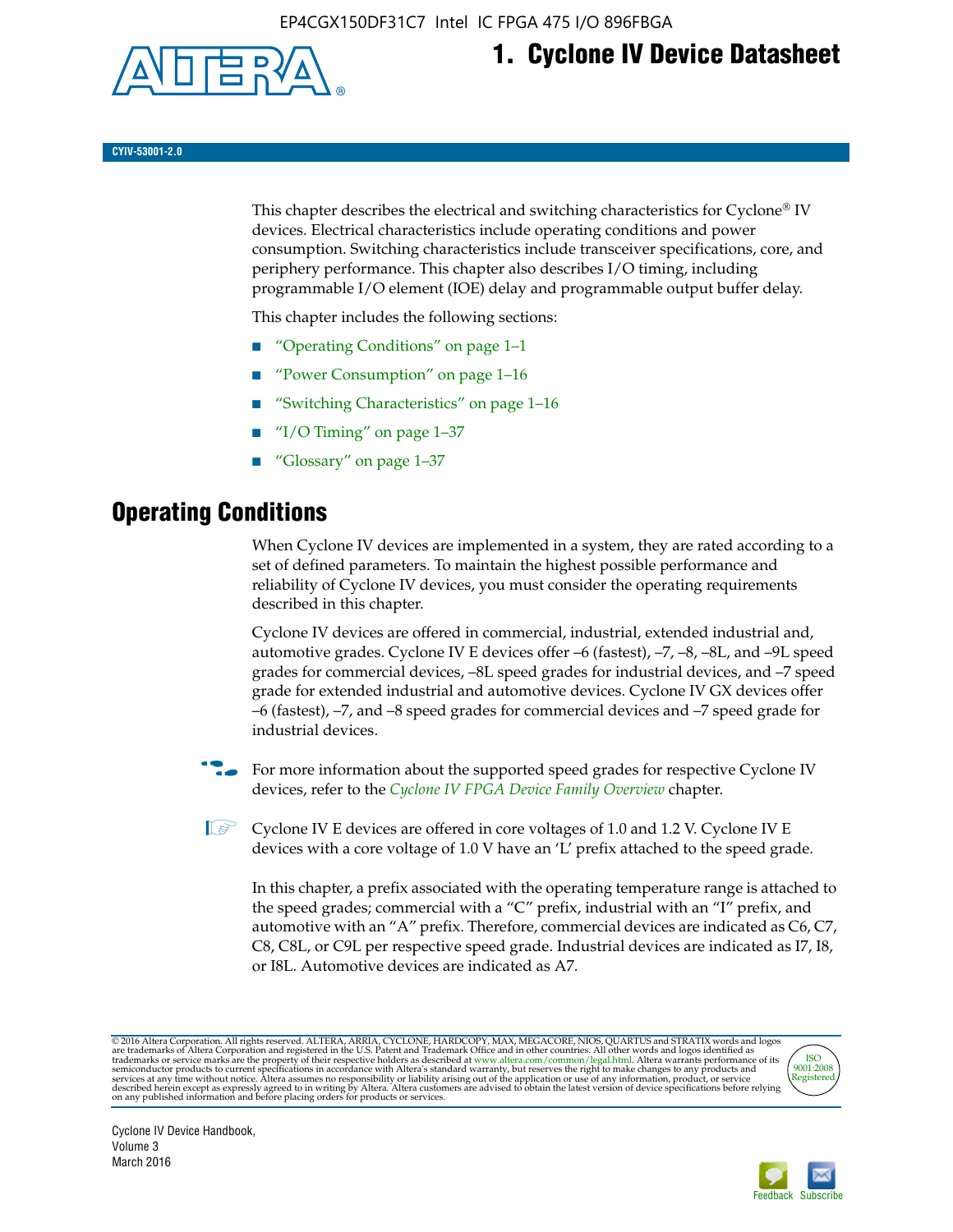**1 Cyclone IV E industrial devices I7 are offered with extended operating temperature** range.

### **Absolute Maximum Ratings**

Absolute maximum ratings define the maximum operating conditions for Cyclone IV devices. The values are based on experiments conducted with the device and theoretical modeling of breakdown and damage mechanisms. The functional operation of the device is not implied at these conditions. Table 1–1 lists the absolute maximum ratings for Cyclone IV devices.



Conditions beyond those listed in Table  $1-1$  cause permanent damage to the device. Additionally, device operation at the absolute maximum ratings for extended periods of time have adverse effects on the device.

| <b>Symbol</b>            | <b>Parameter</b>                                                                                                                             | Min    | <b>Max</b> | <b>Unit</b> |
|--------------------------|----------------------------------------------------------------------------------------------------------------------------------------------|--------|------------|-------------|
| <b>V<sub>CCINT</sub></b> | Core voltage, PCI Express <sup>®</sup> (PCIe <sup>®</sup> ) hard IP<br>block, and transceiver physical coding sublayer<br>(PCS) power supply | $-0.5$ | 1.8        | V           |
| $V_{CCA}$                | Phase-locked loop (PLL) analog power supply                                                                                                  | $-0.5$ | 3.75       | V           |
| $V_{CCD\_PLL}$           | PLL digital power supply                                                                                                                     | $-0.5$ | 1.8        | V           |
| V <sub>CCIO</sub>        | I/O banks power supply                                                                                                                       | $-0.5$ | 3.75       | V           |
| V <sub>CC_CLKIN</sub>    | Differential clock input pins power supply                                                                                                   | $-0.5$ | 4.5        | V           |
| $V_{\text{CCH_GXB}}$     | Transceiver output buffer power supply                                                                                                       | $-0.5$ | 3.75       | V           |
| $V_{\text{CCA\_GXB}}$    | Transceiver physical medium attachment (PMA)<br>and auxiliary power supply                                                                   | $-0.5$ | 3.75       | V           |
| $V_{CCL_GXB}$            | Transceiver PMA and auxiliary power supply                                                                                                   | $-0.5$ | 1.8        | V           |
| $V_{1}$                  | DC input voltage                                                                                                                             | $-0.5$ | 4.2        | V           |
| $I_{\text{OUT}}$         | DC output current, per pin                                                                                                                   | $-25$  | 40         | mA          |
| $T_{\mathtt{STG}}$       | Storage temperature                                                                                                                          | -65    | 150        | °C          |
| $T_{\rm J}$              | Operating junction temperature                                                                                                               | $-40$  | 125        | °C          |

**Table 1–1. Absolute Maximum Ratings for Cyclone IV Devices** *(1)*

**Note to Table 1–1:**

(1) Supply voltage specifications apply to voltage readings taken at the device pins with respect to ground, not at the power supply.

### **Maximum Allowed Overshoot or Undershoot Voltage**

During transitions, input signals may overshoot to the voltage shown in Table 1–2 and undershoot to –2.0 V for a magnitude of currents less than 100 mA and for periods shorter than 20 ns. Table 1–2 lists the maximum allowed input overshoot voltage and the duration of the overshoot voltage as a percentage over the lifetime of the device. The maximum allowed overshoot duration is specified as a percentage of high-time over the lifetime of the device.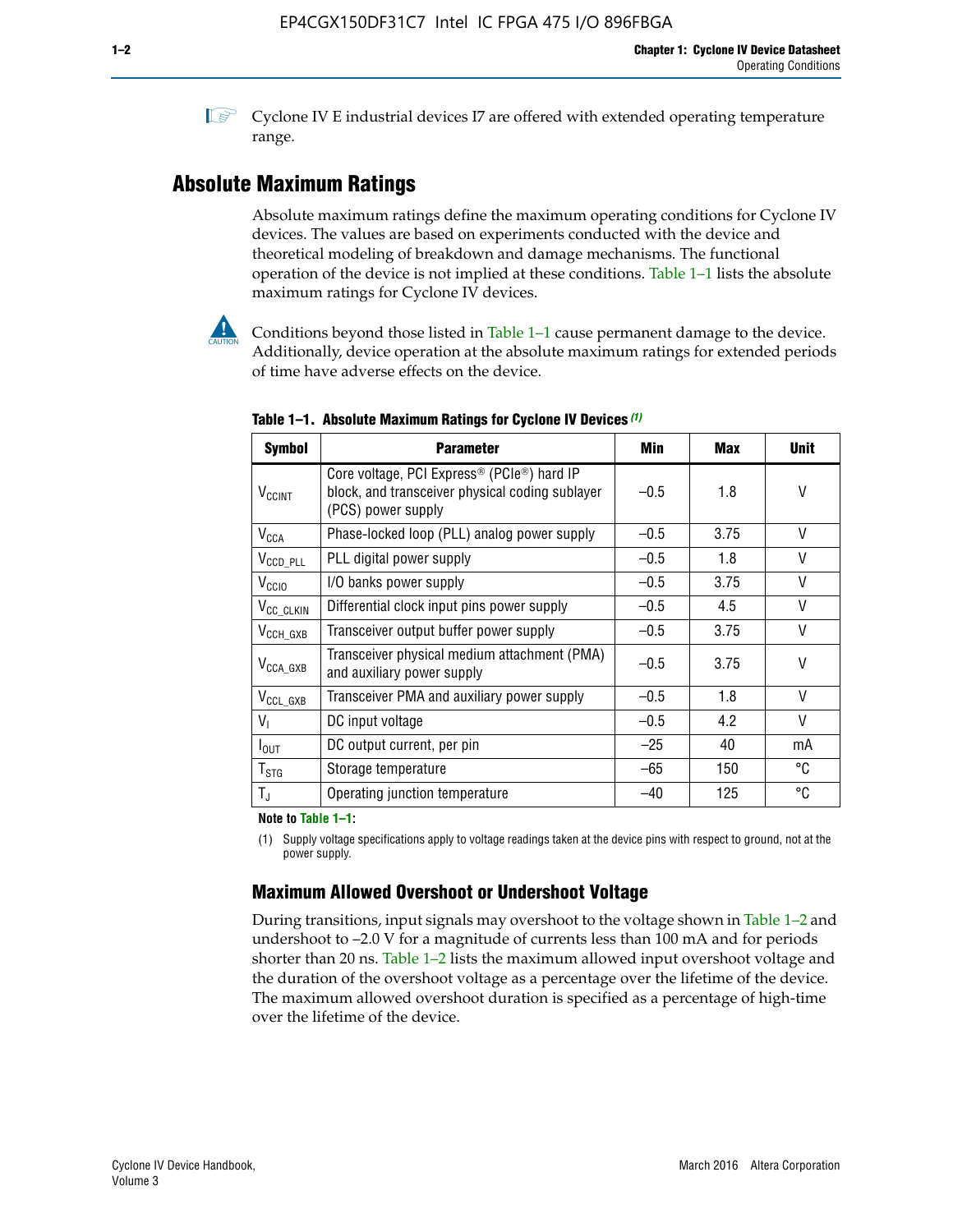$\mathbb{I}$  A DC signal is equivalent to 100% duty cycle. For example, a signal that overshoots to 4.3 V can only be at 4.3 V for 65% over the lifetime of the device; for a device lifetime of 10 years, this amounts to 65/10ths of a year.

| <b>Symbol</b> | <b>Parameter</b>           | <b>Condition (V)</b> | <b>Overshoot Duration as % of High Time</b> | <b>Unit</b>   |
|---------------|----------------------------|----------------------|---------------------------------------------|---------------|
|               |                            | $V_1 = 4.20$         | 100                                         | $\%$          |
|               |                            | $V_1 = 4.25$         | 98                                          | $\%$          |
|               |                            | $V_1 = 4.30$         | 65                                          | $\%$          |
|               |                            | $V_1 = 4.35$         | 43                                          | $\%$          |
| $V_i$         | <b>AC</b> Input<br>Voltage | $V_1 = 4.40$         | 29                                          | $\frac{0}{0}$ |
|               |                            | $V_1 = 4.45$         | 20                                          | $\%$          |
|               |                            | $V_1 = 4.50$         | 13                                          | $\%$          |
|               |                            | $V_1 = 4.55$         | 9                                           | $\frac{0}{0}$ |
|               |                            | $V_1 = 4.60$         | 6                                           | $\frac{0}{0}$ |

**Table 1–2. Maximum Allowed Overshoot During Transitions over a 10**-**Year Time Frame for Cyclone IV Devices**

Figure 1–1 shows the methodology to determine the overshoot duration. The overshoot voltage is shown in red and is present on the input pin of the Cyclone IV device at over 4.3 V but below 4.4 V. From Table 1–2, for an overshoot of 4.3 V, the percentage of high time for the overshoot can be as high as 65% over a 10-year period. Percentage of high time is calculated as ([delta  $T$ ]/T)  $\times$  100. This 10-year period assumes that the device is always turned on with 100% I/O toggle rate and 50% duty cycle signal. For lower I/O toggle rates and situations in which the device is in an idle state, lifetimes are increased.



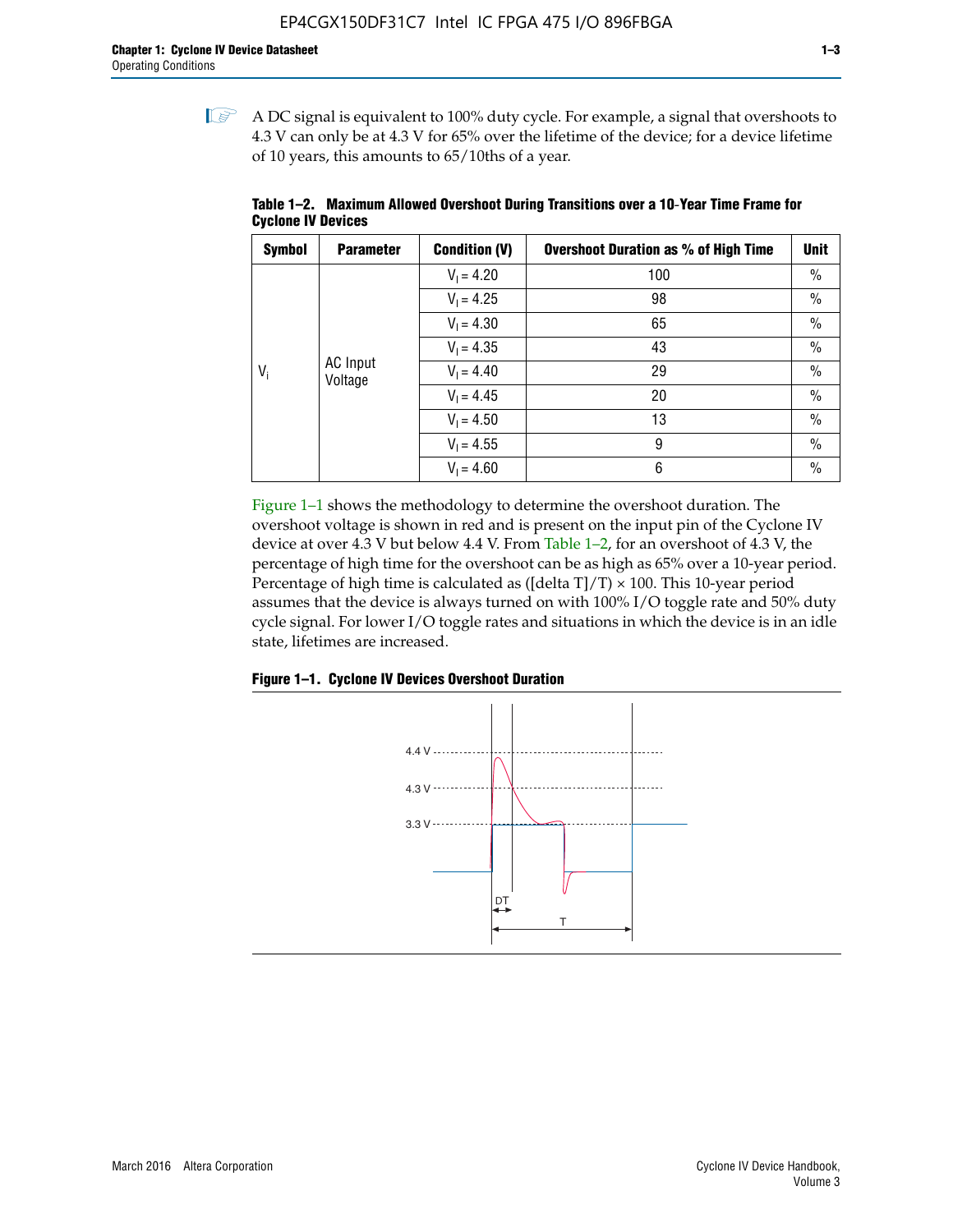# **Recommended Operating Conditions**

This section lists the functional operation limits for AC and DC parameters for Cyclone IV devices. Table 1–3 and Table 1–4 list the steady-state voltage and current values expected from Cyclone IV E and Cyclone IV GX devices. All supplies must be strictly monotonic without plateaus.

**Table 1–3. Recommended Operating Conditions for Cyclone IV E Devices** *(1)***,** *(2)* **(Part 1 of 2)**

| <b>Symbol</b>                                                                                                                  | <b>Parameter</b>                                                                                                                                                                                                                                                                                                                                                                                                                                                                                                                                                                                                                                                                                                                                                                                                                                                                                                      | <b>Conditions</b> | <b>Min</b> | <b>Typ</b>                                                   | <b>Max</b> | <b>Unit</b>  |
|--------------------------------------------------------------------------------------------------------------------------------|-----------------------------------------------------------------------------------------------------------------------------------------------------------------------------------------------------------------------------------------------------------------------------------------------------------------------------------------------------------------------------------------------------------------------------------------------------------------------------------------------------------------------------------------------------------------------------------------------------------------------------------------------------------------------------------------------------------------------------------------------------------------------------------------------------------------------------------------------------------------------------------------------------------------------|-------------------|------------|--------------------------------------------------------------|------------|--------------|
| $V_{CClNT}$ (3)<br>$V_{\text{CCIO}}$ (3), (4)<br>$V_{CCA}$ (3)<br>$V_{\text{CCD\_PLL}}$ (3)<br>$V_{I}$<br>$V_0$<br>$T_{\rm J}$ | Supply voltage for internal logic,<br>1.2-V operation                                                                                                                                                                                                                                                                                                                                                                                                                                                                                                                                                                                                                                                                                                                                                                                                                                                                 |                   | 1.15       | 1.2                                                          | 1.25       | V            |
|                                                                                                                                | Supply voltage for internal logic,<br>1.0-V operation                                                                                                                                                                                                                                                                                                                                                                                                                                                                                                                                                                                                                                                                                                                                                                                                                                                                 |                   | 0.97       | 1.0                                                          | 1.03       | $\mathsf{V}$ |
| $t_{\rm{RAMP}}$                                                                                                                | Supply voltage for output buffers,<br>3.3-V operation                                                                                                                                                                                                                                                                                                                                                                                                                                                                                                                                                                                                                                                                                                                                                                                                                                                                 |                   | 3.135      | 3.3                                                          | 3.465      | $\vee$       |
|                                                                                                                                | Supply voltage for output buffers,<br>3.0-V operation                                                                                                                                                                                                                                                                                                                                                                                                                                                                                                                                                                                                                                                                                                                                                                                                                                                                 |                   | 2.85       | 3                                                            | 3.15       | V            |
|                                                                                                                                | Supply voltage for output buffers,<br>2.375<br>2.5<br>2.5-V operation<br>Supply voltage for output buffers,<br>1.8<br>1.71<br>1.8-V operation<br>Supply voltage for output buffers,<br>1.425<br>1.5<br>1.5-V operation<br>Supply voltage for output buffers,<br>1.14<br>1.2<br>1.2-V operation<br>Supply (analog) voltage for PLL<br>2.375<br>2.5<br>regulator<br>Supply (digital) voltage for PLL,<br>1.15<br>1.2<br>1.2-V operation<br>Supply (digital) voltage for PLL,<br>0.97<br>1.0<br>1.0-V operation<br>3.6<br>Input voltage<br>$-0.5$<br>$\equiv$<br>$\pmb{0}$<br>Output voltage<br>$\mathbf 0$<br>85<br>For commercial use<br>For industrial use<br>$-40$<br>Operating junction temperature<br>For extended temperature<br>$-40$<br>For automotive use<br>$-40$<br>Standard power-on reset<br>$50 \mu s$<br>$(POR)$ (5)<br>Power supply ramp time<br>Fast POR (6)<br>$50 \mu s$<br>$\overline{\phantom{0}}$ | 2.625             | $\vee$     |                                                              |            |              |
|                                                                                                                                |                                                                                                                                                                                                                                                                                                                                                                                                                                                                                                                                                                                                                                                                                                                                                                                                                                                                                                                       |                   |            |                                                              | 1.89       | $\mathsf{V}$ |
|                                                                                                                                |                                                                                                                                                                                                                                                                                                                                                                                                                                                                                                                                                                                                                                                                                                                                                                                                                                                                                                                       |                   |            |                                                              | 1.575      | V            |
|                                                                                                                                |                                                                                                                                                                                                                                                                                                                                                                                                                                                                                                                                                                                                                                                                                                                                                                                                                                                                                                                       |                   |            |                                                              | 1.26       | V            |
|                                                                                                                                |                                                                                                                                                                                                                                                                                                                                                                                                                                                                                                                                                                                                                                                                                                                                                                                                                                                                                                                       |                   |            |                                                              | 2.625      | $\vee$       |
|                                                                                                                                |                                                                                                                                                                                                                                                                                                                                                                                                                                                                                                                                                                                                                                                                                                                                                                                                                                                                                                                       |                   |            |                                                              | 1.25       | V            |
|                                                                                                                                |                                                                                                                                                                                                                                                                                                                                                                                                                                                                                                                                                                                                                                                                                                                                                                                                                                                                                                                       |                   |            | 1.03<br>$V_{\rm CClO}$<br>100<br>125<br>125<br>50 ms<br>3 ms | $\vee$     |              |
|                                                                                                                                |                                                                                                                                                                                                                                                                                                                                                                                                                                                                                                                                                                                                                                                                                                                                                                                                                                                                                                                       |                   |            |                                                              |            | $\mathsf{V}$ |
|                                                                                                                                |                                                                                                                                                                                                                                                                                                                                                                                                                                                                                                                                                                                                                                                                                                                                                                                                                                                                                                                       |                   |            |                                                              |            | V            |
|                                                                                                                                |                                                                                                                                                                                                                                                                                                                                                                                                                                                                                                                                                                                                                                                                                                                                                                                                                                                                                                                       |                   |            |                                                              |            | °C           |
|                                                                                                                                |                                                                                                                                                                                                                                                                                                                                                                                                                                                                                                                                                                                                                                                                                                                                                                                                                                                                                                                       |                   |            |                                                              |            | °C           |
|                                                                                                                                |                                                                                                                                                                                                                                                                                                                                                                                                                                                                                                                                                                                                                                                                                                                                                                                                                                                                                                                       |                   |            |                                                              |            | °C           |
|                                                                                                                                |                                                                                                                                                                                                                                                                                                                                                                                                                                                                                                                                                                                                                                                                                                                                                                                                                                                                                                                       |                   |            |                                                              |            | °C           |
|                                                                                                                                |                                                                                                                                                                                                                                                                                                                                                                                                                                                                                                                                                                                                                                                                                                                                                                                                                                                                                                                       |                   |            |                                                              |            |              |
|                                                                                                                                |                                                                                                                                                                                                                                                                                                                                                                                                                                                                                                                                                                                                                                                                                                                                                                                                                                                                                                                       |                   |            |                                                              |            |              |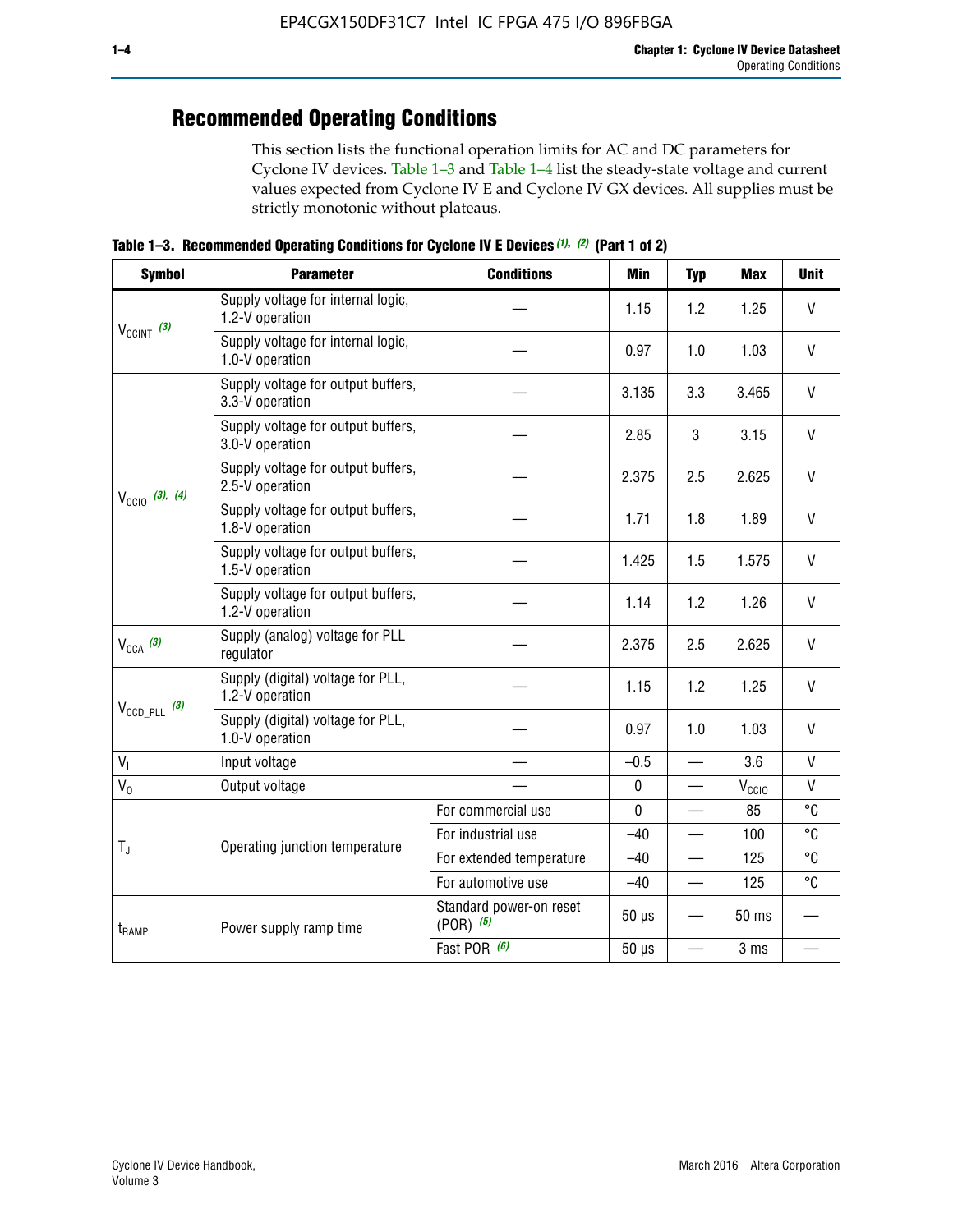#### **Table 1–3. Recommended Operating Conditions for Cyclone IV E Devices** *(1)***,** *(2)* **(Part 2 of 2)**

| Svmbol             | <b>Parameter</b>                                              | <b>Conditions</b> | Min | Typ | <b>Max</b> | Unit |
|--------------------|---------------------------------------------------------------|-------------------|-----|-----|------------|------|
| <sup>I</sup> Diode | Magnitude of DC current across<br>PCI-clamp diode when enable |                   |     |     | 10         | mA   |

#### **Notes to Table 1–3:**

(1) Cyclone IV E 1.0 V core voltage devices only support C8L, C9L, and I8L speed grades. Cyclone IV E 1.2 V core voltage devices only support C6, C7, C8, I7, and A7 speed grades.

(2)  $V_{CCIO}$  for all I/O banks must be powered up during device operation. All vcca pins must be powered to 2.5 V (even when PLLs are not used) and must be powered up and powered down at the same time.

(3)  $V_{CC}$  must rise monotonically.

(4)  $V_{\text{CCIO}}$  powers all input buffers.

(5) The POR time for Standard POR ranges between 50 and 200 ms. Each individual power supply must reach the recommended operating range within 50 ms.

(6) The POR time for Fast POR ranges between 3 and 9 ms. Each individual power supply must reach the recommended operating range within 3 ms.

| <b>Symbol</b>                                                        | <b>Parameter</b>                                                      | <b>Conditions</b> | <b>Min</b> | <b>Typ</b> | <b>Max</b> | <b>Unit</b>  |
|----------------------------------------------------------------------|-----------------------------------------------------------------------|-------------------|------------|------------|------------|--------------|
| $V_{\text{CCINT}}$ (3)                                               | Core voltage, PCIe hard IP block, and<br>transceiver PCS power supply |                   | 1.16       | 1.2        | 1.24       | V            |
| $V_{CCA}$ (1), (3)                                                   | PLL analog power supply                                               |                   | 2.375      | 2.5        | 2.625      | V            |
| $V_{\text{CCD\_PLL}}$ (2)                                            | PLL digital power supply                                              |                   | 1.16       | 1.2        | 1.24       | V            |
|                                                                      | I/O banks power supply for 3.3-V<br>operation                         |                   | 3.135      | 3.3        | 3.465      | $\mathsf{V}$ |
| $V_{\text{CC10}}$ (3), (4)<br>V <sub>CC_CLKIN</sub><br>(3), (5), (6) | I/O banks power supply for 3.0-V<br>operation                         |                   | 2.85       | 3          | 3.15       | V            |
|                                                                      | I/O banks power supply for 2.5-V<br>operation                         |                   | 2.375      | 2.5        | 2.625      | V            |
|                                                                      | I/O banks power supply for 1.8-V<br>operation                         |                   | 1.71       | 1.8        | 1.89       | V            |
|                                                                      | I/O banks power supply for 1.5-V<br>operation                         |                   | 1.425      | 1.5        | 1.575      | V            |
|                                                                      | I/O banks power supply for 1.2-V<br>operation                         |                   | 1.14       | 1.2        | 1.26       | V            |
| $V_{CCH_GXB}$                                                        | Differential clock input pins power<br>supply for 3.3-V operation     |                   | 3.135      | 3.3        | 3.465      | V            |
|                                                                      | Differential clock input pins power<br>supply for 3.0-V operation     |                   | 2.85       | 3          | 3.15       | $\mathsf{V}$ |
|                                                                      | Differential clock input pins power<br>supply for 2.5-V operation     |                   | 2.375      | 2.5        | 2.625      | V            |
|                                                                      | Differential clock input pins power<br>supply for 1.8-V operation     |                   | 1.71       | 1.8        | 1.89       | $\mathsf{V}$ |
|                                                                      | Differential clock input pins power<br>supply for 1.5-V operation     |                   | 1.425      | 1.5        | 1.575      | V            |
|                                                                      | Differential clock input pins power<br>supply for 1.2-V operation     |                   | 1.14       | 1.2        | 1.26       | V            |
|                                                                      | Transceiver output buffer power supply                                |                   | 2.375      | 2.5        | 2.625      | V            |

#### **Table 1–4. Recommended Operating Conditions for Cyclone IV GX Devices (Part 1 of 2)**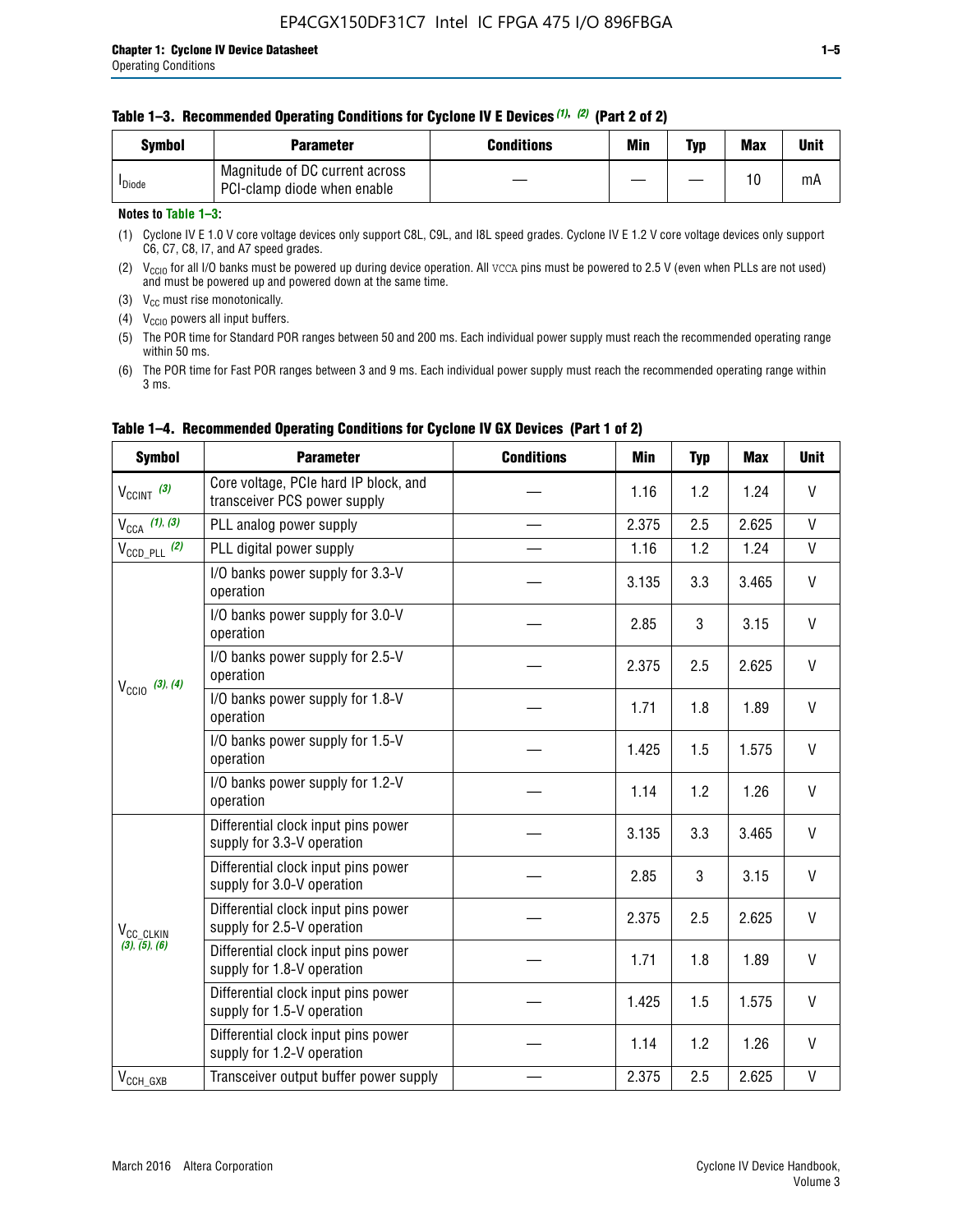| <b>Symbol</b>         | <b>Parameter</b>                                               | <b>Conditions</b>                        | <b>Min</b> | <b>Typ</b> | Max               | <b>Unit</b> |
|-----------------------|----------------------------------------------------------------|------------------------------------------|------------|------------|-------------------|-------------|
| $V_{\text{CCA\_GXB}}$ | Transceiver PMA and auxiliary power<br>supply                  |                                          | 2.375      | 2.5        | 2.625             |             |
| $V_{CCL_GXB}$         | Transceiver PMA and auxiliary power<br>supply                  |                                          | 1.16       | 1.2        | 1.24              | V           |
| $V_{1}$               | DC input voltage                                               |                                          | $-0.5$     |            | 3.6               | $\vee$      |
| $V_0$                 | DC output voltage                                              |                                          | 0          |            | V <sub>CCIO</sub> | V           |
| T,                    | Operating junction temperature                                 | For commercial use                       | 0          |            | 85                | °C          |
|                       |                                                                | For industrial use                       | $-40$      |            | 100               | °C          |
| $t_{\sf{RAMP}}$       | Power supply ramp time                                         | Standard power-on reset<br>$(POR)$ $(7)$ | $50 \mu s$ |            | $50 \text{ ms}$   |             |
|                       |                                                                | Fast POR (8)                             | $50 \mu s$ |            | 3 <sub>ms</sub>   |             |
| <b>I</b> Diode        | Magnitude of DC current across<br>PCI-clamp diode when enabled |                                          |            |            | 10                | mA          |

**Table 1–4. Recommended Operating Conditions for Cyclone IV GX Devices (Part 2 of 2)**

**Notes to Table 1–4:**

- (1) All VCCA pins must be powered to 2.5 V (even when PLLs are not used) and must be powered up and powered down at the same time.
- (2) You must connect  $V_{CCD-PLL}$  to  $V_{CCINT}$  through a decoupling capacitor and ferrite bead.
- (3) Power supplies must rise monotonically.
- (4)  $V_{\text{CCIO}}$  for all I/O banks must be powered up during device operation. Configurations pins are powered up by V<sub>CCIO</sub> of I/O Banks 3, 8, and 9 where I/O Banks 3 and 9 only support V<sub>CCIO</sub> of 1.5, 1.8, 2.5, 3.0, and 3.3 V. For fast passive parallel (FPP) configuration mode, the V<sub>CCIO</sub> level of I/O<br>Bank 8 must be powered up to 1.5, 1.8, 2.5, 3.0, and 3.3 V.
- (5) You must set  $V_{CC_CCLKIN}$  to 2.5 V if you use CLKIN as a high-speed serial interface (HSSI) refclk or as a DIFFCLK input.
- (6) The CLKIN pins in I/O Banks 3B and 8B can support single-ended I/O standard when the pins are used to clock left PLLs in non-transceiver applications.
- (7) The POR time for Standard POR ranges between 50 and 200 ms.  $V_{\text{CCIA}}$ ,  $V_{\text{CCIA}}$ , and  $V_{\text{CCIO}}$  of I/O Banks 3, 8, and 9 must reach the recommended operating range within 50 ms.
- (8) The POR time for Fast POR ranges between 3 and 9 ms.  $V_{\text{CCH},T}$ ,  $V_{\text{CCA}}$ , and  $V_{\text{CCI}}$  of I/O Banks 3, 8, and 9 must reach the recommended operating range within 3 ms.

### **ESD Performance**

This section lists the electrostatic discharge (ESD) voltages using the human body model (HBM) and charged device model (CDM) for Cyclone IV devices general purpose I/Os (GPIOs) and high-speed serial interface (HSSI) I/Os. Table 1–5 lists the ESD for Cyclone IV devices GPIOs and HSSI I/Os.

|  |  |  | Table 1–5. ESD for Cyclone IV Devices GPIOs and HSSI I/Os |  |  |
|--|--|--|-----------------------------------------------------------|--|--|
|  |  |  |                                                           |  |  |

| <b>Symbol</b>  | <b>Parameter</b>                      | <b>Passing Voltage</b> | <b>Unit</b> |
|----------------|---------------------------------------|------------------------|-------------|
|                | ESD voltage using the HBM (GPIOs) (1) | ± 2000                 |             |
| <b>VESDHBM</b> | ESD using the HBM (HSSI I/Os) (2)     | ± 1000                 |             |
|                | ESD using the CDM (GPIOs)             | ± 500                  |             |
| <b>VESDCDM</b> | ESD using the CDM (HSSI I/Os) (2)     | ± 250                  |             |

#### **Notes to Table 1–5:**

(1) The passing voltage for EP4CGX15 and EP4CGX30 row I/Os is ±1000V.

(2) This value is applicable only to Cyclone IV GX devices.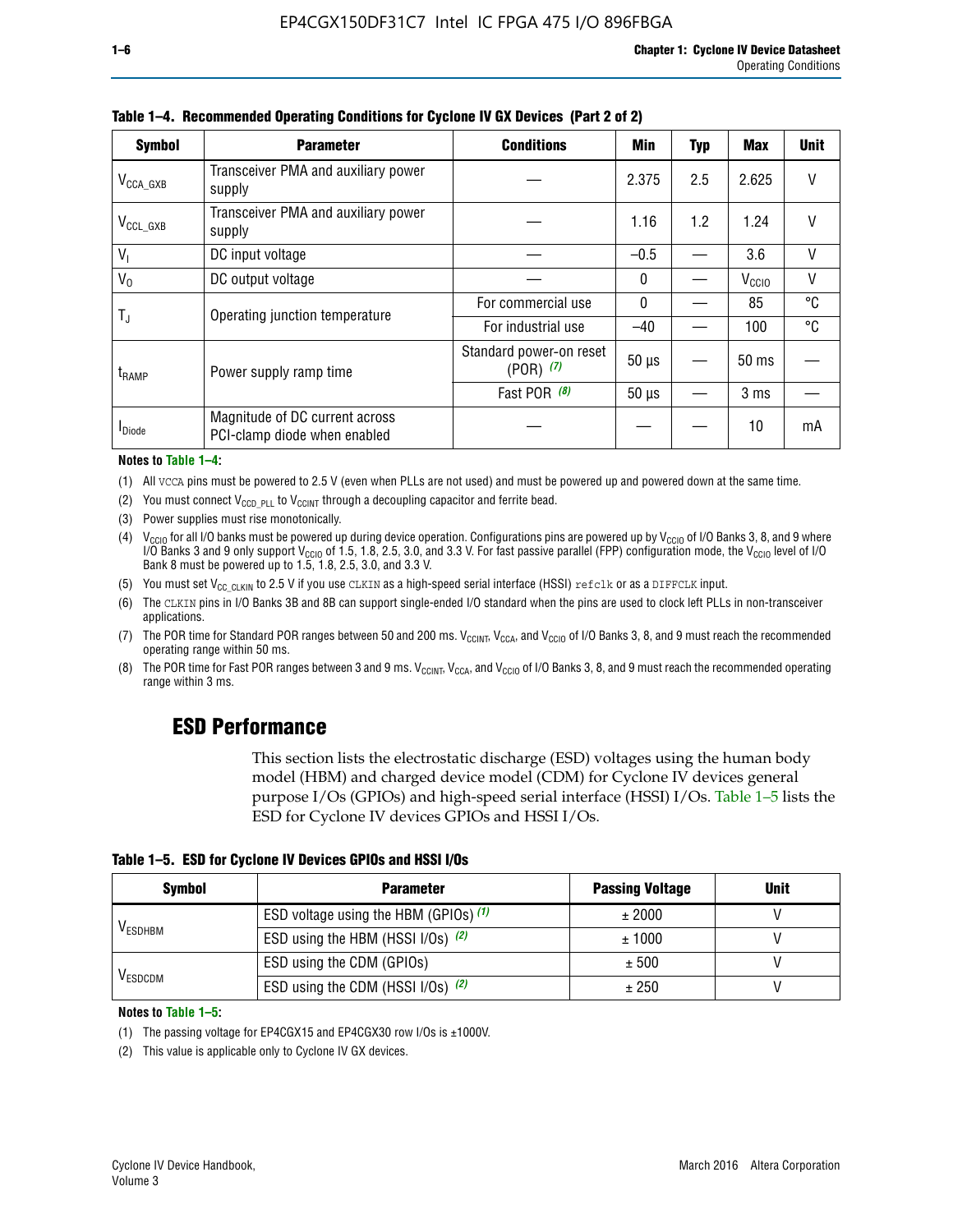### **DC Characteristics**

This section lists the I/O leakage current, pin capacitance, on-chip termination (OCT) tolerance, and bus hold specifications for Cyclone IV devices.

### **Supply Current**

The device supply current requirement is the minimum current drawn from the power supply pins that can be used as a reference for power size planning. Use the Excel-based early power estimator (EPE) to get the supply current estimates for your design because these currents vary greatly with the resources used. Table 1–6 lists the I/O pin leakage current for Cyclone IV devices.

**Table 1–6. I/O Pin Leakage Current for Cyclone IV Devices** *(1)***,** *(2)*

| <b>Symbol</b> | <b>Parameter</b>                     | <b>Conditions</b>                   | <b>Device</b> | Min   | Typ | <b>Max</b> | <b>Unit</b> |
|---------------|--------------------------------------|-------------------------------------|---------------|-------|-----|------------|-------------|
| -lı           | Input pin leakage current            | $V_1 = 0$ V to $V_{\text{CCIOMAX}}$ |               | $-10$ |     | 10         | μA          |
| $I_{0Z}$      | Tristated I/O pin leakage<br>current | $V_0 = 0$ V to $V_{\text{CCIOMAX}}$ |               | $-10$ |     | 10         | μA          |

**Notes to Table 1–6:**

(1) This value is specified for normal device operation. The value varies during device power-up. This applies for all V<sub>CCIO</sub> settings (3.3, 3.0, 2.5, 1.8, 1.5, and 1.2 V).

(2) The 10 µA I/O leakage current limit is applicable when the internal clamping diode is off. A higher current can be observed when the diode is on.

#### **Bus Hold**

The bus hold retains the last valid logic state after the source driving it either enters the high impedance state or is removed. Each I/O pin has an option to enable bus hold in user mode. Bus hold is always disabled in configuration mode.

Table 1–7 lists bus hold specifications for Cyclone IV devices.

|                                                   |                                  | $V_{CCIO} (V)$ |            |       |            |            |            |            |            |       |            |       |            |    |
|---------------------------------------------------|----------------------------------|----------------|------------|-------|------------|------------|------------|------------|------------|-------|------------|-------|------------|----|
| <b>Parameter</b>                                  | <b>Condition</b>                 | $1.2$          |            |       | 1.5        |            | 1.8        |            | 2.5        |       | 3.0        |       | 3.3        |    |
|                                                   |                                  | <b>Min</b>     | <b>Max</b> | Min   | <b>Max</b> | <b>Min</b> | <b>Max</b> | <b>Min</b> | <b>Max</b> | Min   | <b>Max</b> | Min   | <b>Max</b> |    |
| <b>Bus hold</b><br>low,<br>sustaining<br>current  | $V_{IN}$ > $V_{IL}$<br>(maximum) | 8              |            | 12    |            | 30         |            | 50         |            | 70    |            | 70    |            | μA |
| <b>Bus hold</b><br>high,<br>sustaining<br>current | $V_{IN}$ < $V_{IL}$<br>(minimum) | $-8$           |            | $-12$ |            | $-30$      |            | $-50$      |            | $-70$ |            | $-70$ |            | μA |
| <b>Bus hold</b><br>low,<br>overdrive<br>current   | $0 V < V_{IN} < V_{CG10}$        |                | 125        |       | 175        |            | 200        |            | 300        |       | 500        |       | 500        | μA |
| <b>Bus hold</b><br>high,<br>overdrive<br>current  | $0 V < V_{IN} < V_{CG10}$        |                | $-125$     |       | $-175$     |            | $-200$     |            | $-300$     |       | $-500$     |       | $-500$     | μA |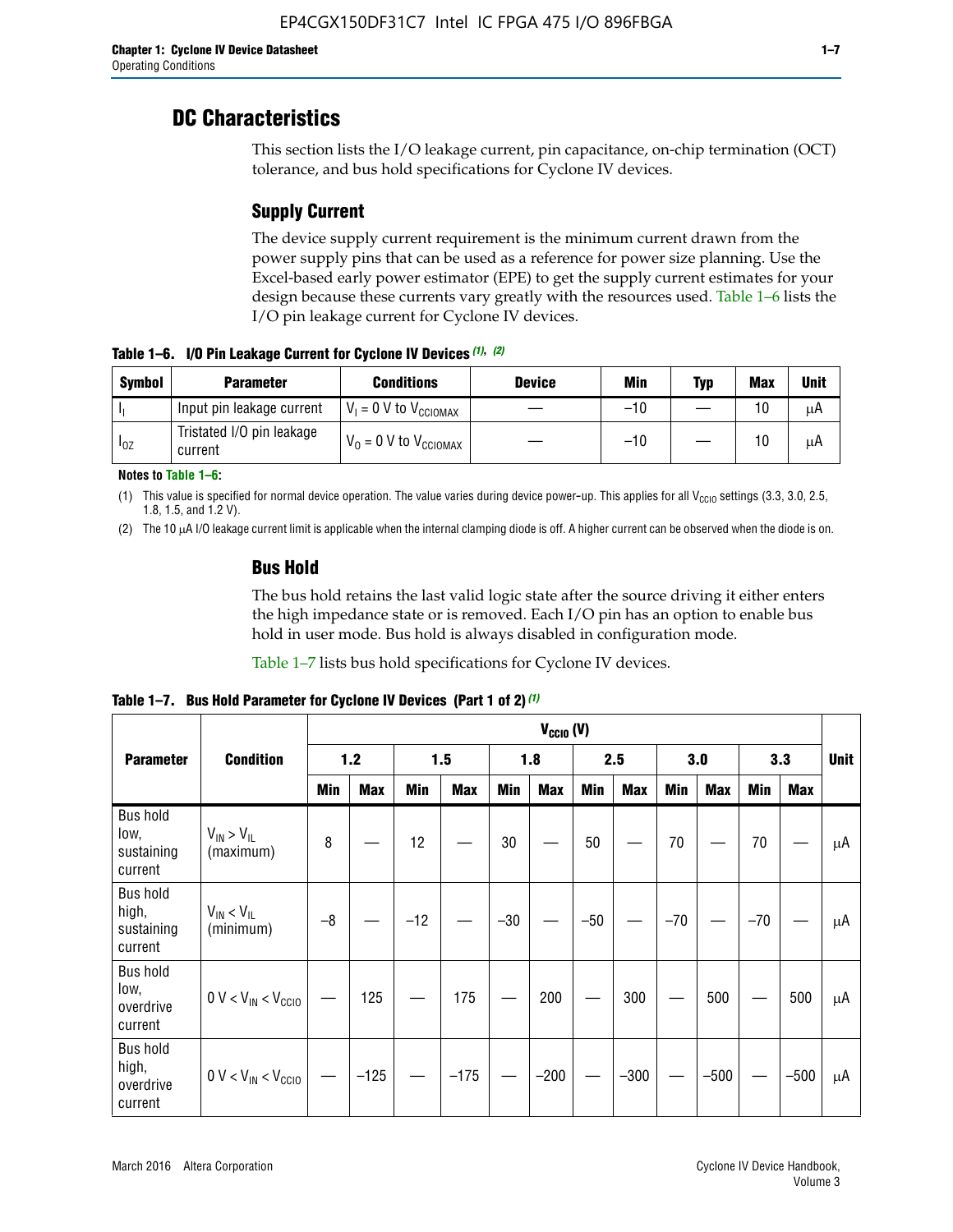| <b>Parameter</b>       | <b>Condition</b> |            | $V_{CClO}$ (V) |            |                        |     |            |     |     |     |            |             |            |  |
|------------------------|------------------|------------|----------------|------------|------------------------|-----|------------|-----|-----|-----|------------|-------------|------------|--|
|                        |                  | 1.2<br>1.5 |                | 1.8        |                        | 2.5 |            | 3.0 |     | 3.3 |            | <b>Unit</b> |            |  |
|                        |                  | <b>Min</b> | <b>Max</b>     | <b>Min</b> | <b>Max</b>             | Min | <b>Max</b> | Min | Max | Min | <b>Max</b> | <b>Min</b>  | <b>Max</b> |  |
| Bus hold trip<br>point |                  | 0.3        | 0.9            |            | $0.375$   1.125   0.68 |     | 1.07       | 0.7 | 1.7 | 0.8 | ŋ          | 0.8         |            |  |

**Table 1–7. Bus Hold Parameter for Cyclone IV Devices (Part 2 of 2)** *(1)*

**Note to Table 1–7:**

(1) Bus hold trip points are based on the calculated input voltages from the JEDEC standard.

#### **OCT Specifications**

Table 1–8 lists the variation of OCT without calibration across process, temperature, and voltage (PVT).

**Table 1–8. Series OCT Without Calibration Specifications for Cyclone IV Devices**

|                                   |                      | <b>Resistance Tolerance</b> |                                                                             |               |
|-----------------------------------|----------------------|-----------------------------|-----------------------------------------------------------------------------|---------------|
| <b>Description</b>                | $V_{\text{CCIO}}(V)$ | <b>Commercial Maximum</b>   | <b>Industrial, Extended</b><br>industrial, and<br><b>Automotive Maximum</b> | <b>Unit</b>   |
|                                   | 3.0                  | ±30                         | ±40                                                                         | $\frac{0}{0}$ |
|                                   | 2.5                  | ±30                         | ±40                                                                         | $\frac{0}{0}$ |
| Series OCT without<br>calibration | 1.8                  | ±40                         | ±50                                                                         | $\frac{0}{0}$ |
|                                   | 1.5                  | ±50                         | ±50                                                                         | $\frac{0}{0}$ |
|                                   | 1.2                  | ±50                         | ±50                                                                         | $\frac{0}{0}$ |

OCT calibration is automatically performed at device power-up for OCT-enabled I/Os.

Table 1–9 lists the OCT calibration accuracy at device power-up.

|  | Table 1–9.  Series OCT with Calibration at Device Power-Up Specifications for Cyclone IV Devices |  |  |  |
|--|--------------------------------------------------------------------------------------------------|--|--|--|
|--|--------------------------------------------------------------------------------------------------|--|--|--|

|                                   |                | <b>Calibration Accuracy</b> |                                                                             |               |
|-----------------------------------|----------------|-----------------------------|-----------------------------------------------------------------------------|---------------|
| <b>Description</b>                | $V_{CGI0} (V)$ | <b>Commercial Maximum</b>   | <b>Industrial, Extended</b><br>industrial, and<br><b>Automotive Maximum</b> | Unit          |
|                                   | 3.0            | ±10                         | ±10                                                                         | $\%$          |
| Series OCT with                   | 2.5            | ±10                         | ±10                                                                         | $\%$          |
| calibration at device<br>power-up | 1.8            | ±10                         | ±10                                                                         | $\frac{0}{0}$ |
|                                   | 1.5            | ±10                         | ±10                                                                         | $\frac{0}{0}$ |
|                                   | 1.2            | ±10                         | ±10                                                                         | $\frac{0}{0}$ |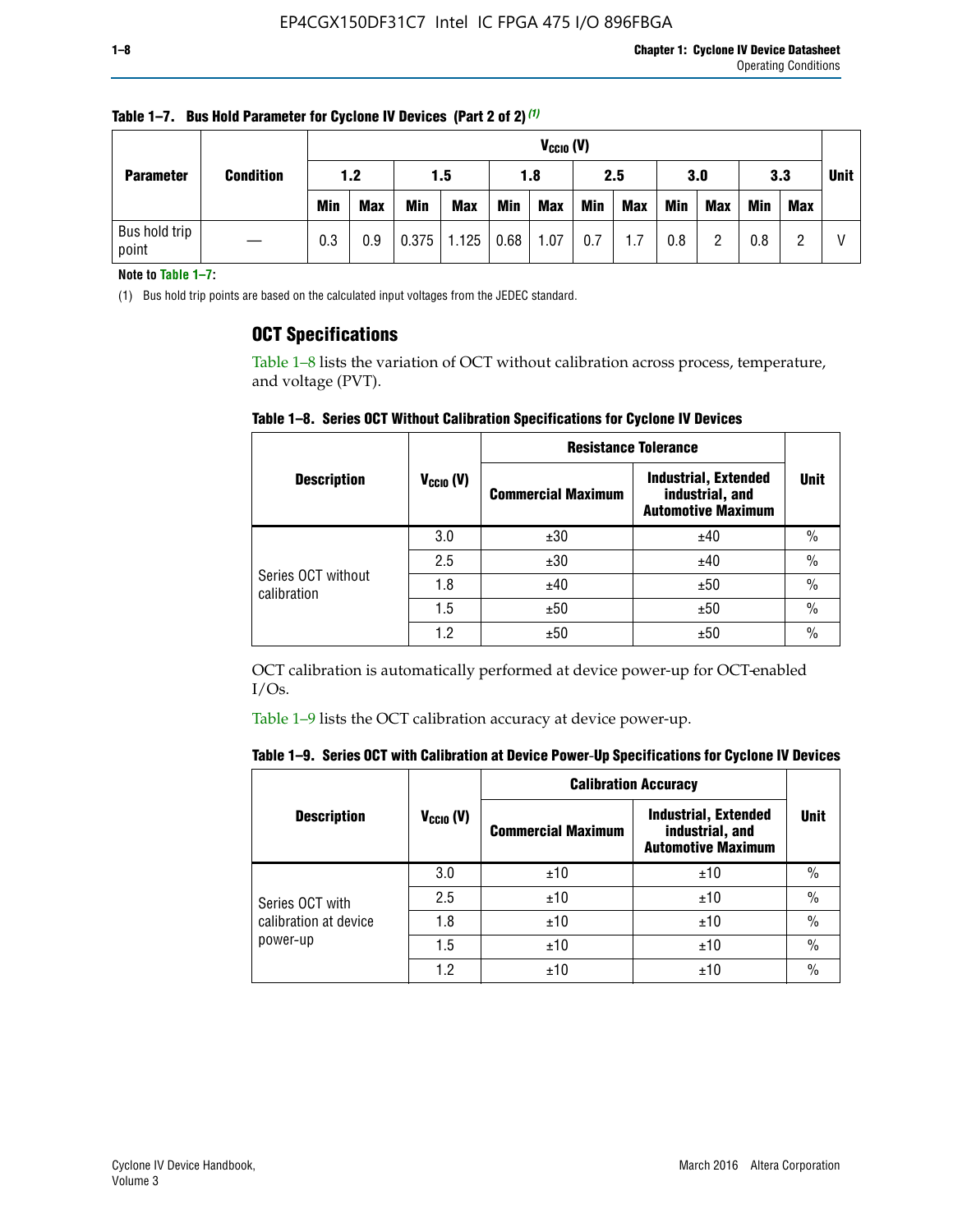The OCT resistance may vary with the variation of temperature and voltage after calibration at device power-up. Use Table 1–10 and Equation 1–1 to determine the final OCT resistance considering the variations after calibration at device power-up. Table 1–10 lists the change percentage of the OCT resistance with voltage and temperature.

**Table 1–10. OCT Variation After Calibration at Device Power**-**Up for Cyclone IV Devices**

| <b>Nominal Voltage</b> | dR/dT (%/°C) | $dR/dV$ (%/mV) |
|------------------------|--------------|----------------|
| 3.0                    | 0.262        | $-0.026$       |
| 2.5                    | 0.234        | $-0.039$       |
| 1.8                    | 0.219        | $-0.086$       |
| 1.5                    | 0.199        | $-0.136$       |
| 1.2                    | 0.161        | $-0.288$       |

#### **Equation 1–1. Final OCT Resistance** *(1)***,** *(2)***,** *(3)***,** *(4)***,** *(5)***,** *(6)*

 $\Delta R_V = (V_2 - V_1) \times 1000 \times dR/dV$  ––––––––––––(7)  $\Delta R_T = (T_2 - T_1) \times dR/dT$  ––––––– (8) For  $\Delta R_x < 0$ ; MF<sub>x</sub> = 1/ ( $|\Delta R_x|/100 + 1$ ) –––––– (9) For  $\Delta R_x > 0$ ;  $\text{MF}_x = \Delta R_x / 100 + 1$  ——– (10)  $MF = MF_V \times MF_T$  –––––––––––(11) Rfinal = Rinitial × MF ––––– *(12)*

#### **Notes to Equation 1–1:**

- (1)  $T_2$  is the final temperature.
- (2)  $T_1$  is the initial temperature.
- (3) MF is multiplication factor.
- (4)  $R<sub>final</sub>$  is final resistance.
- (5) Rinitial is initial resistance.
- (6) Subscript x refers to both  $\sqrt{v}$  and  $\sqrt{v}$ .
- (7)  $\Delta R_V$  is a variation of resistance with voltage.
- (8)  $\Delta R_T$  is a variation of resistance with temperature.
- (9) dR/dT is the change percentage of resistance with temperature after calibration at device power-up.
- (10) dR/dV is the change percentage of resistance with voltage after calibration at device power-up.
- (11)  $V_2$  is final voltage.
- (12)  $V_1$  is the initial voltage.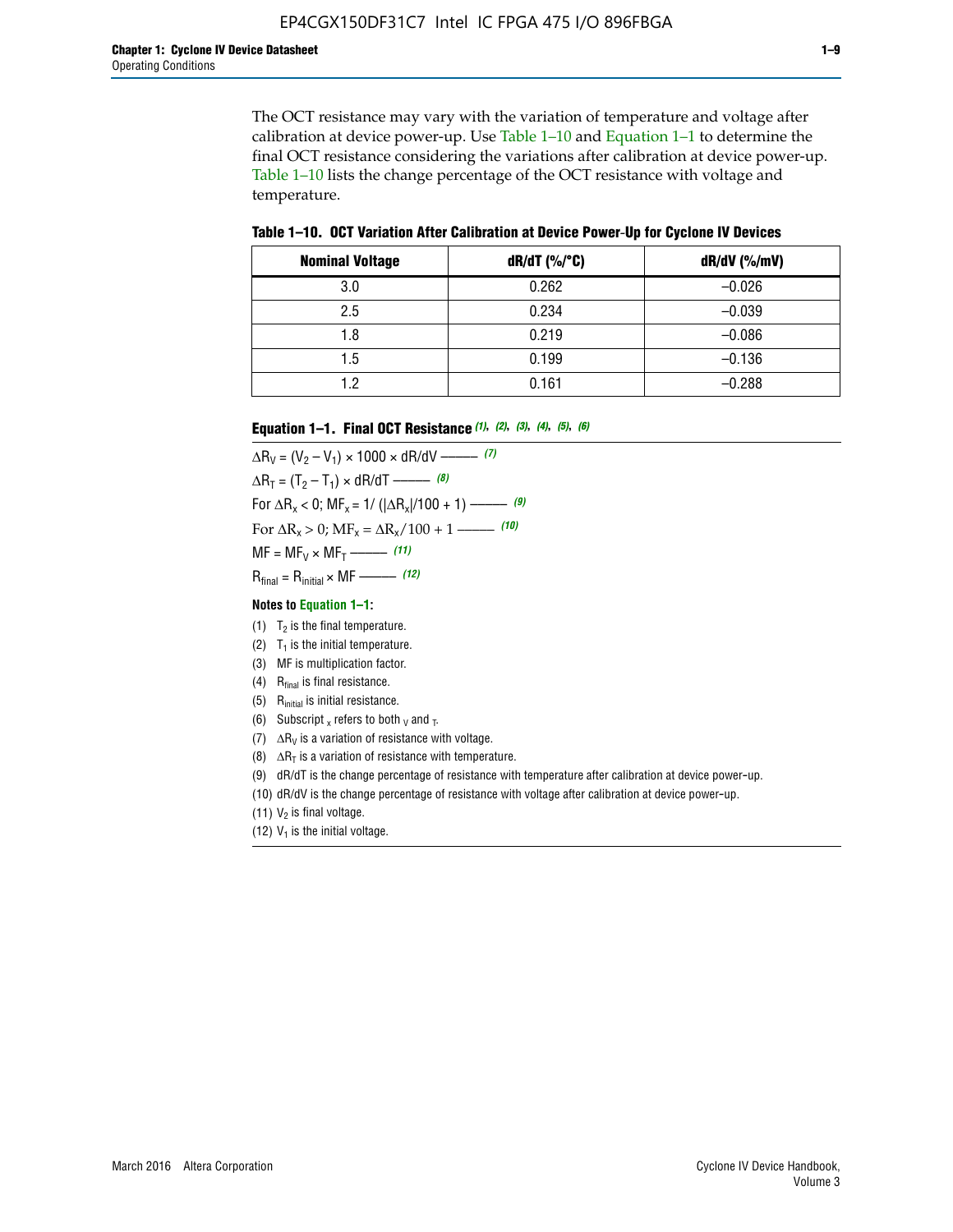Example 1-1 shows how to calculate the change of  $50$ - $\Omega$  I/O impedance from 25°C at 3.0 V to 85°C at 3.15 V.

#### **Example 1–1. Impedance Change**

 $\Delta R_V = (3.15 - 3) \times 1000 \times -0.026 = -3.83$  $\Delta R_T = (85 - 25) \times 0.262 = 15.72$ Because  $\Delta R_V$  is negative,  $MF_V = 1 / (3.83/100 + 1) = 0.963$ Because  $\Delta R_T$  is positive,  $MF_T = 15.72/100 + 1 = 1.157$  $MF = 0.963 \times 1.157 = 1.114$  $R_{final} = 50 \times 1.114 = 55.71 \Omega$ 

#### **Pin Capacitance**

Table 1–11 lists the pin capacitance for Cyclone IV devices.

**Table 1–11. Pin Capacitance for Cyclone IV Devices** *(1)*

| Symbol              | <b>Parameter</b>                                                                                           | Typical-<br><b>Quad Flat</b><br><b>Pack</b><br>(QFP) | Typical-<br><b>Quad Flat</b><br><b>No Leads</b><br>(QFN) | Typical-<br><b>Ball-Grid</b><br><b>Array</b><br>(BGA) | <b>Unit</b> |
|---------------------|------------------------------------------------------------------------------------------------------------|------------------------------------------------------|----------------------------------------------------------|-------------------------------------------------------|-------------|
| C <sub>IOTB</sub>   | Input capacitance on top and bottom I/O pins                                                               |                                                      |                                                          | 6                                                     | рF          |
| $C_{IOLR}$          | Input capacitance on right I/O pins                                                                        |                                                      |                                                          | 5                                                     | рF          |
| $C_{LVDSLR}$        | Input capacitance on right I/O pins with dedicated LVDS output                                             | 8                                                    | 8                                                        |                                                       | рF          |
| $C_{VREFLR}$<br>(2) | Input capacitance on right dual-purpose VREF pin when used as<br>$V_{BFE}$ or user I/O pin                 | 21                                                   | 21                                                       | 21                                                    | pF          |
| $C_{VREFTB}$<br>(2) | Input capacitance on top and bottom dual-purpose VREF pin when<br>used as $V_{\text{RFF}}$ or user I/O pin | 23(3)                                                | 23                                                       | 23                                                    | pF          |
| $C_{CLKTB}$         | Input capacitance on top and bottom dedicated clock input pins                                             | 7                                                    | 7                                                        | 6                                                     | pF          |
| $C_{CLKLR}$         | Input capacitance on right dedicated clock input pins                                                      | 6                                                    | 6                                                        | 5                                                     | рF          |

#### **Notes to Table 1–11:**

(1) The pin capacitance applies to FBGA, UBGA, and MBGA packages.

(2) When you use the VREF pin as a regular input or output, you can expect a reduced performance of toggle rate and  $t_{\rm CO}$  because of higher pin capacitance.

(3) CVREFTB for the EP4CE22 device is 30 pF.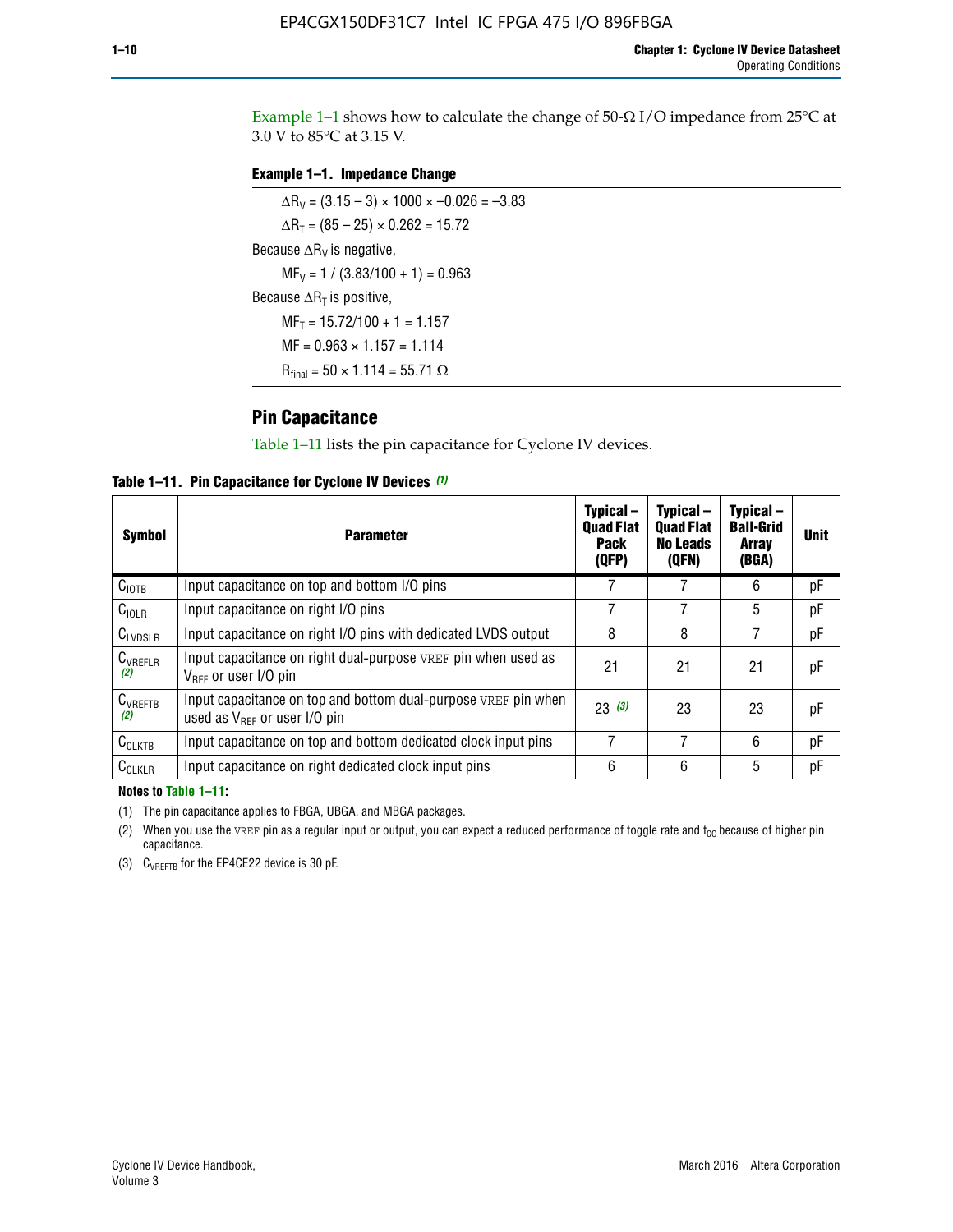### **Internal Weak Pull-Up and Weak Pull-Down Resistor**

Table 1–12 lists the weak pull-up and pull-down resistor values for Cyclone IV devices.

**Table 1–12. Internal Weak Pull**-**Up and Weak Pull**-**Down Resistor Values for Cyclone IV Devices** *(1)*

| <b>Symbol</b> | <b>Parameter</b>                                                            | <b>Conditions</b>                                  | Min | Typ | <b>Max</b> | <b>Unit</b> |
|---------------|-----------------------------------------------------------------------------|----------------------------------------------------|-----|-----|------------|-------------|
|               |                                                                             | $V_{\text{CC10}} = 3.3 \text{ V} \pm 5\%$ (2), (3) | 7   | 25  | 41         | kΩ          |
|               | Value of the I/O pin pull-up resistor                                       | $V_{\text{CC10}} = 3.0 \text{ V} \pm 5\%$ (2), (3) | 7   | 28  | 47         | kΩ          |
|               | before and during configuration, as                                         | $V_{\text{CC10}} = 2.5 V \pm 5\%$ (2), (3)         | 8   | 35  | 61         | kΩ          |
| $R_{PU}$      | well as user mode if you enable the<br>programmable pull-up resistor option | $V_{\text{CC10}} = 1.8 V \pm 5\%$ (2), (3)         | 10  | 57  | 108        | kΩ          |
|               |                                                                             | $V_{\text{CC10}} = 1.5 V \pm 5\%$ (2), (3)         | 13  | 82  | 163        | kΩ          |
|               |                                                                             | $V_{\text{CC10}} = 1.2 \text{ V} \pm 5\%$ (2), (3) | 19  | 143 | 351        | kΩ          |
|               |                                                                             | $V_{\text{CC10}} = 3.3 V \pm 5\%$ (4)              | 6   | 19  | 30         | kΩ          |
|               |                                                                             | $V_{\text{CC10}} = 3.0 V \pm 5\%$ (4)              | 6   | 22  | 36         | $k\Omega$   |
| $R_{p0}$      | Value of the I/O pin pull-down resistor<br>before and during configuration  | $V_{\text{CC10}} = 2.5 V \pm 5\%$ (4)              | 6   | 25  | 43         | kΩ          |
|               |                                                                             | $V_{\text{CC10}} = 1.8 \text{ V} \pm 5\%$ (4)      | 7   | 35  | 71         | kΩ          |
|               |                                                                             | $V_{\text{CC10}} = 1.5 V \pm 5\%$ (4)              | 8   | 50  | 112        | kΩ          |

#### **Notes to Table 1–12:**

- (1) All I/O pins have an option to enable weak pull-up except the configuration, test, and JTAG pins. The weak pull-down feature is only available for JTAG TCK.
- (2) Pin pull-up resistance values may be lower if an external source drives the pin higher than  $V_{\text{CCIO}}$ .
- (3)  $R_{PU} = (V_{CC10} V_1)/I_{R_PU}$ Minimum condition: –40°C; V<sub>CCIO</sub> = V<sub>CC</sub> + 5%, V<sub>I</sub> = V<sub>CC</sub> + 5% – 50 mV; Typical condition: 25°C; V<sub>CCIO</sub> = V<sub>CC</sub>, V<sub>I</sub> = 0 V; Maximum condition: 100°C;  $V_{\text{CCIO}} = V_{\text{CC}} - 5\%$ ,  $V_1 = 0$  V; in which V<sub>I</sub> refers to the input voltage at the I/O pin.
- (4)  $R_{PD} = V_I/I_{R_PD}$ Minimum condition:  $-40^{\circ}$ C; V<sub>CCIO</sub> = V<sub>CC</sub> + 5%, V<sub>I</sub> = 50 mV; Typical condition: 25°C;  $V_{\text{CCIO}} = V_{\text{CC}}$ ,  $V_{\text{I}} = V_{\text{CC}} - 5\%$ ; Maximum condition: 100°C; V<sub>CClO</sub> = V<sub>CC</sub> – 5%, V<sub>I</sub> = V<sub>CC</sub> – 5%; in which V<sub>I</sub> refers to the input voltage at the I/O pin.

#### **Hot-Socketing**

Table 1–13 lists the hot-socketing specifications for Cyclone IV devices.

**Table 1–13. Hot**-**Socketing Specifications for Cyclone IV Devices**

| <b>Symbol</b> | <b>Maximum</b>                    |             |
|---------------|-----------------------------------|-------------|
| $I$ IOPIN(DC) | DC current per I/O pin            | $300 \mu A$ |
| $I$ IOPIN(AC) | AC current per I/O pin            | 8 mA $(1)$  |
| IXCVRTX(DC)   | DC current per transceiver TX pin | 100 mA      |
| IXCVRRX(DC)   | DC current per transceiver RX pin | 50 mA       |

**Note to Table 1–13:**

(1) The I/O ramp rate is 10 ns or more. For ramp rates faster than 10 ns, |IIOPIN| = C dv/dt, in which C is the I/O pin capacitance and dv/dt is the slew rate.

 $\mathbb{I} \rightarrow \mathbb{I}$  During hot-socketing, the I/O pin capacitance is less than 15 pF and the clock pin capacitance is less than 20 pF.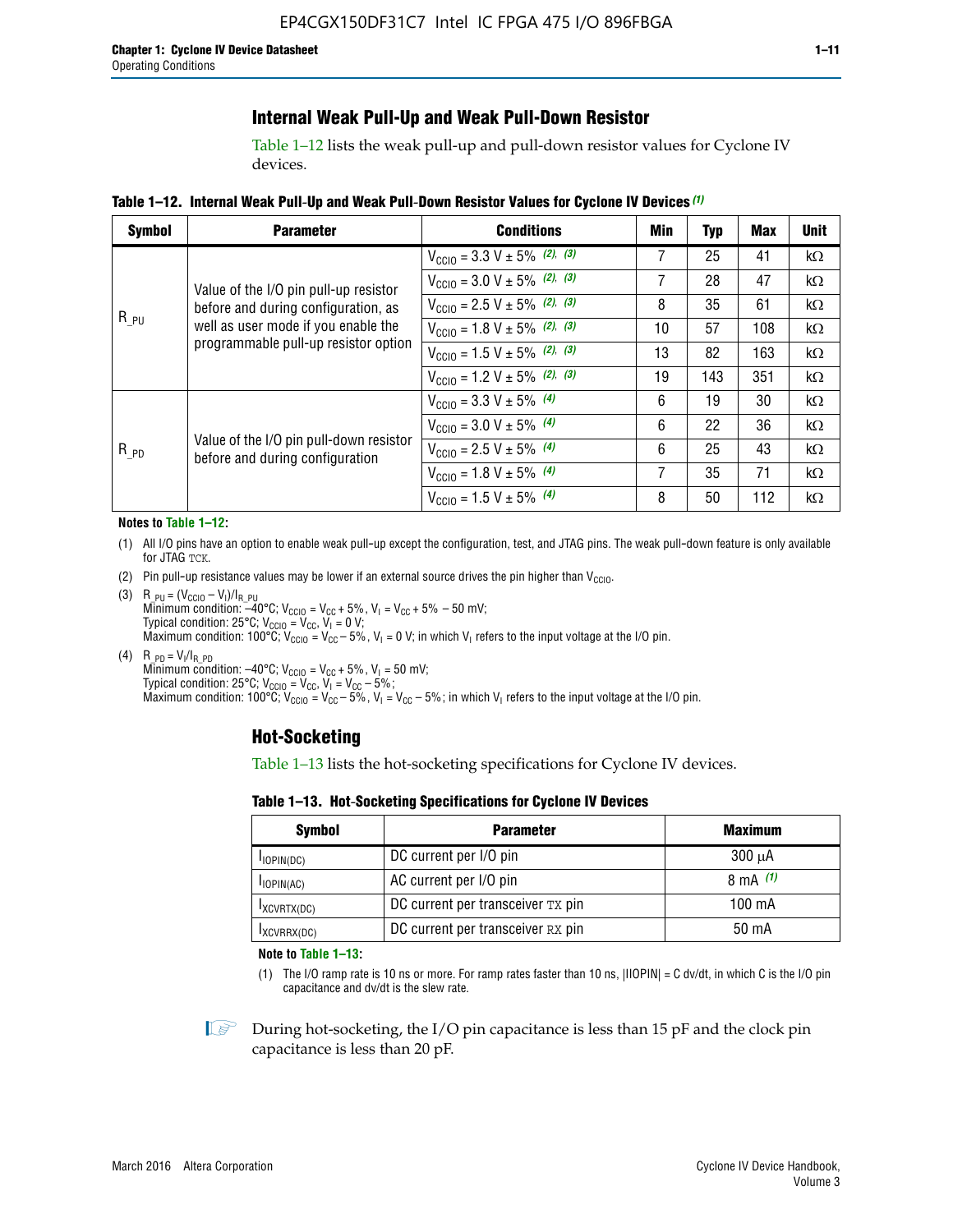### **Schmitt Trigger Input**

Cyclone IV devices support Schmitt trigger input on the TDI, TMS, TCK, nSTATUS, nCONFIG, nCE, CONF\_DONE, and DCLK pins. A Schmitt trigger feature introduces hysteresis to the input signal for improved noise immunity, especially for signals with slow edge rate. Table 1–14 lists the hysteresis specifications across the supported  $V<sub>CCIO</sub>$  range for Schmitt trigger inputs in Cyclone IV devices.

**Table 1–14. Hysteresis Specifications for Schmitt Trigger Input in Cyclone IV Devices**

| <b>Symbol</b>        | <b>Parameter</b>               | <b>Conditions (V)</b>   | <b>Minimum</b> | <b>Unit</b> |
|----------------------|--------------------------------|-------------------------|----------------|-------------|
|                      |                                | $V_{\text{CCIO}} = 3.3$ | 200            | mV          |
|                      | Hysteresis for Schmitt trigger | $V_{\text{CGI0}} = 2.5$ | 200            | mV          |
| V <sub>SCHMITT</sub> | input                          | $V_{\text{CCIO}} = 1.8$ | 140            | mV          |
|                      |                                | $V_{\text{CCIO}} = 1.5$ | 110            | mV          |

### **I/O Standard Specifications**

The following tables list input voltage sensitivities ( $V<sub>IH</sub>$  and  $V<sub>II</sub>$ ), output voltage ( $V<sub>OH</sub>$ and  $V_{OL}$ ), and current drive characteristics ( $I_{OH}$  and  $I_{OL}$ ), for various I/O standards supported by Cyclone IV devices. Table 1–15 through Table 1–20 provide the I/O standard specifications for Cyclone IV devices.

|                   | $V_{CCl0}(V)$ |     | $V_{IL}(V)$ |        |                            | $V_{IH} (V)$               | $V_{OL}(V)$             | $V_{OH} (V)$                 | I <sub>OL</sub>              | l <sub>oh</sub> |             |
|-------------------|---------------|-----|-------------|--------|----------------------------|----------------------------|-------------------------|------------------------------|------------------------------|-----------------|-------------|
| I/O Standard      | <b>Min</b>    | Typ | <b>Max</b>  | Min    | <b>Max</b>                 | Min                        | <b>Max</b>              | Max                          | Min                          | (mA)<br>(4)     | (mA)<br>(4) |
| 3.3-V LVTTL (3)   | 3.135         | 3.3 | 3.465       |        | 0.8                        | 1.7                        | 3.6                     | 0.45                         | 2.4                          | 4               | $-4$        |
| 3.3-V LVCMOS (3)  | 3.135         | 3.3 | 3.465       |        | 0.8                        | 1.7                        | 3.6                     | 0.2                          | $V_{\text{CCIO}} - 0.2$      | $\overline{2}$  | $-2$        |
| 3.0-V LVTTL $(3)$ | 2.85          | 3.0 | 3.15        | $-0.3$ | 0.8                        | 1.7                        | $V_{\text{CC10}} + 0.3$ | 0.45                         | 2.4                          | 4               | $-4$        |
| 3.0-V LVCMOS (3)  | 2.85          | 3.0 | 3.15        | $-0.3$ | 0.8                        | 1.7                        | $V_{\text{CC10}} + 0.3$ | 0.2                          | $V_{\text{CC10}} - 0.2$      | 0.1             | $-0.1$      |
| $2.5 V$ (3)       | 2.375         | 2.5 | 2.625       | $-0.3$ | 0.7                        | 1.7                        | $V_{\text{CC10}} + 0.3$ | 0.4                          | 2.0                          | 1               | $-1$        |
| 1.8V              | 1.71          | 1.8 | 1.89        | $-0.3$ | 0.35x<br>V <sub>CCIO</sub> | 0.65x<br>V <sub>CCIO</sub> | 2.25                    | 0.45                         | $V_{CGIO}$ –<br>0.45         | $\overline{2}$  | $-2$        |
| 1.5V              | 1.425         | 1.5 | 1.575       | $-0.3$ | 0.35x<br>V <sub>CCIO</sub> | 0.65x<br>V <sub>CCIO</sub> | $V_{\text{CC10}} + 0.3$ | 0.25x<br>V <sub>CCIO</sub>   | 0.75x<br>V <sub>CCIO</sub>   | $\overline{2}$  | $-2$        |
| 1.2V              | 1.14          | 1.2 | 1.26        | $-0.3$ | 0.35x<br>V <sub>CCIO</sub> | 0.65x<br>V <sub>CCIO</sub> | $V_{\text{CC10}} + 0.3$ | 0.25x<br>V <sub>CCIO</sub>   | 0.75x<br>V <sub>CCIO</sub>   | $\overline{2}$  | $-2$        |
| 3.0-V PCI         | 2.85          | 3.0 | 3.15        |        | 0.3x<br>V <sub>CCIO</sub>  | 0.5x<br>V <sub>CCIO</sub>  | $V_{\text{CCI}0}$ + 0.3 | $0.1 \times V_{CC10}$        | $0.9 \times V_{\text{CC10}}$ | 1.5             | $-0.5$      |
| 3.0-V PCI-X       | 2.85          | 3.0 | 3.15        |        | 0.35x<br>V <sub>CCIO</sub> | 0.5x<br>V <sub>CCIO</sub>  | $V_{\text{CC10}} + 0.3$ | $0.1 \times V_{\text{CCIO}}$ | $0.9 \times V_{\text{CC10}}$ | 1.5             | $-0.5$      |

**Table 1–15. Single**-**Ended I/O Standard Specifications for Cyclone IV Devices** *(1)***,** *(2)*

#### **Notes to Table 1–15:**

(1) For voltage-referenced receiver input waveform and explanation of terms used in Table 1–15, refer to "Glossary" on page 1–37.

(2) AC load  $CL = 10$  pF

(3) For more information about interfacing Cyclone IV devices with 3.3/3.0/2.5-V LVTTL/LVCMOS I/O standards, refer to *[AN 447: Interfacing Cyclone III](http://www.altera.com/literature/an/an447.pdf)  [and Cyclone IV Devices with 3.3/3.0/2.5-V LVTTL/LVCMOS I/O Systems](http://www.altera.com/literature/an/an447.pdf)*.

(4) To meet the IOL and IOH specifications, you must set the current strength settings accordingly. For example, to meet the **3.3-V LVTTL** specification (4 mA), set the current strength settings to 4 mA or higher. Setting at lower current strength may not meet the lou and lon specifications in the handbook.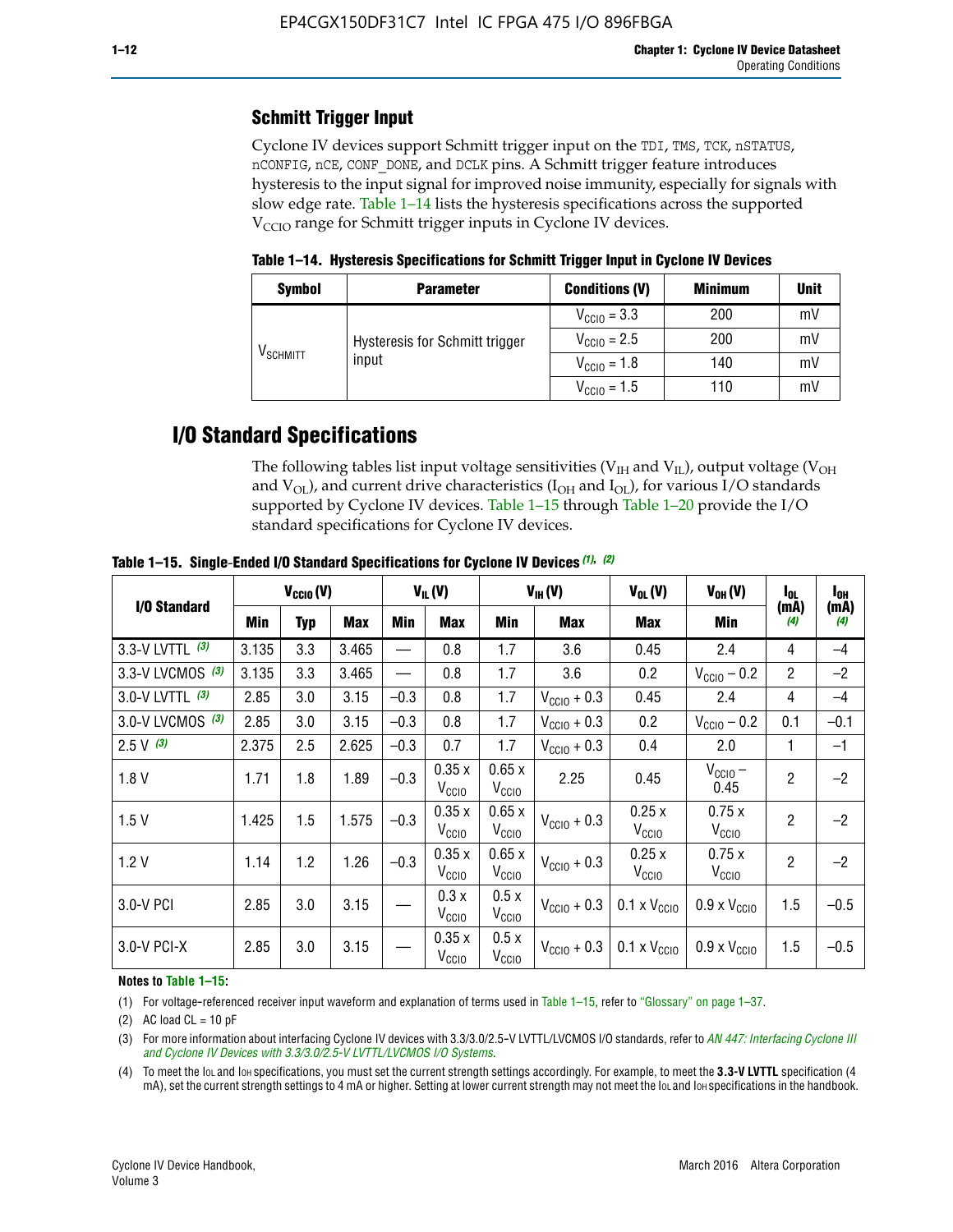| 1/0                           | $V_{CGI0}(V)$ |            |       |                                                                        | $V_{REF}(V)$                                                         |                                                                        |                     |                           | $V_{TT}(V)^{(2)}$   |  |  |  |
|-------------------------------|---------------|------------|-------|------------------------------------------------------------------------|----------------------------------------------------------------------|------------------------------------------------------------------------|---------------------|---------------------------|---------------------|--|--|--|
| <b>Standard</b>               | Min           | <b>Typ</b> | Max   | Min                                                                    | <b>Typ</b>                                                           | <b>Max</b>                                                             | Min                 | <b>Typ</b>                | Max                 |  |  |  |
| SSTL-2<br>Class I, II         | 2.375         | 2.5        | 2.625 | 1.19                                                                   | 1.25                                                                 | 1.31                                                                   | $V_{REF}$ –<br>0.04 | V <sub>REF</sub>          | $V_{REF}$ +<br>0.04 |  |  |  |
| SSTL-18<br>Class I, II        | 1.7           | 1.8        | 1.9   | 0.833                                                                  | 0.9                                                                  | 0.969                                                                  | $V_{REF}$ –<br>0.04 | V <sub>REF</sub>          | $V_{REF}$ +<br>0.04 |  |  |  |
| HSTL-18<br>Class I, II        | 1.71          | 1.8        | .89   | 0.85                                                                   | 0.9                                                                  | 0.95                                                                   | 0.85                | 0.9                       | 0.95                |  |  |  |
| <b>HSTL-15</b><br>Class I, II | 1.425         | 1.5        | 1.575 | 0.71                                                                   | 0.75                                                                 | 0.79                                                                   | 0.71                | 0.75                      | 0.79                |  |  |  |
| HSTL-12<br>Class I, II        | 1.14          | 1.2        | 1.26  | $0.48 \times V_{\text{CC10}}$ (3)<br>$0.47 \times V_{\text{CC10}}$ (4) | $0.5 \times V_{\text{CC10}}$ (3)<br>$0.5 \times V_{\text{CC10}}$ (4) | $0.52 \times V_{\text{CC10}}$ (3)<br>$0.53 \times V_{\text{CC10}}$ (4) |                     | 0.5x<br>V <sub>CCIO</sub> |                     |  |  |  |

|  |  |  |  | Table 1–16. Single-Ended SSTL and HSTL I/O Reference Voltage Specifications for Cyclone IV Devices (1) |
|--|--|--|--|--------------------------------------------------------------------------------------------------------|
|--|--|--|--|--------------------------------------------------------------------------------------------------------|

#### **Notes to Table 1–16:**

(1) For an explanation of terms used in Table 1–16, refer to "Glossary" on page 1–37.

(2)  $V_{TT}$  of the transmitting device must track  $V_{REF}$  of the receiving device.

(3) Value shown refers to DC input reference voltage,  $V_{REF(DC)}$ .

(4) Value shown refers to AC input reference voltage,  $V_{REF(AC)}$ .

|  | Table 1–17.  Single-Ended SSTL and HSTL I/O Standards Signal Specifications for Cyclone IV Devices |  |  |  |  |  |
|--|----------------------------------------------------------------------------------------------------|--|--|--|--|--|
|--|----------------------------------------------------------------------------------------------------|--|--|--|--|--|

| $\mathbf{I}/\mathbf{0}$    |            | $V_{IL(DC)}(V)$      |                      | $V_{IH(DC)}(V)$   |         | $V_{IL(AC)}(V)$     |                     | $V_{IH(AC)}(V)$      | $V_{OL}(V)$                        | $V_{OH} (V)$                       | $I_{0L}$ | $I_{0H}$ |
|----------------------------|------------|----------------------|----------------------|-------------------|---------|---------------------|---------------------|----------------------|------------------------------------|------------------------------------|----------|----------|
| <b>Standard</b>            | <b>Min</b> | <b>Max</b>           | <b>Min</b>           | <b>Max</b>        | Min     | <b>Max</b>          | Min                 | <b>Max</b>           | <b>Max</b>                         | Min                                | (mA)     | (mA)     |
| SSTL-2<br>Class I          |            | $V_{REF}$ –<br>0.18  | $V_{REF} +$<br>0.18  |                   |         | $V_{REF}$ –<br>0.35 | $V_{REF} +$<br>0.35 |                      | $V_{TT}$ –<br>0.57                 | $V_{TT}$ +<br>0.57                 | 8.1      | $-8.1$   |
| SSTL-2<br>Class II         |            | $V_{REF}$ –<br>0.18  | $V_{REF} +$<br>0.18  |                   |         | $V_{REF}$ –<br>0.35 | $V_{REF} +$<br>0.35 |                      | $V_{TT}$ –<br>0.76                 | $V_{TT}$ +<br>0.76                 | 16.4     | $-16.4$  |
| SSTL-18<br>Class I         |            | $V_{REF}-$<br>0.125  | $V_{REF}$ +<br>0.125 |                   |         | $V_{REF}$ –<br>0.25 | $V_{REF}$ +<br>0.25 |                      | $V_{TT}$ –<br>0.475                | $V_{TT}$ +<br>0.475                | 6.7      | $-6.7$   |
| SSTL-18<br>Class II        |            | $V_{REF}$ –<br>0.125 | $V_{REF}$ +<br>0.125 |                   |         | $V_{REF}$ –<br>0.25 | $V_{REF}$ +<br>0.25 |                      | 0.28                               | $V_{CC10}$ –<br>0.28               | 13.4     | $-13.4$  |
| <b>HSTL-18</b><br>Class I  |            | $V_{REF}$ –<br>0.1   | $V_{REF}$ +<br>0.1   |                   |         | $V_{REF}$ –<br>0.2  | $V_{REF}$ +<br>0.2  |                      | 0.4                                | $V_{CCIO}$ –<br>0.4                | 8        | $-8$     |
| HSTL-18<br>Class II        |            | $V_{REF}$ –<br>0.1   | $V_{REF}$ +<br>0.1   |                   |         | $V_{REF}$ –<br>0.2  | $V_{REF}$ +<br>0.2  |                      | 0.4                                | $V_{CC10} -$<br>0.4                | 16       | $-16$    |
| HSTL-15<br>Class I         |            | $V_{REF}$ –<br>0.1   | $V_{REF}$ +<br>0.1   |                   |         | $V_{REF}$ –<br>0.2  | $V_{REF}$ +<br>0.2  |                      | 0.4                                | $V_{CC10}$ –<br>0.4                | 8        | $-8$     |
| HSTL-15<br>Class II        |            | $V_{REF}$ –<br>0.1   | $V_{REF}$ +<br>0.1   |                   |         | $V_{REF}$ –<br>0.2  | $V_{REF} +$<br>0.2  |                      | 0.4                                | $V_{\text{CCIO}} -$<br>0.4         | 16       | $-16$    |
| <b>HSTL-12</b><br>Class I  | $-0.15$    | $V_{REF}-$<br>0.08   | $V_{REF} +$<br>0.08  | $V_{CGI0} + 0.15$ | $-0.24$ | $V_{REF}$ –<br>0.15 | $V_{REF} +$<br>0.15 | $V_{CClO}$ +<br>0.24 | $0.25 \times$<br>V <sub>CCIO</sub> | $0.75 \times$<br>V <sub>CCIO</sub> | 8        | $-8$     |
| <b>HSTL-12</b><br>Class II | $-0.15$    | $V_{REF}-$<br>0.08   | $V_{REF} +$<br>0.08  | $V_{CGI0} + 0.15$ | $-0.24$ | $V_{REF}$ –<br>0.15 | $V_{REF} +$<br>0.15 | $V_{CCIO}$ +<br>0.24 | $0.25 \times$<br>V <sub>CCIO</sub> | $0.75 \times$<br>V <sub>CCIO</sub> | 14       | $-14$    |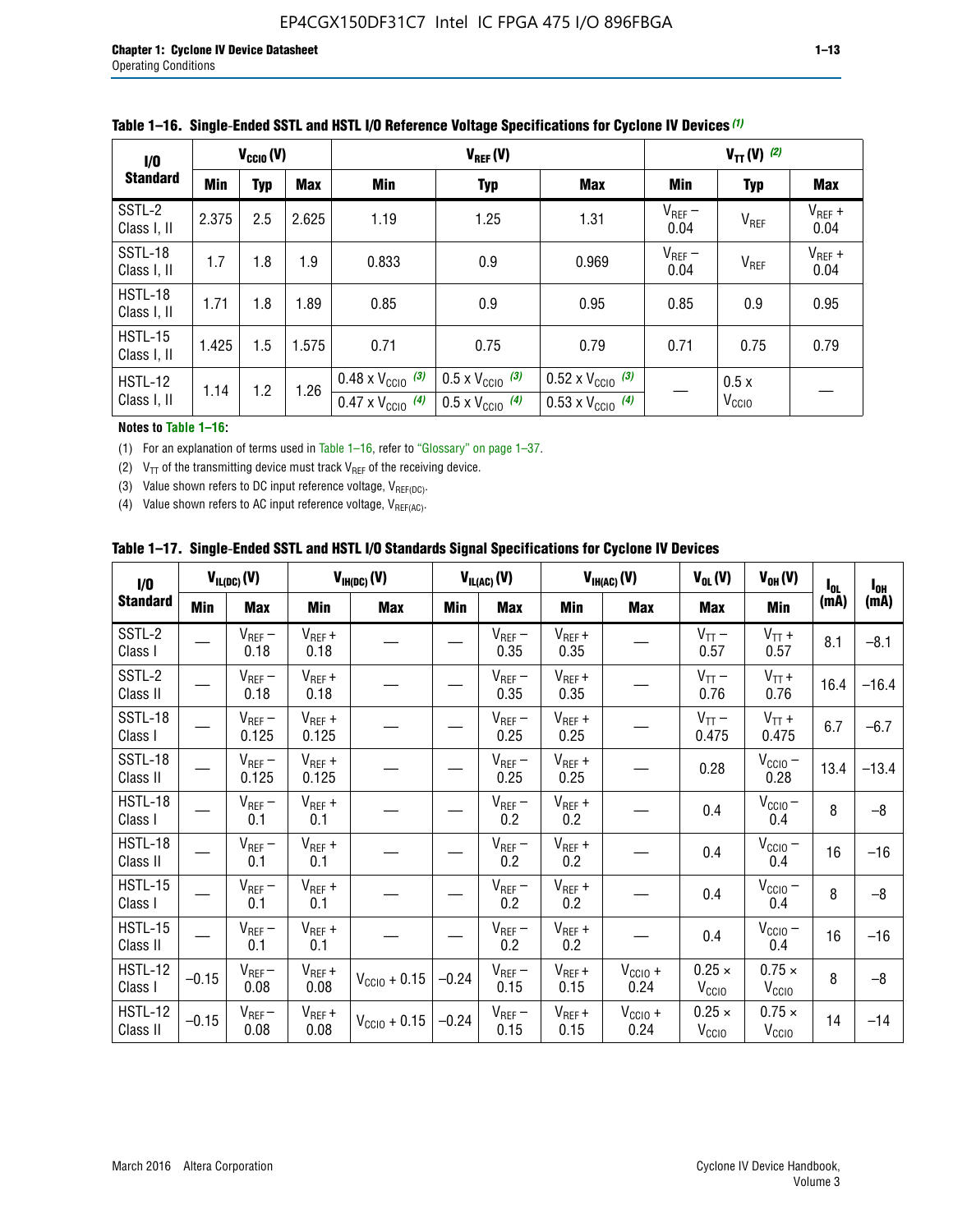**f For more information about receiver input and transmitter output waveforms, and for** other differential I/O standards, refer to the *[I/O Features in Cyclone IV Devices](http://www.altera.com/literature/hb/cyclone-iv/cyiv-51006.pdf)* chapter*.*

**Table 1–18. Differential SSTL I/O Standard Specifications for Cyclone IV Devices** *(1)*

| I/O Standard           |       | $V_{CCl0}(V)$ |            |      | $V_{\text{Swing(DC)}}(V)$ |                                | $V_{X(AC)}(V)$ |                                 | $V_{\text{Swing(AC)}}$<br>(V) |               | $V_{OX(AC)}(V)$                |            |                                 |
|------------------------|-------|---------------|------------|------|---------------------------|--------------------------------|----------------|---------------------------------|-------------------------------|---------------|--------------------------------|------------|---------------------------------|
|                        | Min   | Typ           | <b>Max</b> | Min  | <b>Max</b>                | <b>Min</b>                     | <b>Typ</b>     | <b>Max</b>                      | <b>Min</b>                    | <b>Max</b>    | Min                            | <b>Typ</b> | <b>Max</b>                      |
| SSTL-2<br>Class I, II  | 2.375 | 2.5           | 2.625      | 0.36 | V <sub>CCIO</sub>         | $V_{\text{CC10}}/2 - 0.2$      |                | $V_{\text{CC1O}}/2$<br>$+0.2$   | 0.7                           | $V_{\rm CCI}$ | $V_{\text{CC10}}/2 -$<br>0.125 |            | $V_{\text{CC10}}/2$<br>$+0.125$ |
| SSTL-18<br>Class I, II | 1.7   | .8            | .90        | 0.25 | V <sub>CCIO</sub>         | $V_{\text{CC10}}/2 -$<br>0.175 |                | $V_{\text{CC10}}/2$<br>$+0.175$ | 0.5                           | $V_{\rm CCI}$ | $V_{\text{CC10}}/2 -$<br>0.125 |            | $V_{\text{CC10}}/2$<br>$+0.125$ |

#### **Note to Table 1–18:**

(1) Differential SSTL requires a  $V_{REF}$  input.

**Table 1–19. Differential HSTL I/O Standard Specifications for Cyclone IV Devices** *(1)*

|                               | $V_{CClO}(V)$ |     | $V_{\text{DIF(DC)}}(V)$ |         | $V_{X(AC)}(V)$    |                               |            | $V_{CM(DC)}(V)$            |                            |            |                            | $V_{\text{DIF(AC)}}(V)$ |                            |
|-------------------------------|---------------|-----|-------------------------|---------|-------------------|-------------------------------|------------|----------------------------|----------------------------|------------|----------------------------|-------------------------|----------------------------|
| I/O Standard                  | Min           | Typ | <b>Max</b>              | Min     | <b>Max</b>        | Min                           | <b>Typ</b> | <b>Max</b>                 | Min                        | <b>Typ</b> | <b>Max</b>                 | Mi<br>n                 | <b>Max</b>                 |
| HSTL-18<br>Class I, II        | 1.71          | 1.8 | .89                     | 0.2     |                   | 0.85                          |            | 0.95                       | 0.85                       |            | 0.95                       | 0.4                     |                            |
| <b>HSTL-15</b><br>Class I, II | 1.425         | 1.5 | .575                    | $0.2\,$ |                   | 0.71                          |            | 0.79                       | 0.71                       |            | 0.79                       | 0.4                     |                            |
| <b>HSTL-12</b><br>Class I, II | 1.14          | 1.2 | 1.26                    | 0.16    | V <sub>CCIO</sub> | $0.48 \times V_{\text{CC10}}$ |            | 0.52x<br>V <sub>CCIO</sub> | 0.48x<br>V <sub>CCIO</sub> |            | 0.52x<br>V <sub>CCIO</sub> | 0.3                     | 0.48x<br>V <sub>CCIO</sub> |

#### **Note to Table 1–19:**

(1) Differential HSTL requires a  $V_{REF}$  input.

**Table 1–20. Differential I/O Standard Specifications for Cyclone IV Devices** *(1)* **(Part 1 of 2)**

| I/O Standard                            |       | $V_{CCl0} (V)$ |            |            | $V_{ID}$ (mV) |      | $V_{\text{lcm}}(V)^{(2)}$                           |            |     | $V_{0D}$ (mV) $(3)$ |     |       | $V_{0S} (V)^{(3)}$ |       |
|-----------------------------------------|-------|----------------|------------|------------|---------------|------|-----------------------------------------------------|------------|-----|---------------------|-----|-------|--------------------|-------|
|                                         | Min   | Typ            | <b>Max</b> | <b>Min</b> | <b>Max</b>    | Min  | <b>Condition</b>                                    | <b>Max</b> | Min | Typ                 | Max | Min   | <b>Typ</b>         | Max   |
|                                         |       |                |            |            |               | 0.05 | $D_{MAX} \leq 500$ Mbps                             | 1.80       |     |                     |     |       |                    |       |
| <b>LVPECL</b><br>(Row I/Os)<br>(6)      | 2.375 | 2.5            | 2.625      | 100        |               | 0.55 | 500 Mbps $\leq$ D <sub>MAX</sub><br>$\leq$ 700 Mbps | 1.80       |     |                     |     |       |                    |       |
|                                         |       |                |            |            |               | 1.05 | $D_{MAX}$ > 700 Mbps                                | 1.55       |     |                     |     |       |                    |       |
|                                         |       |                |            |            |               | 0.05 | $D_{MAX} \leq 500$ Mbps                             | 1.80       |     |                     |     |       |                    |       |
| <b>LVPECL</b><br>(Column<br>$1/Os)$ (6) | 2.375 | 2.5            | 2.625      | 100        |               | 0.55 | 500 Mbps $\leq D_{MAX}$<br>$\leq$ 700 Mbps          | 1.80       |     |                     |     |       |                    |       |
|                                         |       |                |            |            |               | 1.05 | $D_{MAX}$ > 700 Mbps                                | 1.55       |     |                     |     |       |                    |       |
|                                         |       |                |            |            |               | 0.05 | $D_{MAX} \leq 500$ Mbps                             | 1.80       |     |                     |     |       |                    |       |
| LVDS (Row<br>I/Os)                      | 2.375 | 2.5            | 2.625      | 100        |               | 0.55 | 500 Mbps $\leq D_{MAX}$<br>$\leq 700$ Mbps          | 1.80       | 247 |                     | 600 | 1.125 | 1.25               | 1.375 |
|                                         |       |                |            |            |               | 1.05 | $D_{MAX}$ > 700 Mbps                                | 1.55       |     |                     |     |       |                    |       |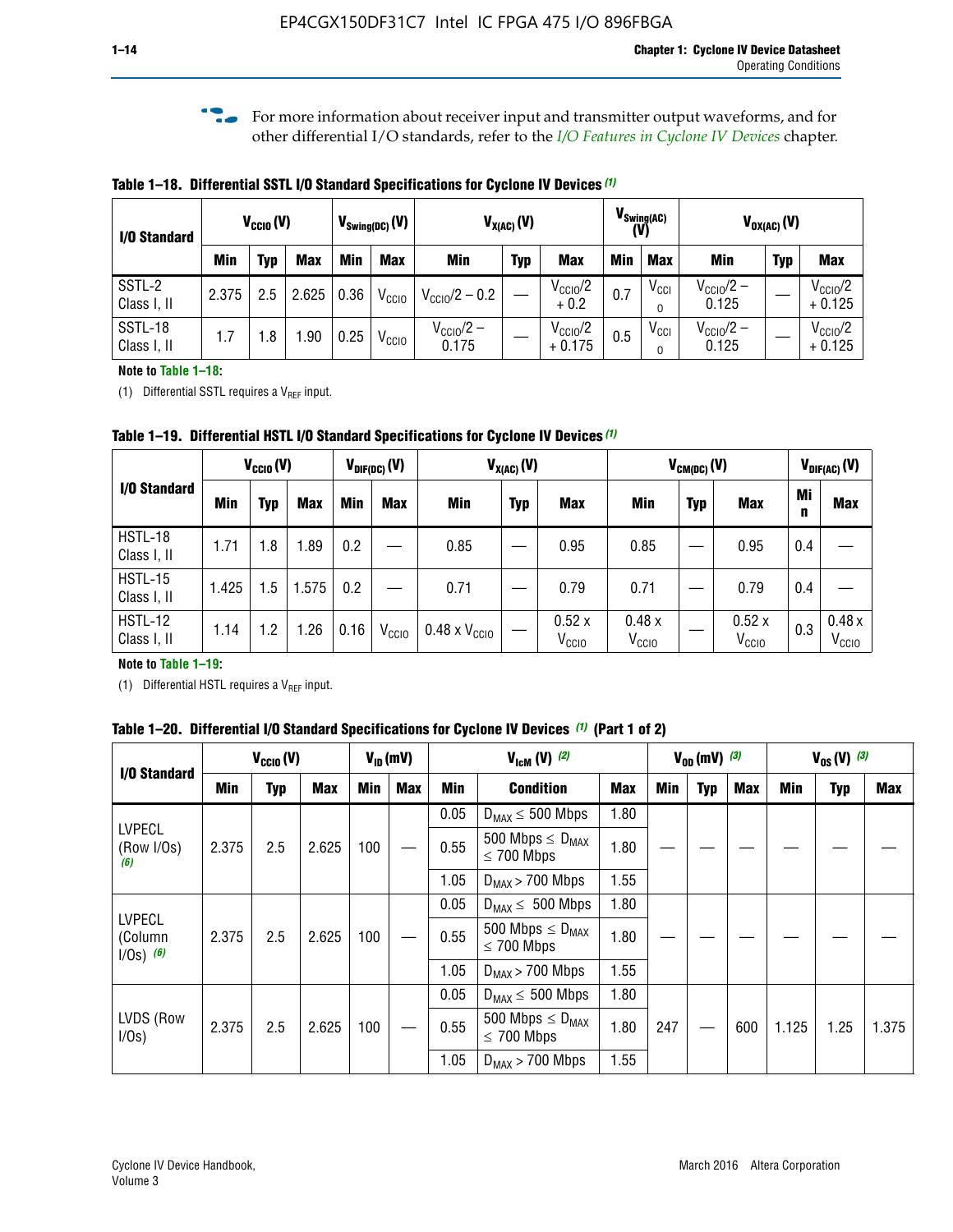#### EP4CGX150DF31C7 Intel IC FPGA 475 I/O 896FBGA

|                                          |            | $V_{\text{CCIO}}(V)$ |            |     | $V_{ID}(mV)$ |            | $V_{\text{ICM}}(V)$ (2)                    |            |     | $V_{OD}$ (mV) $(3)$ |            |            | $V_{0S} (V)$ (3) |            |
|------------------------------------------|------------|----------------------|------------|-----|--------------|------------|--------------------------------------------|------------|-----|---------------------|------------|------------|------------------|------------|
| I/O Standard                             |            |                      |            |     |              |            |                                            |            |     |                     |            |            |                  |            |
|                                          | <b>Min</b> | <b>Typ</b>           | <b>Max</b> | Min | <b>Max</b>   | <b>Min</b> | <b>Condition</b>                           | <b>Max</b> | Min | <b>Typ</b>          | <b>Max</b> | <b>Min</b> | <b>Typ</b>       | <b>Max</b> |
|                                          |            |                      |            |     |              | 0.05       | $D_{MAX} \leq 500$ Mbps                    | 1.80       |     |                     |            |            |                  |            |
| <b>LVDS</b><br>(Column<br>I/Os)          | 2.375      | 2.5                  | 2.625      | 100 |              | 0.55       | 500 Mbps $\leq D_{MAX}$<br>$\leq 700$ Mbps | 1.80       | 247 |                     | 600        | 1.125      | 1.25             | 1.375      |
|                                          |            |                      |            |     |              | 1.05       | $D_{MAX}$ > 700 Mbps                       | 1.55       |     |                     |            |            |                  |            |
| <b>BLVDS (Row</b><br>$1/0s)$ (4)         | 2.375      | 2.5                  | 2.625      | 100 |              |            |                                            |            |     |                     |            |            |                  |            |
| <b>BLVDS</b><br>(Column<br>$1/0s)$ (4)   | 2.375      | 2.5                  | 2.625      | 100 |              |            |                                            |            |     |                     |            |            |                  |            |
| mini-LVDS<br>(Row I/Os)<br>(5)           | 2.375      | 2.5                  | 2.625      |     |              |            |                                            |            | 300 |                     | 600        | 1.0        | 1.2              | 1.4        |
| mini-LVDS<br>(Column<br>$1/0s)$ (5)      | 2.375      | 2.5                  | 2.625      |     |              |            |                                            |            | 300 |                     | 600        | 1.0        | 1.2              | 1.4        |
| RSDS <sup>®</sup> (Row<br>$1/0s$ ) $(5)$ | 2.375      | 2.5                  | 2.625      |     |              |            |                                            |            | 100 | 200                 | 600        | 0.5        | 1.2              | 1.5        |
| <b>RSDS</b><br>(Column<br>$1/Os)$ (5)    | 2.375      | 2.5                  | 2.625      |     |              |            |                                            |            | 100 | 200                 | 600        | 0.5        | 1.2              | 1.5        |
| PPDS (Row<br>$1/Os)$ (5)                 | 2.375      | 2.5                  | 2.625      |     |              |            |                                            |            | 100 | 200                 | 600        | 0.5        | 1.2              | 1.4        |
| <b>PPDS</b><br>(Column<br>$1/0s)$ (5)    | 2.375      | 2.5                  | 2.625      |     |              |            |                                            |            | 100 | 200                 | 600        | 0.5        | 1.2              | 1.4        |

#### **Table 1–20. Differential I/O Standard Specifications for Cyclone IV Devices** *(1)* **(Part 2 of 2)**

#### **Notes to Table 1–20:**

(1) For an explanation of terms used in Table 1–20, refer to "Glossary" on page 1–37.

(2)  $V_{IN}$  range: 0  $V \le V_{IN} \le 1.85$  V.

(3) R<sub>L</sub> range:  $90 \le R_L \le 110 \Omega$ .

(4) There are no fixed  $V_{IN}$ ,  $V_{OD}$ , and  $V_{OS}$  specifications for BLVDS. They depend on the system topology.

(5) The Mini-LVDS, RSDS, and PPDS standards are only supported at the output pins.

(6) The LVPECL I/O standard is only supported on dedicated clock input pins. This I/O standard is not supported for output pins.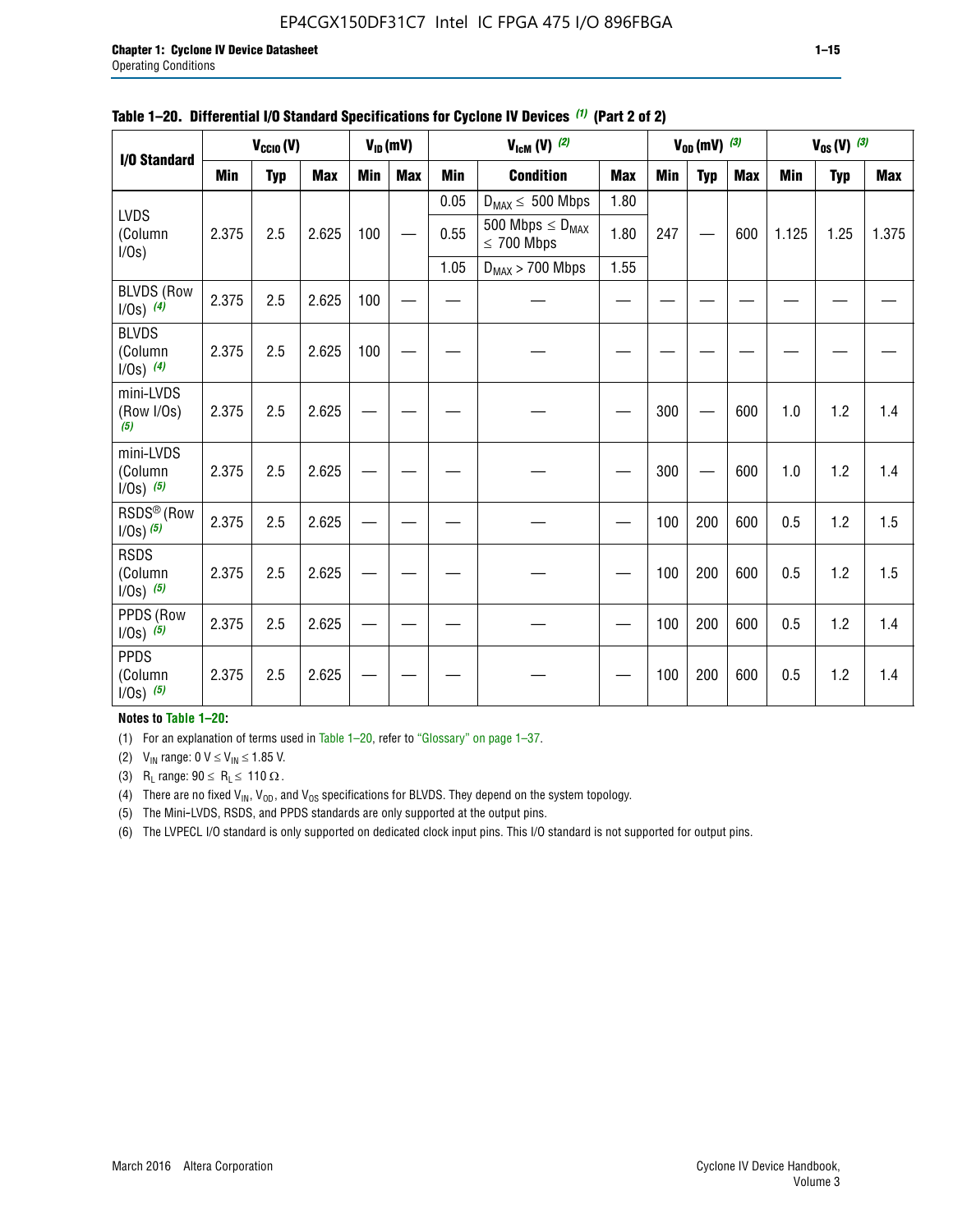## **Power Consumption**

Use the following methods to estimate power for a design:

- the Excel-based EPE
- the Quartus® II PowerPlay power analyzer feature

The interactive Excel-based EPE is used prior to designing the device to get a magnitude estimate of the device power. The Quartus II PowerPlay power analyzer provides better quality estimates based on the specifics of the design after place-and-route is complete. The PowerPlay power analyzer can apply a combination of user-entered, simulation-derived, and estimated signal activities that, combined with detailed circuit models, can yield very accurate power estimates.

f For more information about power estimation tools, refer to the *[Early Power Estimator](http://www.altera.com/literature/ug/ug_epe.pdf
)  [User Guide](http://www.altera.com/literature/ug/ug_epe.pdf
)* and the *[PowerPlay Power Analysis](http://www.altera.com/literature/hb/qts/qts_qii53013.pdf)* chapter in volume 3 of the *Quartus II Handboo*k.

# **Switching Characteristics**

This section provides performance characteristics of Cyclone IV core and periphery blocks for commercial grade devices.

These characteristics can be designated as Preliminary or Final.

- Preliminary characteristics are created using simulation results, process data, and other known parameters. The upper-right hand corner of these tables show the designation as "Preliminary".
- Final numbers are based on actual silicon characterization and testing. The numbers reflect the actual performance of the device under worst-case silicon process, voltage, and junction temperature conditions. There are no designations on finalized tables.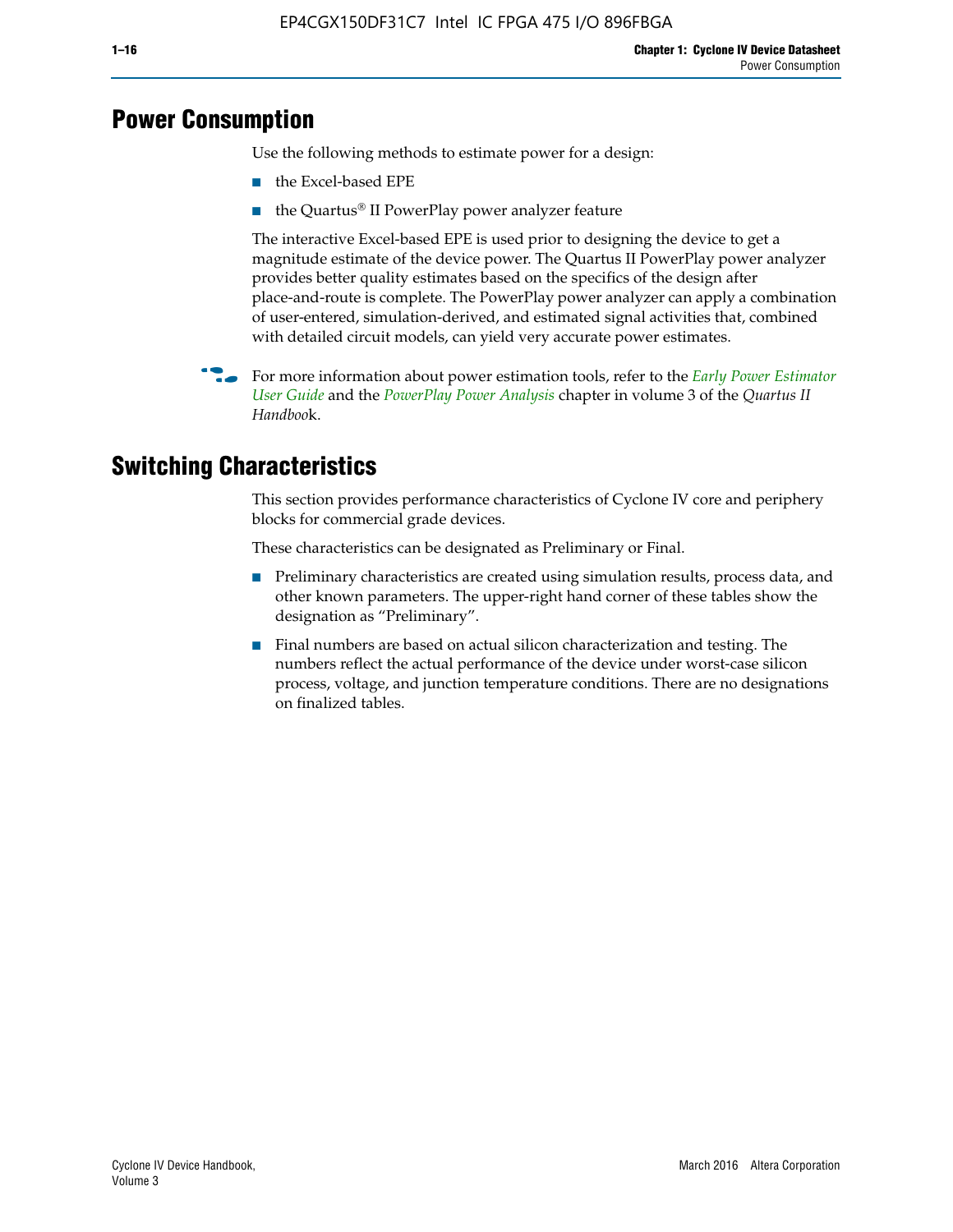# **Transceiver Performance Specifications**

Table 1–21 lists the Cyclone IV GX transceiver specifications.

|  |  | Table 1-21. Transceiver Specification for Cyclone IV GX Devices (Part 1 of 4) |  |
|--|--|-------------------------------------------------------------------------------|--|
|--|--|-------------------------------------------------------------------------------|--|

| Symbol/                                                   |                                                      |                          | C <sub>6</sub>             |                                                                     |                          | C7, I7                     |                               |                     | C <sub>8</sub>             |                |             |
|-----------------------------------------------------------|------------------------------------------------------|--------------------------|----------------------------|---------------------------------------------------------------------|--------------------------|----------------------------|-------------------------------|---------------------|----------------------------|----------------|-------------|
| <b>Description</b>                                        | <b>Conditions</b>                                    | <b>Min</b>               | <b>Typ</b>                 | <b>Max</b>                                                          | <b>Min</b>               | <b>Typ</b>                 | <b>Max</b>                    | <b>Min</b>          | <b>Typ</b>                 | <b>Max</b>     | <b>Unit</b> |
| <b>Reference Clock</b>                                    |                                                      |                          |                            |                                                                     |                          |                            |                               |                     |                            |                |             |
| Supported I/O<br><b>Standards</b>                         |                                                      |                          |                            | 1.2 V PCML, 1.5 V PCML, 3.3 V PCML, Differential LVPECL, LVDS, HCSL |                          |                            |                               |                     |                            |                |             |
| Input frequency<br>from REFCLK input<br>pins              |                                                      | 50                       |                            | 156.25                                                              | 50                       |                            | 156.25                        | 50                  |                            | 156.25         | <b>MHz</b>  |
| Spread-spectrum<br>modulating clock<br>frequency          | Physical interface<br>for PCI Express<br>(PIPE) mode | 30                       |                            | 33                                                                  | 30                       |                            | 33                            | 30                  |                            | 33             | kHz         |
| Spread-spectrum<br>downspread                             | PIPE mode                                            |                          | 0 <sub>to</sub><br>$-0.5%$ |                                                                     |                          | 0 <sub>to</sub><br>$-0.5%$ |                               |                     | 0 <sub>to</sub><br>$-0.5%$ |                |             |
| Peak-to-peak<br>differential input<br>voltage             |                                                      | 0.1                      |                            | 1.6                                                                 | 0.1                      |                            | 1.6                           | 0.1                 |                            | 1.6            | $\vee$      |
| V <sub>ICM</sub> (AC coupled)                             |                                                      |                          | $1100 \pm 5\%$             |                                                                     |                          | $1100 \pm 5\%$             |                               |                     | $1100 \pm 5\%$             |                | mV          |
| $V_{ICM}$ (DC coupled)                                    | HCSL I/O<br>standard for PCIe<br>reference clock     | 250                      |                            | 550                                                                 | 250                      |                            | 550                           | 250                 |                            | 550            | mV          |
| <b>Transmitter REFCLK</b><br>Phase Noise (1)              | Frequency offset                                     | $\overline{\phantom{0}}$ |                            | $-123$                                                              | $\overline{\phantom{0}}$ |                            | $-123$                        |                     |                            | $-123$         | dBc/Hz      |
| <b>Transmitter REFCLK</b><br>Total Jitter (1)             | $= 1$ MHz $- 8$ MHZ                                  |                          |                            | 42.3                                                                | $\overline{\phantom{0}}$ |                            | 42.3                          |                     |                            | 42.3           | ps          |
| $R_{ref}$                                                 |                                                      |                          | 2000<br>± 1%               |                                                                     |                          | 2000<br>± 1%               |                               |                     | 2000<br>± 1%               |                | Ω           |
| <b>Transceiver Clock</b>                                  |                                                      |                          |                            |                                                                     |                          |                            |                               |                     |                            |                |             |
| cal blk clk clock<br>frequency                            |                                                      | 10                       |                            | 125                                                                 | 10                       |                            | 125                           | 10                  |                            | 125            | MHz         |
| fixedclk Clock<br>frequency                               | PCIe Receiver<br>Detect                              |                          | 125                        |                                                                     | —                        | 125                        | $\overbrace{\phantom{aaaaa}}$ | —                   | 125                        |                | <b>MHz</b>  |
| reconfig_clk<br>clock frequency                           | Dynamic<br>reconfiguration<br>clock frequency        | 2.5/<br>37.5<br>(2)      |                            | 50                                                                  | 2.5/<br>37.5<br>(2)      |                            | 50                            | 2.5/<br>37.5<br>(2) |                            | 50             | <b>MHz</b>  |
| Delta time between<br>reconfig clk                        |                                                      |                          |                            | $\overline{2}$                                                      |                          |                            | $\overline{2}$                |                     |                            | $\overline{2}$ | ms          |
| Transceiver block<br>minimum<br>power-down pulse<br>width |                                                      |                          | 1                          |                                                                     |                          | 1                          |                               |                     | $\mathbf{1}$               |                | $\mu s$     |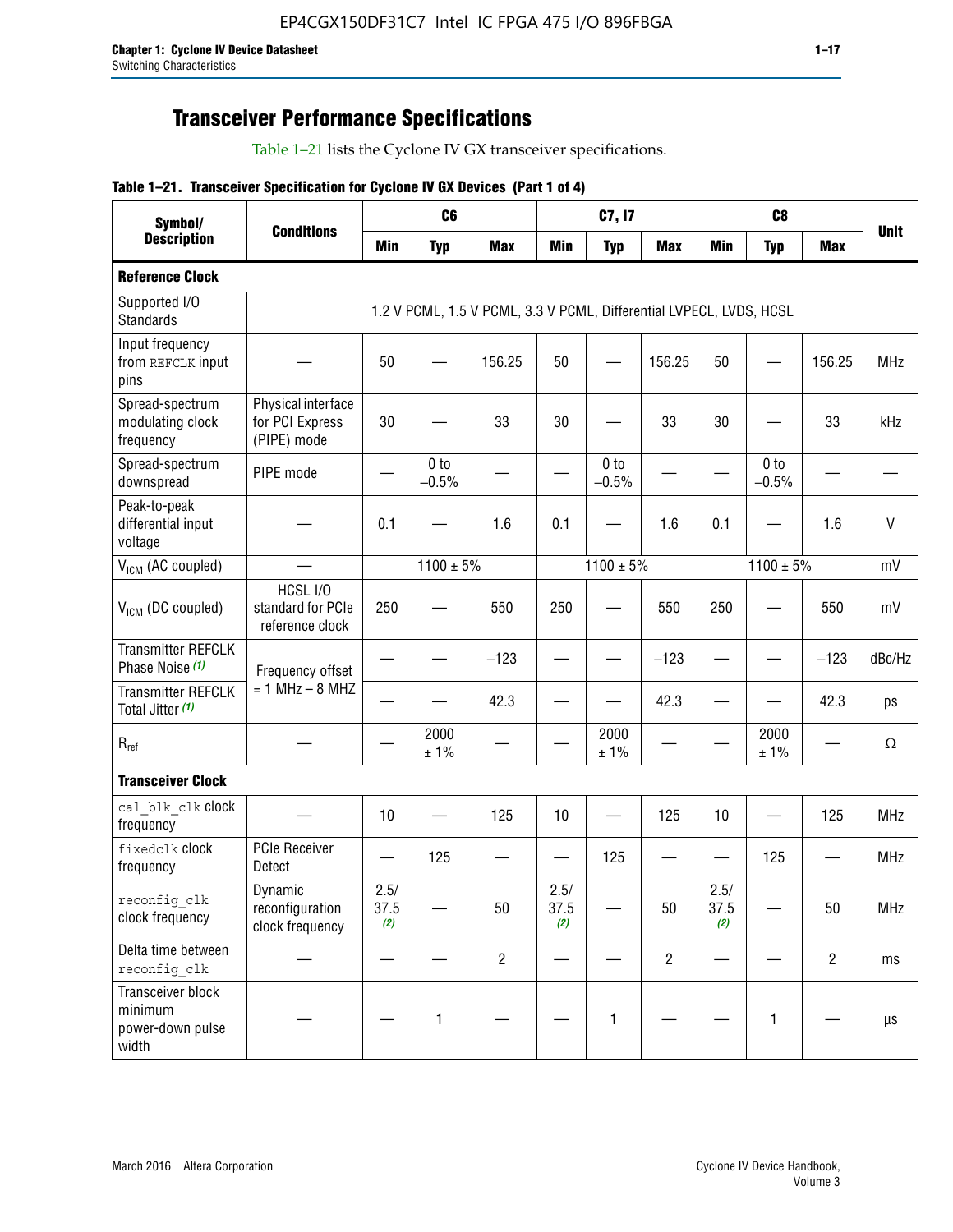| Symbol/                                                                                        |                                                                           | C <sub>8</sub><br>C <sub>6</sub><br>C7, I7 |                          |                                    |                          |                                    |                                     |                          |                          |                                                |              |
|------------------------------------------------------------------------------------------------|---------------------------------------------------------------------------|--------------------------------------------|--------------------------|------------------------------------|--------------------------|------------------------------------|-------------------------------------|--------------------------|--------------------------|------------------------------------------------|--------------|
| <b>Description</b>                                                                             | <b>Conditions</b>                                                         | <b>Min</b>                                 | <b>Typ</b>               | <b>Max</b>                         | <b>Min</b>               | <b>Typ</b>                         | <b>Max</b>                          | <b>Min</b>               | <b>Typ</b>               | <b>Max</b>                                     | <b>Unit</b>  |
| <b>Receiver</b>                                                                                |                                                                           |                                            |                          |                                    |                          |                                    |                                     |                          |                          |                                                |              |
| Supported I/O<br><b>Standards</b>                                                              | 1.4 V PCML,<br>1.5 V PCML,<br>2.5 V PCML,<br>LVPECL, LVDS                 |                                            |                          |                                    |                          |                                    |                                     |                          |                          |                                                |              |
| Data rate (F324 and<br>smaller package) (15)                                                   |                                                                           | 600                                        |                          | 2500                               | 600                      |                                    | 2500                                | 600                      |                          | 2500                                           | <b>Mbps</b>  |
| Data rate (F484 and<br>larger package) (15)                                                    |                                                                           | 600                                        |                          | 3125                               | 600                      |                                    | 3125                                | 600                      |                          | 2500                                           | <b>Mbps</b>  |
| Absolute V <sub>MAX</sub> for a<br>receiver pin $(3)$                                          |                                                                           |                                            |                          | 1.6                                |                          |                                    | 1.6                                 |                          |                          | 1.6                                            | V            |
| Operational V <sub>MAX</sub> for<br>a receiver pin                                             |                                                                           |                                            |                          | 1.5                                |                          |                                    | 1.5                                 |                          |                          | 1.5                                            | V            |
| Absolute V <sub>MIN</sub> for a<br>receiver pin                                                |                                                                           | $-0.4$                                     |                          |                                    | $-0.4$                   |                                    |                                     | $-0.4$                   |                          |                                                | V            |
| Peak-to-peak<br>differential input<br>voltage V <sub>ID</sub> (diff p-p)                       | $V_{ICM} = 0.82 V$<br>setting, Data Rate<br>$= 600$ Mbps to<br>3.125 Gbps | 0.1                                        |                          | 2.7                                | 0.1                      |                                    | 2.7                                 | 0.1                      |                          | 2.7                                            | $\mathsf{V}$ |
| <b>V<sub>ICM</sub></b>                                                                         | $V_{IGM} = 0.82 V$<br>setting                                             |                                            | $820 \pm$<br>10%         |                                    |                          | 820 $\pm$<br>10%                   |                                     |                          | $820 \pm$<br>10%         |                                                | mV           |
| Differential on-chip                                                                           | 100 $-\Omega$ setting                                                     |                                            | 100                      |                                    |                          | 100                                |                                     |                          | 100                      | —                                              | $\Omega$     |
| termination resistors                                                                          | 150 $-\Omega$ setting                                                     |                                            | 150                      |                                    |                          | 150                                |                                     |                          | 150                      |                                                | $\Omega$     |
| Differential and<br>common mode<br>return loss                                                 | PIPE, Serial<br>Rapid I/O SR,<br>SATA, CPRI LV,<br>SDI, XAUI              |                                            |                          |                                    |                          | Compliant                          |                                     |                          |                          |                                                |              |
| Programmable ppm<br>detector $(4)$                                                             |                                                                           |                                            |                          |                                    |                          | ± 62.5, 100, 125, 200,<br>250, 300 |                                     |                          |                          |                                                | ppm          |
| Clock data recovery<br>(CDR) ppm<br>tolerance (without<br>spread-spectrum<br>clocking enabled) |                                                                           |                                            |                          | $\pm 300$ (5),<br>±350<br>(6), (7) |                          |                                    | ±300<br>$(5)$ ,<br>±350<br>(6), (7) |                          |                          | ±300<br>$(5)$ <sub>,</sub><br>±350<br>(6), (7) | ppm          |
| CDR ppm tolerance<br>(with synchronous<br>spread-spectrum<br>clocking enabled) (8)             |                                                                           |                                            |                          | 350 to<br>$-5350$<br>(7), (9)      |                          |                                    | 350 to<br>$-5350$<br>(7), (9)       |                          |                          | 350 to<br>$-5350$<br>(7), (9)                  | ppm          |
| Run length                                                                                     |                                                                           | $\overline{\phantom{0}}$                   | 80                       | $\equiv$                           |                          | 80                                 |                                     |                          | 80                       |                                                | UI           |
|                                                                                                | No Equalization                                                           | —                                          |                          | 1.5                                | —                        |                                    | 1.5                                 | —<br>—                   |                          | 1.5                                            | dB           |
| Programmable                                                                                   | Medium Low                                                                | $\overline{\phantom{0}}$                   |                          | 4.5                                |                          |                                    | 4.5                                 | —                        | $\overline{\phantom{0}}$ | 4.5                                            | dB           |
| equalization                                                                                   | Medium High                                                               | $\overline{\phantom{0}}$                   | —                        | 5.5                                |                          | —                                  | 5.5                                 | $\overline{\phantom{0}}$ |                          | 5.5                                            | dB           |
|                                                                                                | High                                                                      | —                                          | $\overline{\phantom{0}}$ | $\overline{7}$                     | $\overline{\phantom{0}}$ |                                    | $\overline{7}$                      | —                        |                          | $\overline{7}$                                 | dB           |

#### **Table 1–21. Transceiver Specification for Cyclone IV GX Devices (Part 2 of 4)**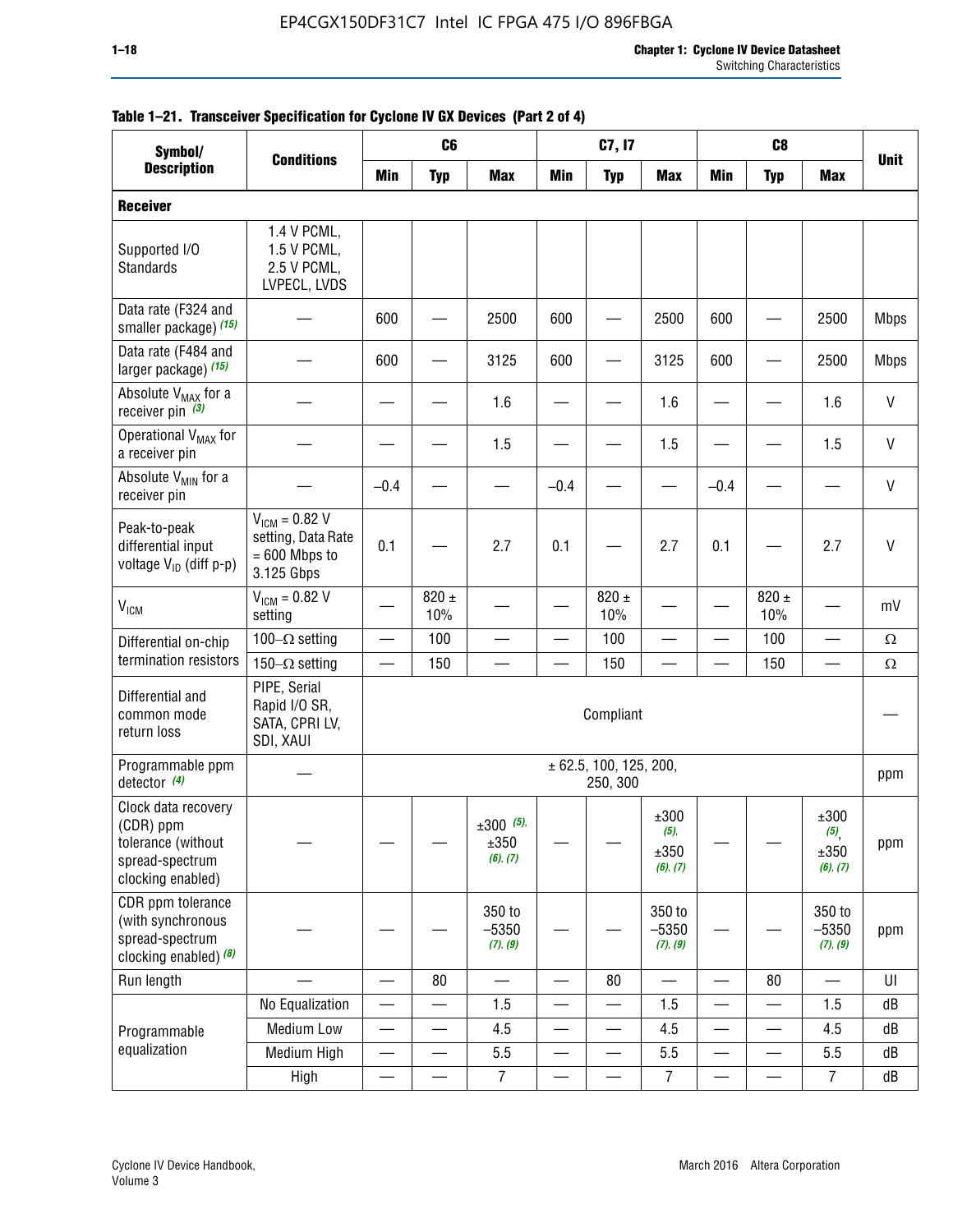#### **Table 1–21. Transceiver Specification for Cyclone IV GX Devices (Part 3 of 4)**

| Symbol/                                                                 |                                                                     |                          | C <sub>6</sub>           |                          |                          | C7, I7                        |                          |                          | C <sub>8</sub>                 |                          |                                |
|-------------------------------------------------------------------------|---------------------------------------------------------------------|--------------------------|--------------------------|--------------------------|--------------------------|-------------------------------|--------------------------|--------------------------|--------------------------------|--------------------------|--------------------------------|
| <b>Description</b>                                                      | <b>Conditions</b>                                                   | <b>Min</b>               | <b>Typ</b>               | <b>Max</b>               | <b>Min</b>               | <b>Typ</b>                    | <b>Max</b>               | <b>Min</b>               | <b>Typ</b>                     | <b>Max</b>               | <b>Unit</b>                    |
| Signal detect/loss<br>threshold                                         | PIPE mode                                                           | 65                       |                          | 175                      | 65                       |                               | 175                      | 65                       | $\overline{\phantom{0}}$       | 175                      | mV                             |
| $t_{LTR}$ (10)                                                          | $\overline{\phantom{0}}$                                            | $\overline{\phantom{0}}$ | $\overline{\phantom{0}}$ | 75                       | $\overline{\phantom{0}}$ |                               | 75                       | $\overline{\phantom{0}}$ | $\qquad \qquad$                | 75                       | μs                             |
| (11)<br>$t_{\text{LTR-LTD\_Manual}}$                                    |                                                                     | 15                       |                          |                          | 15                       |                               |                          | 15                       | $\overline{\phantom{0}}$       |                          | μs                             |
| $t_{LTD}$ (12)                                                          |                                                                     | 0                        | 100                      | 4000                     | $\mathbf 0$              | 100                           | 4000                     | 0                        | 100                            | 4000                     | ns                             |
| $t_{\text{LTD\_Manual}}$ (13)                                           | $\overline{\phantom{0}}$                                            | $\overline{\phantom{0}}$ | $\overline{\phantom{0}}$ | 4000                     | $\overline{\phantom{0}}$ |                               | 4000                     | $\overline{\phantom{0}}$ | $\qquad \qquad$                | 4000                     | ns                             |
| $t_{\text{LTD\_Auto}}$ (14)                                             |                                                                     |                          |                          | 4000                     |                          |                               | 4000                     | $\overline{\phantom{0}}$ | $\overline{\phantom{0}}$       | 4000                     | ns                             |
| Receiver buffer and<br>CDR offset<br>cancellation time<br>(per channel) |                                                                     |                          |                          | 17000                    |                          |                               | 17000                    |                          |                                | 17000                    | recon<br>fig_c<br>lk<br>cycles |
|                                                                         | DC Gain Setting =<br>0                                              |                          | 0                        |                          |                          | 0                             |                          |                          | 0                              |                          | dB                             |
| Programmable DC<br>gain                                                 | DC Gain Setting =<br>1                                              |                          | 3                        |                          |                          | 3                             |                          |                          | $\mathbf 3$                    |                          | dB                             |
|                                                                         | DC Gain Setting =<br>$\overline{2}$                                 |                          | $\,6\,$                  |                          |                          | 6                             |                          |                          | 6                              |                          | dB                             |
| <b>Transmitter</b>                                                      |                                                                     |                          |                          |                          |                          |                               |                          |                          |                                |                          |                                |
| Supported I/O<br><b>Standards</b>                                       | 1.5 V PCML                                                          |                          |                          |                          |                          |                               |                          |                          |                                |                          |                                |
| Data rate (F324 and<br>smaller package)                                 |                                                                     | 600                      |                          | 2500                     | 600                      |                               | 2500                     | 600                      | $\overline{\phantom{0}}$       | 2500                     | <b>Mbps</b>                    |
| Data rate (F484 and<br>larger package)                                  |                                                                     | 600                      | —                        | 3125                     | 600                      | —                             | 3125                     | 600                      | —                              | 2500                     | <b>Mbps</b>                    |
| $\rm V_{\rm OCM}$                                                       | 0.65 V setting                                                      |                          | 650                      | $\overline{\phantom{0}}$ | $\overline{\phantom{0}}$ | 650                           | $\overline{\phantom{0}}$ | $\overline{\phantom{0}}$ | 650                            | $\overline{\phantom{0}}$ | mV                             |
| Differential on-chip                                                    | 100 $-\Omega$ setting                                               |                          | 100                      | $\overline{\phantom{0}}$ | $\overline{\phantom{0}}$ | 100                           | $\overline{\phantom{0}}$ | $\overline{\phantom{0}}$ | 100                            | $\overline{\phantom{0}}$ | $\Omega$                       |
| termination resistors                                                   | 150 $-\Omega$ setting                                               | $\qquad \qquad -$        | 150                      | $\overline{\phantom{0}}$ | —                        | 150                           | $\overline{\phantom{0}}$ | $\qquad \qquad$          | 150                            |                          | $\Omega$                       |
| Differential and<br>common mode<br>return loss                          | PIPE, CPRI LV,<br>Serial Rapid I/O<br>SR, SDI, XAUI,<br><b>SATA</b> |                          |                          |                          |                          | Compliant                     |                          |                          |                                |                          |                                |
| Rise time                                                               | $\qquad \qquad$                                                     | 50                       | $\overline{\phantom{0}}$ | 200                      | 50                       | $\overline{\phantom{0}}$      | 200                      | 50                       | $\overline{\phantom{0}}$       | 200                      | ps                             |
| Fall time                                                               | $\overline{\phantom{0}}$                                            | 50                       | $\overline{\phantom{0}}$ | 200                      | 50                       | $\overbrace{\phantom{aaaaa}}$ | 200                      | 50                       | $\overline{\phantom{0}}$       | 200                      | ps                             |
| Intra-differential pair<br>skew                                         |                                                                     |                          |                          | 15                       |                          |                               | 15                       | —                        | $\qquad \qquad \longleftarrow$ | 15                       | ps                             |
| Intra-transceiver<br>block skew                                         |                                                                     |                          |                          | 120                      |                          |                               | 120                      |                          | —                              | 120                      | ps                             |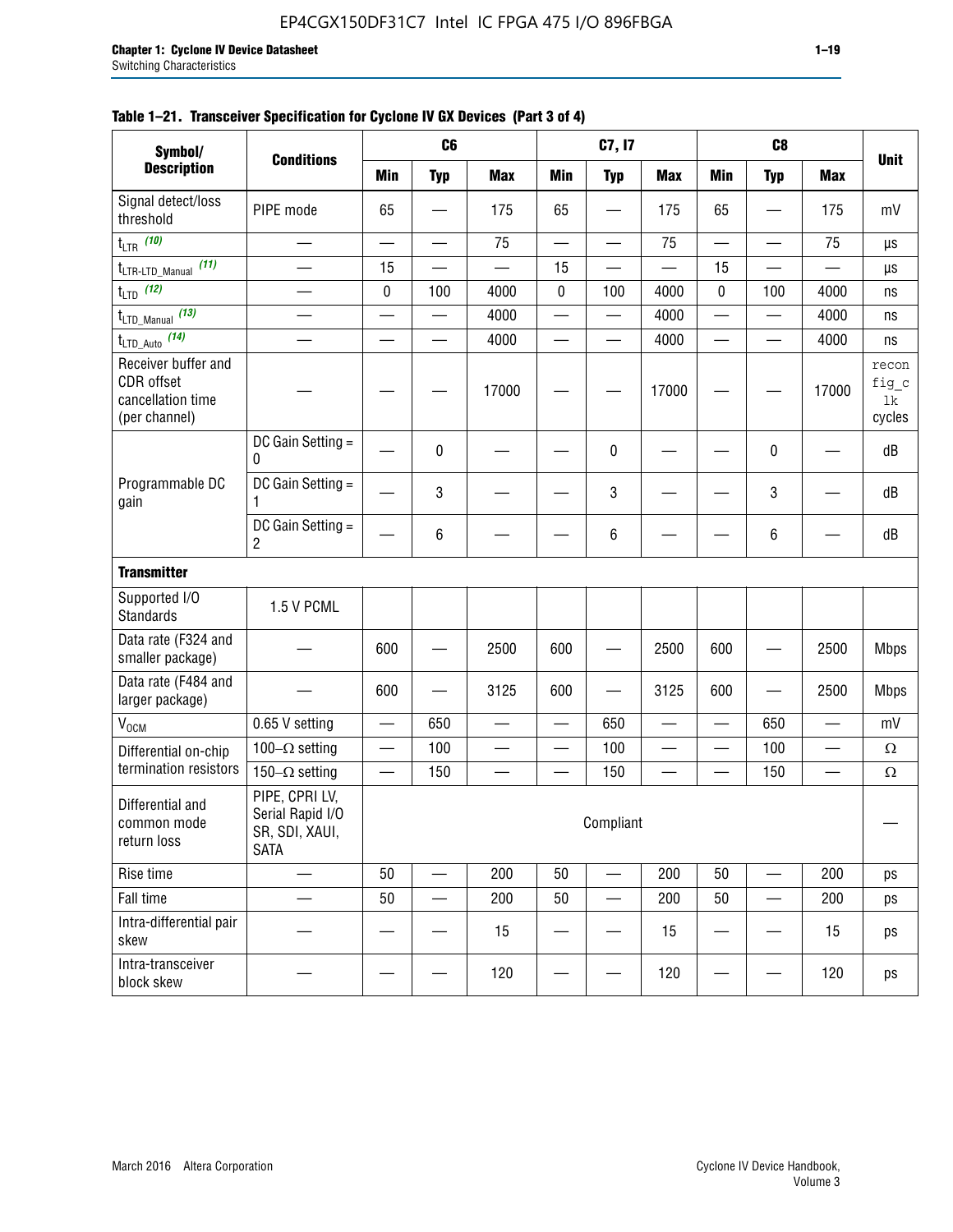#### **Table 1–21. Transceiver Specification for Cyclone IV GX Devices (Part 4 of 4)**

| Symbol/                                          | <b>Conditions</b> | C <sub>6</sub> |     |            | C7, I7     |            |                                    | C8         |     |            | <b>Unit</b> |
|--------------------------------------------------|-------------------|----------------|-----|------------|------------|------------|------------------------------------|------------|-----|------------|-------------|
| <b>Description</b>                               |                   | <b>Min</b>     | Typ | <b>Max</b> | <b>Min</b> | <b>Typ</b> | <b>Max</b>                         | <b>Min</b> | Typ | <b>Max</b> |             |
| <b>PLD-Transceiver Interface</b>                 |                   |                |     |            |            |            |                                    |            |     |            |             |
| Interface speed<br>(F324 and smaller<br>package) |                   | 25             |     | 125        | 25         |            | 125                                | 25         |     | 125        | <b>MHz</b>  |
| Interface speed<br>(F484 and larger<br>package)  |                   | 25             |     | 156.25     | 25         |            | 156.25                             | 25         |     | 156.25     | <b>MHz</b>  |
| Digital reset pulse<br>width                     |                   |                |     |            |            |            | Minimum is 2 parallel clock cycles |            |     |            |             |

#### **Notes to Table 1–21:**

(1) This specification is valid for transmitter output jitter specification with a maximum total jitter value of 112 ps, typically for 3.125 Gbps SRIO and XAUI protocols.

(2) The minimum reconfig\_clk frequency is 2.5 MHz if the transceiver channel is configured in **Transmitter Only** mode. The minimum reconfig\_clk frequency is 37.5 MHz if the transceiver channel is configured in **Receiver Only** or **Receiver and Transmitter** mode.

(3) The device cannot tolerate prolonged operation at this absolute maximum.

- (4) The rate matcher supports only up to  $\pm 300$  parts per million (ppm).
- (5) Supported for the F169 and F324 device packages only.
- (6) Supported for the F484, F672, and F896 device packages only. Pending device characterization.
- (7) To support CDR ppm tolerance greater than ±300 ppm, implement ppm detector in user logic and configure CDR to Manual Lock Mode.
- (8) Asynchronous spread-spectrum clocking is not supported.
- (9) For the EP4CGX30 (F484 package only), EP4CGX50, and EP4CGX75 devices, the CDR ppl tolerance is ±200 ppm.
- (10) Time taken until pll\_locked goes high after pll\_powerdown deasserts.
- (11) Time that the CDR must be kept in lock-to-reference mode after rx analogreset deasserts and before rx locktodata is asserted in manual mode.

(12) Time taken to recover valid data after the rx locktodata signal is asserted in manual mode (Figure 1–2), or after rx freqlocked signal goes high in automatic mode (Figure 1–3).

(13) Time taken to recover valid data after the rx locktodata signal is asserted in manual mode.

- (14) Time taken to recover valid data after the rx freqlocked signal goes high in automatic mode.
- (15) To support data rates lower than the minimum specification through oversampling, use the CDR in LTR mode only.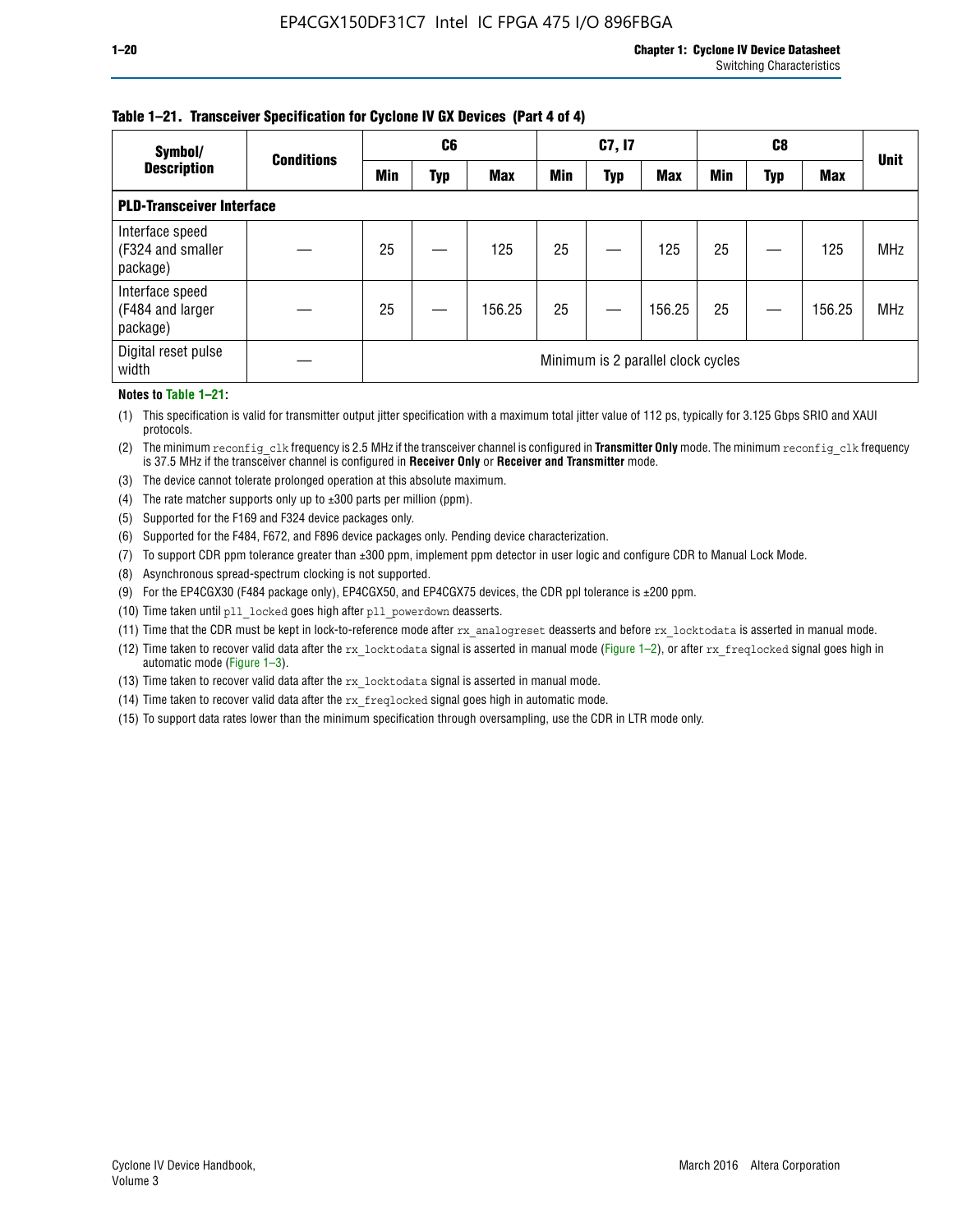Figure 1–2 shows the lock time parameters in manual mode.

 $\Box$  LTD = lock-to-data. LTR = lock-to-reference.





Figure 1–3 shows the lock time parameters in automatic mode.

**Figure 1–3. Lock Time Parameters for Automatic Mode**

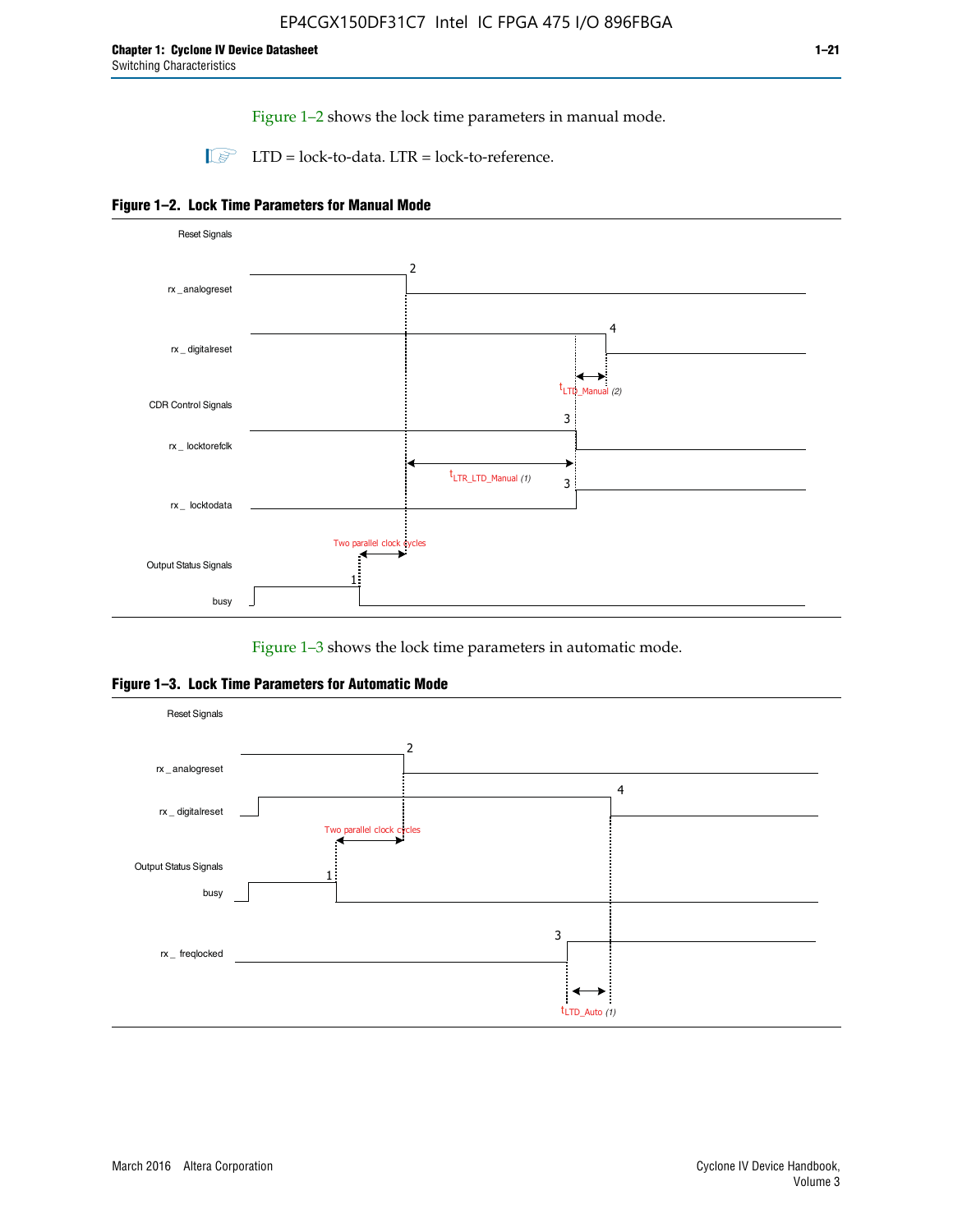#### Figure 1–4 shows the differential receiver input waveform.





Figure 1–5 shows the transmitter output waveform.





Table 1–22 lists the typical V<sub>OD</sub> for Tx term that equals 100  $\Omega$ .

| Table 1–22. Typical V <sub>0D</sub> Setting, Tx Term = 100 $\Omega$ |  |  |  |  |  |  |  |
|---------------------------------------------------------------------|--|--|--|--|--|--|--|
|---------------------------------------------------------------------|--|--|--|--|--|--|--|

|                                                        |     |     |     | V <sub>op</sub> Setting (mV) |      |      |
|--------------------------------------------------------|-----|-----|-----|------------------------------|------|------|
| <b>Symbol</b>                                          |     |     |     | 4(1)                         |      |      |
| $\rm V_{OD}$ differential peak<br>to peak typical (mV) | 400 | 600 | 800 | 900                          | 1000 | 1200 |

**Note to Table 1–22:**

(1) This setting is required for compliance with the PCIe protocol.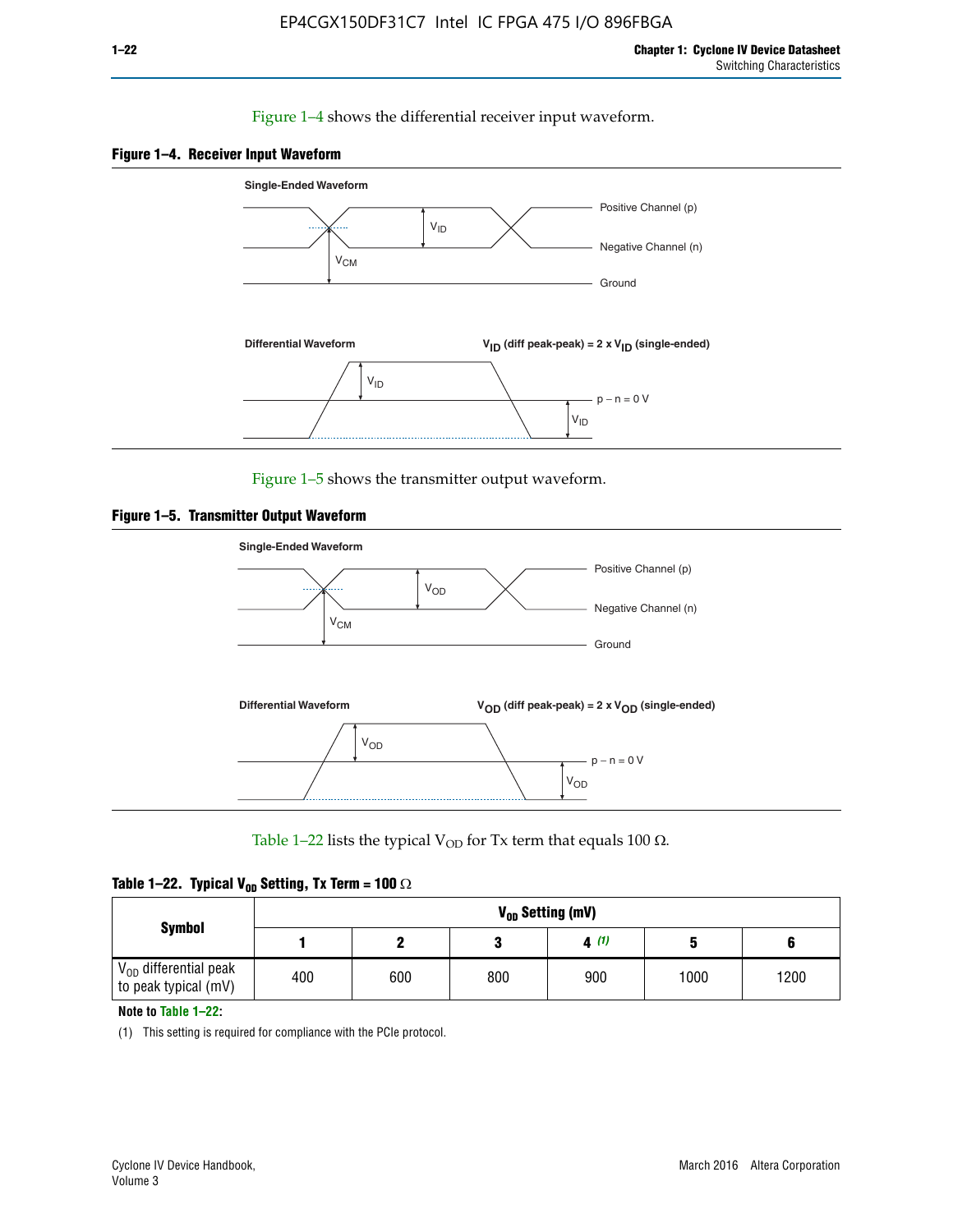Table 1–23 lists the Cyclone IV GX transceiver block AC specifications.

| Symbol/                                                                 |                    | C <sub>6</sub> |            | C7, I7     |     | C <sub>8</sub> |            |     |            |            |             |
|-------------------------------------------------------------------------|--------------------|----------------|------------|------------|-----|----------------|------------|-----|------------|------------|-------------|
| <b>Description</b>                                                      | <b>Conditions</b>  | Min            | <b>Typ</b> | <b>Max</b> | Min | <b>Typ</b>     | <b>Max</b> | Min | <b>Typ</b> | <b>Max</b> | <b>Unit</b> |
| <b>PCIe Transmit Jitter Generation</b> (3)                              |                    |                |            |            |     |                |            |     |            |            |             |
| Total jitter at 2.5 Gbps<br>(Gen1)                                      | Compliance pattern |                |            | 0.25       |     |                | 0.25       |     |            | 0.25       | UI          |
| <b>PCIe Receiver Jitter Tolerance</b> (3)                               |                    |                |            |            |     |                |            |     |            |            |             |
| Total jitter at 2.5 Gbps<br>(Gen1)                                      | Compliance pattern | > 0.6          |            | > 0.6      |     | > 0.6          |            | UI  |            |            |             |
| <b>GIGE Transmit Jitter Generation</b> (4)                              |                    |                |            |            |     |                |            |     |            |            |             |
| Deterministic jitter                                                    | Pattern = CRPAT    |                |            | 0.14       |     |                | 0.14       |     |            | 0.14       | UI          |
| (peak-to-peak)                                                          |                    |                |            |            |     |                |            |     |            |            |             |
| Total jitter (peak-to-peak)                                             | Pattern = CRPAT    |                |            | 0.279      |     |                | 0.279      |     |            | 0.279      | UI          |
| <b>GIGE Receiver Jitter Tolerance</b> (4)                               |                    |                |            |            |     |                |            |     |            |            |             |
| Deterministic jitter<br>tolerance (peak-to-peak)                        | Pattern = CJPAT    | > 0.4          |            | > 0.4      |     |                | > 0.4      |     | UI         |            |             |
| Combined deterministic<br>and random jitter<br>tolerance (peak-to-peak) | Pattern = CJPAT    | > 0.66         |            | > 0.66     |     | > 0.66         |            | UI  |            |            |             |

#### **Table 1–23. Transceiver Block AC Specification for Cyclone IV GX Devices** *(1)***,** *(2)*

**Notes to Table 1–23:**

(1) Dedicated refclk pins were used to drive the input reference clocks.

(2) The jitter numbers specified are valid for the stated conditions only.

(3) The jitter numbers for PIPE are compliant to the PCIe Base Specification 2.0.

(4) The jitter numbers for GIGE are compliant to the IEEE802.3-2002 Specification.

### **Core Performance Specifications**

The following sections describe the clock tree specifications, PLLs, embedded multiplier, memory block, and configuration specifications for Cyclone IV Devices.

### **Clock Tree Specifications**

Table 1–24 lists the clock tree specifications for Cyclone IV devices.

**Table 1–24. Clock Tree Performance for Cyclone IV Devices** *(Part 1 of 2)*

|               | <b>Performance</b> |       |     |           |             |               |                  |     |             |
|---------------|--------------------|-------|-----|-----------|-------------|---------------|------------------|-----|-------------|
| <b>Device</b> | C6                 | C7    | C8  | $C8L$ (1) | $C9L$ $(1)$ | $\mathsf{I}7$ | <b>18L</b> $(1)$ | A7  | <b>Unit</b> |
| EP4CE6        | 500                | 437.5 | 402 | 362       | 265         | 437.5         | 362              | 402 | <b>MHz</b>  |
| EP4CE10       | 500                | 437.5 | 402 | 362       | 265         | 437.5         | 362              | 402 | <b>MHz</b>  |
| EP4CE15       | 500                | 437.5 | 402 | 362       | 265         | 437.5         | 362              | 402 | <b>MHz</b>  |
| EP4CE22       | 500                | 437.5 | 402 | 362       | 265         | 437.5         | 362              | 402 | <b>MHz</b>  |
| EP4CE30       | 500                | 437.5 | 402 | 362       | 265         | 437.5         | 362              | 402 | <b>MHz</b>  |
| EP4CE40       | 500                | 437.5 | 402 | 362       | 265         | 437.5         | 362              | 402 | <b>MHz</b>  |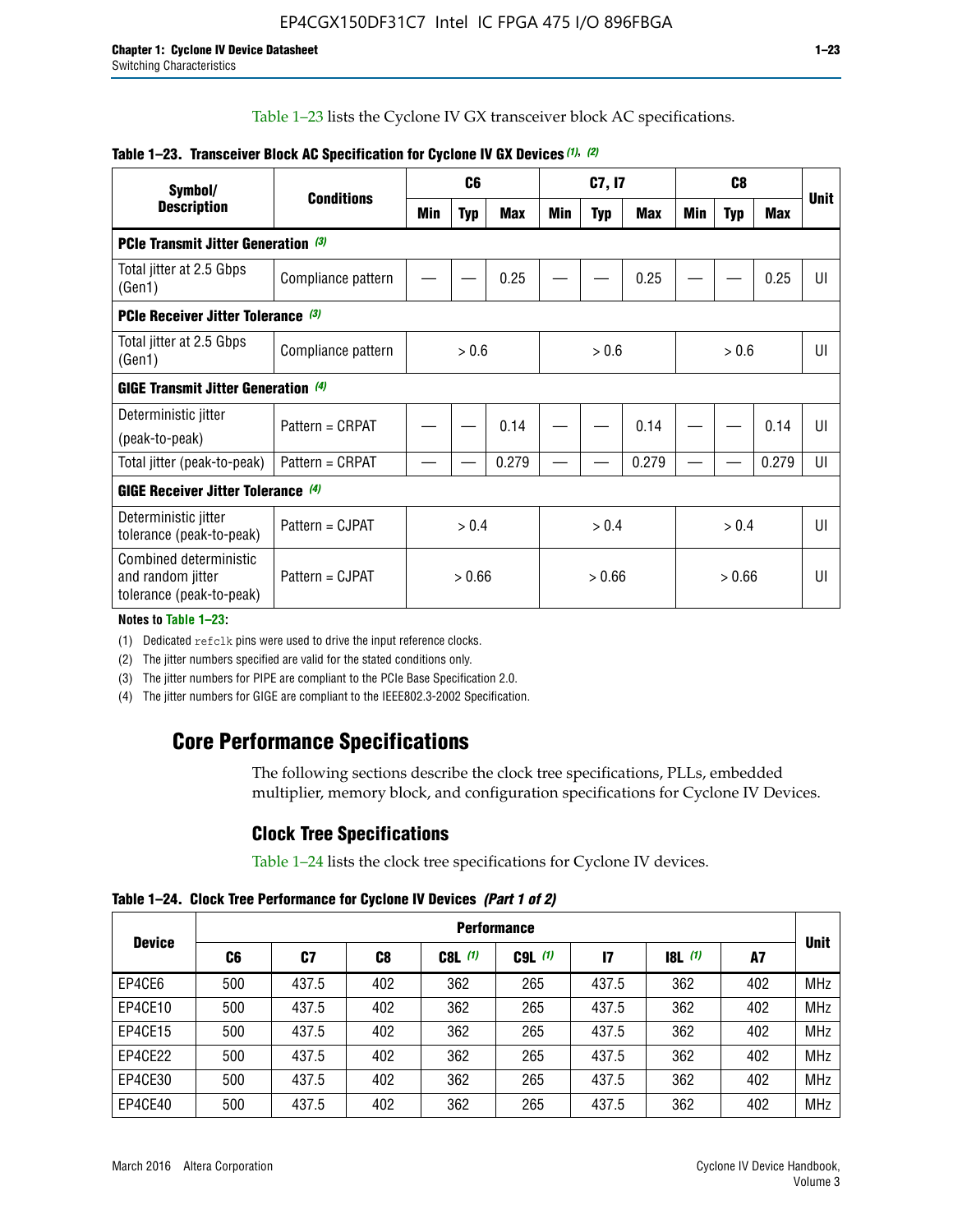| <b>Device</b> | <b>Performance</b> |       |                |           |             |                 |       |    |             |  |
|---------------|--------------------|-------|----------------|-----------|-------------|-----------------|-------|----|-------------|--|
|               | C <sub>6</sub>     | C7    | C <sub>8</sub> | $C8L$ (1) | $C9L$ $(1)$ | $\overline{17}$ | 8L(1) | A7 | <b>Unit</b> |  |
| EP4CE55       | 500                | 437.5 | 402            | 362       | 265         | 437.5           | 362   |    | <b>MHz</b>  |  |
| EP4CE75       | 500                | 437.5 | 402            | 362       | 265         | 437.5           | 362   |    | <b>MHz</b>  |  |
| EP4CE115      |                    | 437.5 | 402            | 362       | 265         | 437.5           | 362   |    | <b>MHz</b>  |  |
| EP4CGX15      | 500                | 437.5 | 402            |           |             | 437.5           |       |    | <b>MHz</b>  |  |
| EP4CGX22      | 500                | 437.5 | 402            |           |             | 437.5           |       |    | <b>MHz</b>  |  |
| EP4CGX30      | 500                | 437.5 | 402            |           |             | 437.5           |       |    | <b>MHz</b>  |  |
| EP4CGX50      | 500                | 437.5 | 402            |           |             | 437.5           |       |    | <b>MHz</b>  |  |
| EP4CGX75      | 500                | 437.5 | 402            |           |             | 437.5           |       |    | <b>MHz</b>  |  |
| EP4CGX110     | 500                | 437.5 | 402            |           |             | 437.5           |       |    | <b>MHz</b>  |  |
| EP4CGX150     | 500                | 437.5 | 402            |           |             | 437.5           |       |    | <b>MHz</b>  |  |

**Table 1–24. Clock Tree Performance for Cyclone IV Devices** *(Part 2 of 2)*

**Note to Table 1–24:**

(1) Cyclone IV E 1.0 V core voltage devices only support C8L, C9L, and I8L speed grades.

### **PLL Specifications**

Table 1–25 lists the PLL specifications for Cyclone IV devices when operating in the commercial junction temperature range (0°C to 85°C), the industrial junction temperature range (–40°C to 100°C), the extended industrial junction temperature range (–40°C to 125°C), and the automotive junction temperature range (–40°C to 125°C). For more information about the PLL block, refer to "Glossary" on page 1–37.

|  |  | Table 1–25. PLL Specifications for Cyclone IV Devices $(1)$ , $(2)$ (Part 1 of 2) |  |
|--|--|-----------------------------------------------------------------------------------|--|
|--|--|-----------------------------------------------------------------------------------|--|

| <b>Symbol</b>                                          | <b>Parameter</b>                                            | Min | <b>Typ</b>               | <b>Max</b> | <b>Unit</b>   |
|--------------------------------------------------------|-------------------------------------------------------------|-----|--------------------------|------------|---------------|
|                                                        | Input clock frequency $(-6, -7, -8)$ speed grades)          | 5   | $\qquad \qquad$          | 472.5      | <b>MHz</b>    |
| $f_{\text{IN}}(3)$                                     | Input clock frequency (-8L speed grade)                     | 5   |                          | 362        | <b>MHz</b>    |
|                                                        | Input clock frequency (-9L speed grade)                     | 5   |                          | 265        | <b>MHz</b>    |
| f <sub>INPFD</sub>                                     | PFD input frequency                                         | 5   | $\overline{\phantom{0}}$ | 325        | <b>MHz</b>    |
| $f_{VCO}$ (4)                                          | PLL internal VCO operating range                            | 600 |                          | 1300       | <b>MHz</b>    |
| f <sub>INDUTY</sub>                                    | Input clock duty cycle                                      | 40  |                          | 60         | $\frac{0}{0}$ |
| $t_{\text{INJITTER\_CCJ}}$ (5)                         | Input clock cycle-to-cycle jitter<br>$F_{REF} \geq 100$ MHz |     |                          | 0.15       | UI            |
|                                                        | $F_{RFF}$ < 100 MHz                                         |     |                          | ±750       | ps            |
| $f_{\text{OUT\_EXT}}$ (external clock<br>output) $(3)$ | PLL output frequency                                        |     |                          | 472.5      | <b>MHz</b>    |
|                                                        | PLL output frequency (-6 speed grade)                       |     |                          | 472.5      | <b>MHz</b>    |
|                                                        | PLL output frequency (-7 speed grade)                       |     |                          | 450        | <b>MHz</b>    |
| $f_{OUT}$ (to global clock)                            | PLL output frequency (-8 speed grade)                       |     |                          | 402.5      | <b>MHz</b>    |
|                                                        | PLL output frequency (-8L speed grade)                      |     |                          | 362        | <b>MHz</b>    |
|                                                        | PLL output frequency (-9L speed grade)                      |     |                          | 265        | <b>MHz</b>    |
| t <sub>outduty</sub>                                   | Duty cycle for external clock output (when set to 50%)      | 45  | 50                       | 55         | $\frac{0}{0}$ |
| $t_{\text{LOCK}}$                                      | Time required to lock from end of device configuration      |     |                          |            | ms            |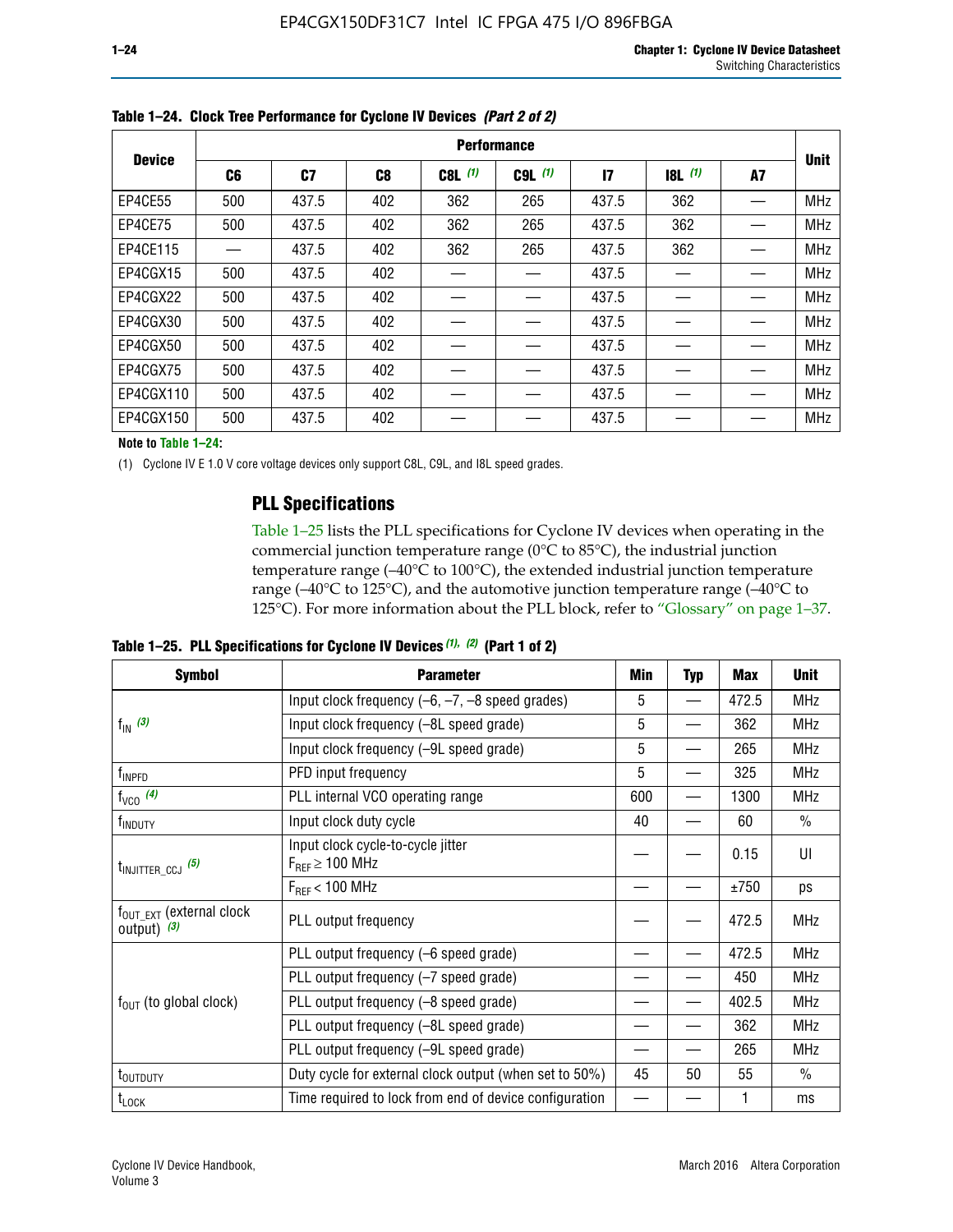|  |  | Table 1–25. PLL Specifications for Cyclone IV Devices (1), (2) (Part 2 of 2) |  |
|--|--|------------------------------------------------------------------------------|--|
|--|--|------------------------------------------------------------------------------|--|

| <b>Symbol</b>                             | <b>Parameter</b>                                                                                                                     | Min | <b>Typ</b> | <b>Max</b> | <b>Unit</b>              |
|-------------------------------------------|--------------------------------------------------------------------------------------------------------------------------------------|-----|------------|------------|--------------------------|
| t <sub>DLOCK</sub>                        | Time required to lock dynamically (after switchover,<br>reconfiguring any non-post-scale counters/delays or<br>areset is deasserted) |     |            | 1          | ms                       |
| t <sub>outjitter_period_dedclk</sub> (6)  | Dedicated clock output period jitter<br>$F_{OUT} \geq 100$ MHz                                                                       |     |            | 300        | ps                       |
|                                           | $F_{OUT}$ < 100 MHz                                                                                                                  |     |            | 30         | mUI                      |
| t <sub>outjitter_ccj_dedclk</sub> (6)     | Dedicated clock output cycle-to-cycle jitter<br>$F_{OUT} \geq 100$ MHz                                                               |     |            | 300        | ps                       |
|                                           | $F_{\text{OUT}}$ < 100 MHz                                                                                                           |     |            | 30         | mUI                      |
| t <sub>outjitter_period_io</sub> (6)      | Regular I/O period jitter<br>$F_{OUT} \geq 100$ MHz                                                                                  |     |            | 650        | ps                       |
|                                           | $F_{OUT}$ < 100 MHz                                                                                                                  |     |            | 75         | mUI                      |
| t <sub>outjitter_ccj_io</sub> (6)         | Regular I/O cycle-to-cycle jitter<br>$F_{OUT} \ge 100$ MHz                                                                           |     |            | 650        | ps                       |
|                                           | $F_{\text{OUT}}$ < 100 MHz                                                                                                           |     |            | 75         | mUI                      |
| t <sub>PLL_PSERR</sub>                    | Accuracy of PLL phase shift                                                                                                          |     |            | ±50        | ps                       |
| $t_{\sf AREF}$                            | Minimum pulse width on areset signal.                                                                                                | 10  |            |            | ns                       |
| t <sub>configpll</sub>                    | Time required to reconfigure scan chains for PLLs                                                                                    |     | 3.5(7)     |            | <b>SCANCLK</b><br>cycles |
| f <sub>SCANCLK</sub>                      | scanclk frequency                                                                                                                    |     |            | 100        | <b>MHz</b>               |
| t <sub>CASC_OUTJITTER_PERIOD_DEDCLK</sub> | Period jitter for dedicated clock output in cascaded<br>PLLs ( $F_{OUT} \ge 100$ MHz)                                                |     |            | 425        | ps                       |
| (8), (9)                                  | Period jitter for dedicated clock output in cascaded<br>PLLs ( $F_{OUT}$ < 100 MHz)                                                  |     |            | 42.5       | mUI                      |

#### **Notes to Table 1–25:**

- (1) This table is applicable for general purpose PLLs and multipurpose PLLs.
- (2) You must connect  $V_{CCD-PLL}$  to  $V_{CCINT}$  through the decoupling capacitor and ferrite bead.
- (3) This parameter is limited in the Quartus II software by the I/O maximum frequency. The maximum I/O frequency is different for each I/O standard.
- (4) The  $V_{CO}$  frequency reported by the Quartus II software in the PLL Summary section of the compilation report takes into consideration the  $V_{CO}$ post-scale counter K value. Therefore, if the counter K has a value of 2, the frequency reported can be lower than the f<sub>VCO</sub> specification.
- (5) A high input jitter directly affects the PLL output jitter. To have low PLL output clock jitter, you must provide a clean clock source that is less than 200 ps.
- (6) Peak-to-peak jitter with a probability level of 10–12 (14 sigma, 99.99999999974404% confidence level). The output jitter specification applies to the intrinsic jitter of the PLL when an input jitter of 30 ps is applied.
- (7) With 100-MHz scanclk frequency.
- (8) The cascaded PLLs specification is applicable only with the following conditions:
	- **■** Upstream PLL—0.59 MHz  $\leq$  Upstream PLL bandwidth  $<$  1 MHz
	- Downstream PLL—Downstream PLL bandwidth > 2 MHz
- (9) PLL cascading is not supported for transceiver applications.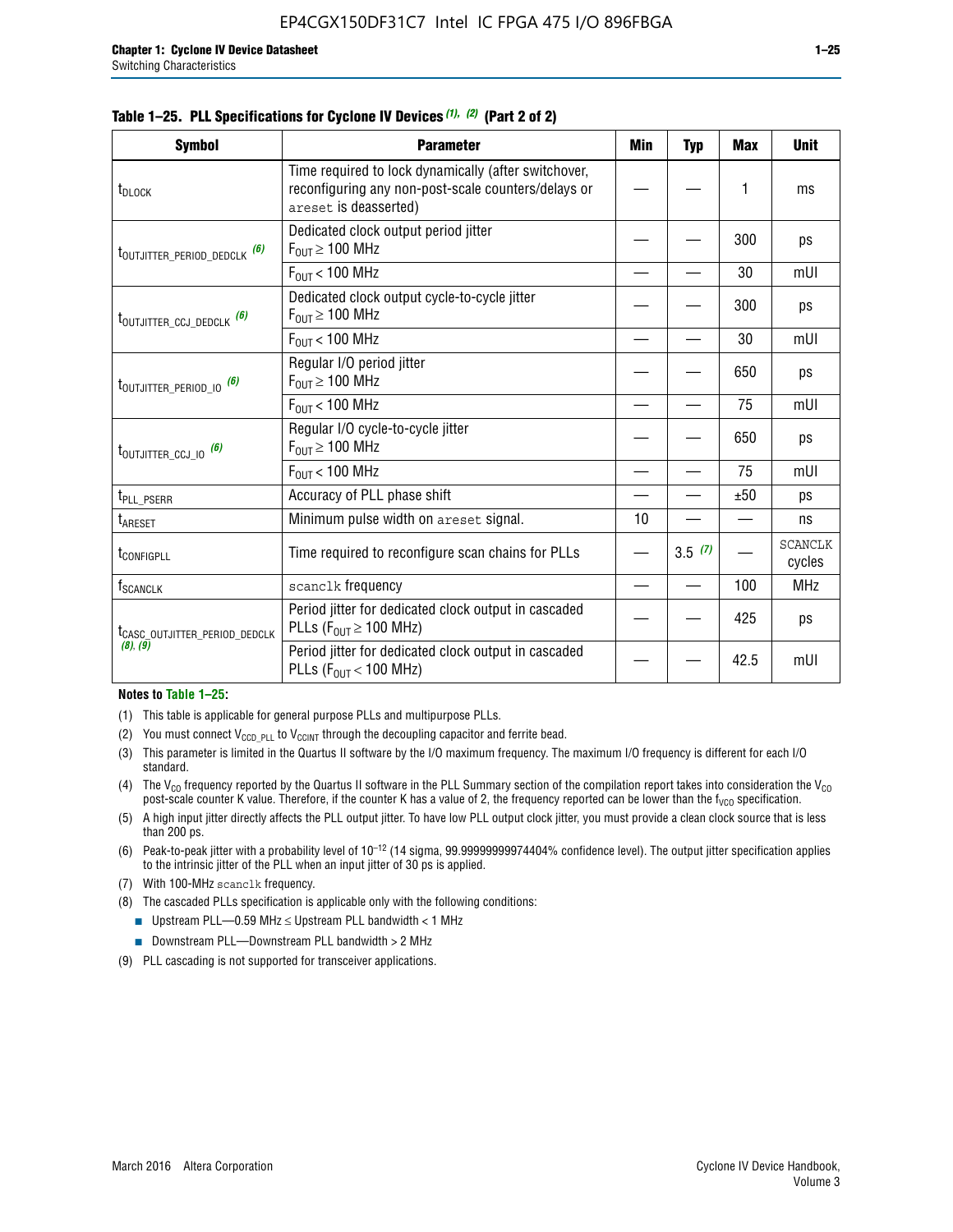### **Embedded Multiplier Specifications**

Table 1–26 lists the embedded multiplier specifications for Cyclone IV devices.

#### **Table 1–26. Embedded Multiplier Specifications for Cyclone IV Devices**

|                                | <b>Resources Used</b>        | <b>Performance</b> |            |     |                 |     |             |
|--------------------------------|------------------------------|--------------------|------------|-----|-----------------|-----|-------------|
| Mode                           | <b>Number of Multipliers</b> | C6                 | C7, I7, A7 | C8  | <b>C8L, I8L</b> | C9L | <b>Unit</b> |
| $9 \times 9$ -bit multiplier   |                              | 340                | 300        | 260 | 240             | 175 | <b>MHz</b>  |
| $18 \times 18$ -bit multiplier |                              | 287                | 250        | 200 | 185             | 135 | <b>MHz</b>  |

### **Memory Block Specifications**

Table 1–27 lists the M9K memory block specifications for Cyclone IV devices.

#### **Table 1–27. Memory Block Performance Specifications for Cyclone IV Devices**

|               |                                           | <b>Resources Used</b> |                             | <b>Performance</b> |            |                |                 |     |             |
|---------------|-------------------------------------------|-----------------------|-----------------------------|--------------------|------------|----------------|-----------------|-----|-------------|
| <b>Memory</b> | <b>Mode</b>                               | LEs                   | <b>M9K</b><br><b>Memory</b> | C <sub>6</sub>     | C7, I7, A7 | C <sub>8</sub> | <b>C8L, I8L</b> | C9L | <b>Unit</b> |
|               | FIFO 256 $\times$ 36                      | 47                    |                             | 315                | 274        | 238            | 200             | 157 | <b>MHz</b>  |
| M9K Block     | Single-port $256 \times 36$               | 0                     |                             | 315                | 274        | 238            | 200             | 157 | <b>MHz</b>  |
|               | Simple dual-port $256 \times 36$ CLK      | 0                     |                             | 315                | 274        | 238            | 200             | 157 | <b>MHz</b>  |
|               | True dual port $512 \times 18$ single CLK | 0                     |                             | 315                | 274        | 238            | 200             | 157 | <b>MHz</b>  |

### **Configuration and JTAG Specifications**

Table 1–28 lists the configuration mode specifications for Cyclone IV devices.

#### **Table 1–28. Passive Configuration Mode Specifications for Cyclone IV Devices** *(1)*

| <b>Programming Mode</b>         | V <sub>CCINT</sub> Voltage Level (V) | <b>DCLK f<sub>MAX</sub></b> | <b>Unit</b> |
|---------------------------------|--------------------------------------|-----------------------------|-------------|
| Passive Serial (PS)             | 1.0 $(3)$                            | 66                          | MHz         |
|                                 | 1.2                                  | 133                         | MHz         |
| Fast Passive Parallel (FPP) (2) | 1.0 $(3)$                            | 66                          | <b>MHz</b>  |
|                                 | 12(4)                                | 100                         | <b>MHz</b>  |

#### **Notes to Table 1–28:**

- (1) For more information about PS and FPP configuration timing parameters, refer to the *[Configuration and Remote](http://www.altera.com/literature/hb/cyclone-iv/cyiv-51008.pdf)  [System Upgrades in Cyclone IV Devices](http://www.altera.com/literature/hb/cyclone-iv/cyiv-51008.pdf)* chapter.
- (2) FPP configuration mode supports all Cyclone IV E devices (except for E144 package devices) and EP4CGX50, EP4CGX75, EP4CGX110, and EP4CGX150 only.
- (3)  $V_{CCMT}$  = 1.0 V is only supported for Cyclone IV E 1.0 V core voltage devices.
- (4) Cyclone IV E devices support 1.2 V V<sub>CCINT</sub>. Cyclone IV E 1.2 V core voltage devices support 133 MHz DCLK f<sub>MAX</sub> for EP4CE6, EP4CE10, EP4CE15, EP4CE22, EP4CE30, and EP4CE40 only.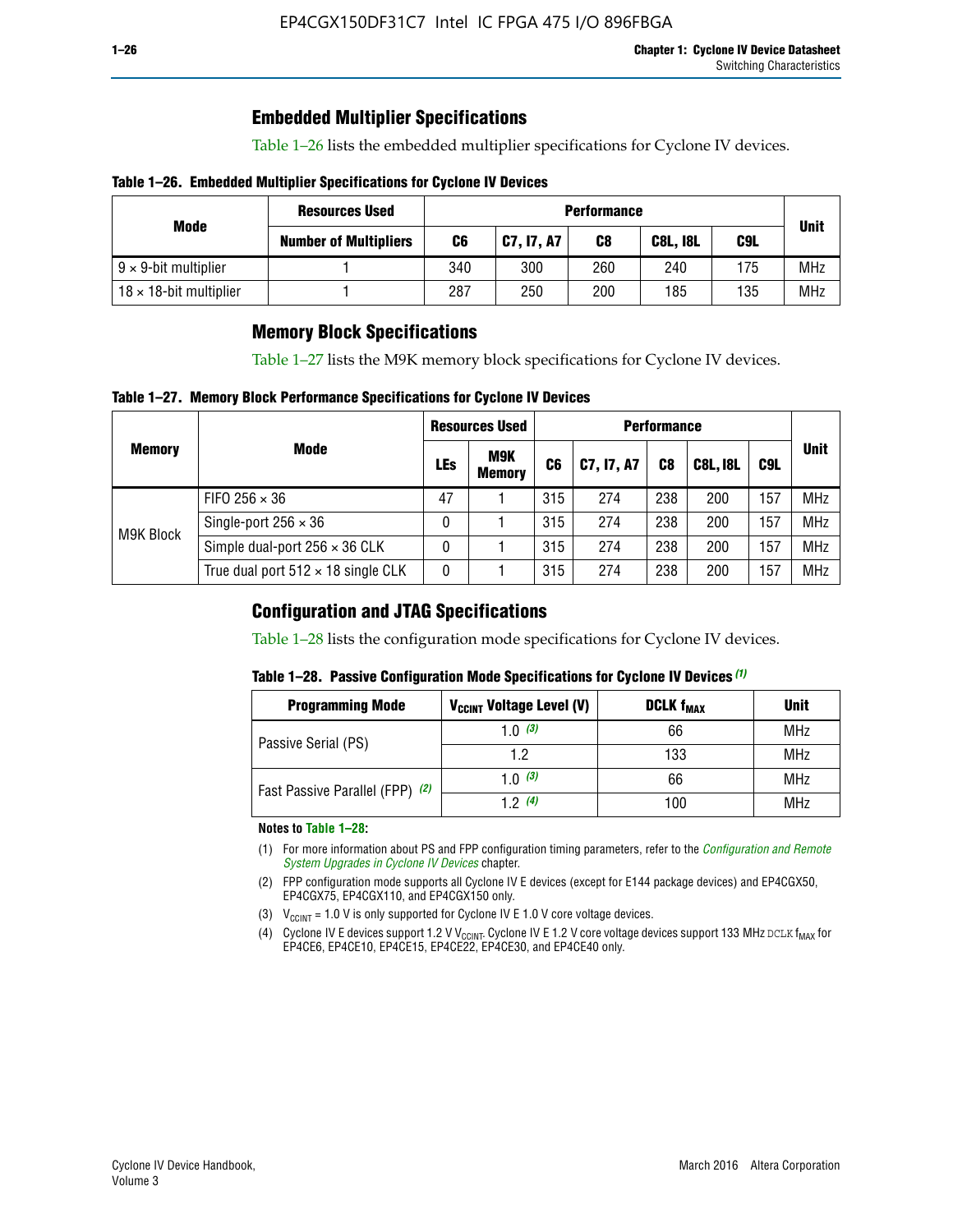Table 1–29 lists the active configuration mode specifications for Cyclone IV devices.

| Table 1–29. Active Configuration Mode Specifications for Cyclone IV Devices |  |  |  |
|-----------------------------------------------------------------------------|--|--|--|
|-----------------------------------------------------------------------------|--|--|--|

| <b>Programming Mode</b>  | <b>DCLK Range</b> | <b>Typical DCLK</b> | Unit |
|--------------------------|-------------------|---------------------|------|
| Active Parallel (AP) (1) | 20 to 40          | 33                  | MHz  |
| Active Serial (AS)       | 20 to 40          | 33                  | MHz  |

**Note to Table 1–29:**

(1) AP configuration mode is only supported for Cyclone IV E devices.

Table 1–30 lists the JTAG timing parameters and values for Cyclone IV devices.

**Table 1–30. JTAG Timing Parameters for Cyclone IV Devices** *(1)*

| <b>Symbol</b>                | <b>Parameter</b>                                       | Min | <b>Max</b> | <b>Unit</b> |
|------------------------------|--------------------------------------------------------|-----|------------|-------------|
| $t_{JCP}$                    | <b>TCK clock period</b>                                | 40  |            | ns          |
| $t_{\sf JCH}$                | TCK clock high time                                    | 19  |            | ns          |
| $t_{\sf JCL}$                | <b>TCK clock low time</b>                              | 19  |            | ns          |
| $t_{JPSU\_TDI}$              | JTAG port setup time for TDI                           | 1   |            | ns          |
| t <sub>JPSU_TMS</sub>        | JTAG port setup time for TMS                           | 3   |            | ns          |
| $t_{\sf JPH}$                | JTAG port hold time                                    | 10  |            | ns          |
| t <sub>JPCO</sub>            | JTAG port clock to output (2), (3)                     |     | 15         | ns          |
| $t_{JPZX}$                   | JTAG port high impedance to valid output $(2)$ , $(3)$ |     | 15         | ns          |
| t <sub>JPXZ</sub>            | JTAG port valid output to high impedance $(2)$ , $(3)$ |     | 15         | ns          |
| $t_{\rm JSSU}$               | Capture register setup time                            | 5   |            | ns          |
| $t_{\mathsf{JSH}}$           | Capture register hold time                             | 10  |            | ns          |
| t <sub>JSCO</sub>            | Update register clock to output                        |     | 25         | ns          |
| $t_{\footnotesize \rm JSZX}$ | Update register high impedance to valid output         |     | 25         | ns          |
| t <sub>JSXZ</sub>            | Update register valid output to high impedance         |     | 25         | ns          |

**Notes to Table 1–30:**

(1) For more information about JTAG waveforms, refer to "JTAG Waveform" in "Glossary" on page 1–37.

(2) The specification is shown for 3.3-, 3.0-, and 2.5-V LVTTL/LVCMOS operation of JTAG pins. For 1.8-V LVTTL/LVCMOS and 1.5-V LVCMOS, the output time specification is 16 ns.

(3) For EP4CGX22, EP4CGX30 (F324 and smaller package), EP4CGX110, and EP4CGX150 devices, the output time specification for 3.3-, 3.0-, and 2.5-V LVTTL/LVCMOS operation of JTAG pins is 16 ns. For 1.8-V LVTTL/LVCMOS and 1.5-V LVCMOS, the output time specification is 18 ns.

### **Periphery Performance**

This section describes periphery performance, including high-speed I/O and external memory interface.

I/O performance supports several system interfaces, such as the high-speed I/O interface, external memory interface, and the PCI/PCI-X bus interface. I/Os using the SSTL-18 Class I termination standard can achieve up to the stated DDR2 SDRAM interfacing speeds. I/Os using general-purpose I/O standards such as 3.3-, 3.0-, 2.5-, 1.8-, or 1.5-LVTTL/LVCMOS are capable of a typical 200 MHz interfacing frequency with a 10 pF load.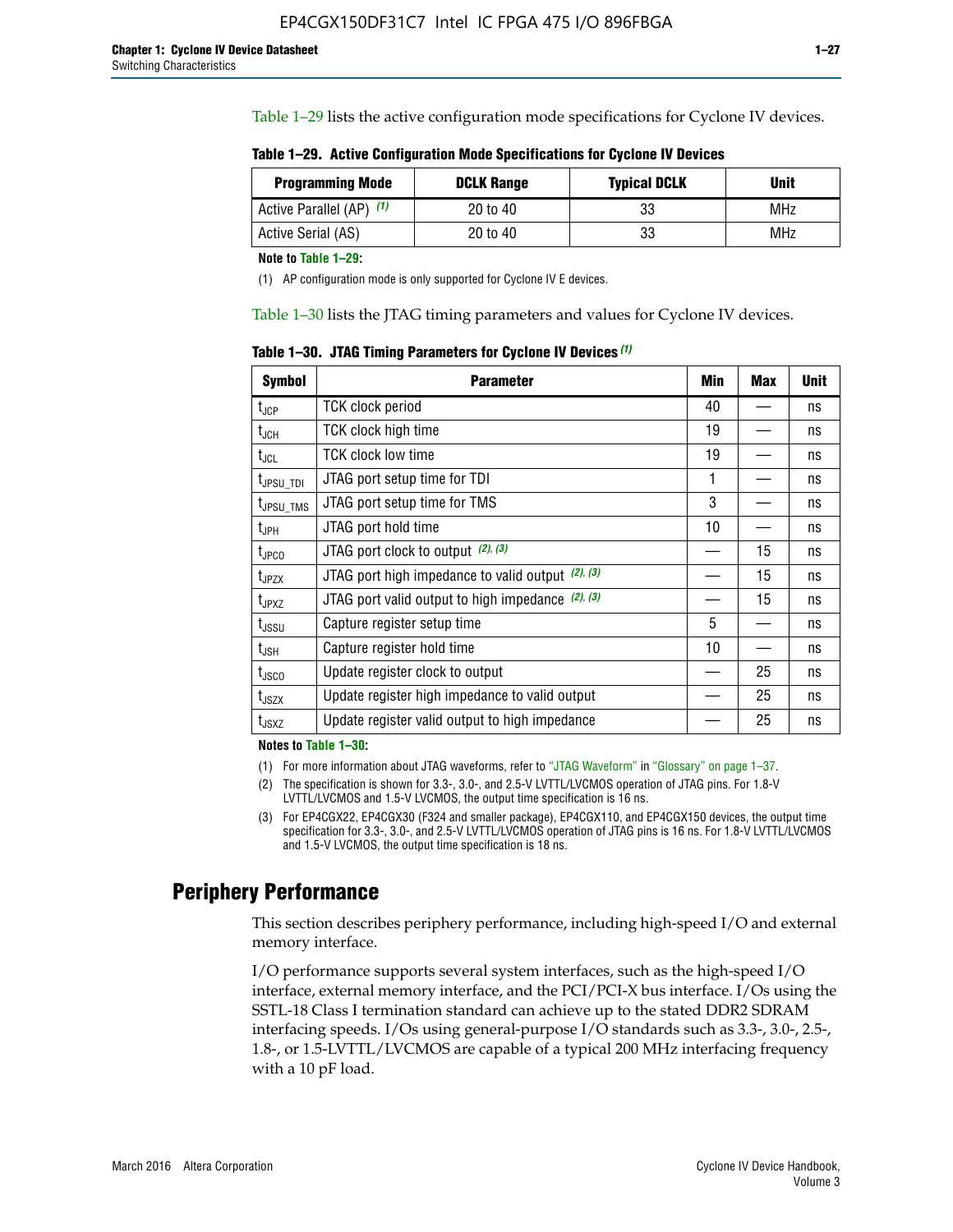- For more information about the supported maximum clock rate, device and pin planning, IP implementation, and device termination, refer to *[Section III: System](http://www.altera.com/literature/hb/external-memory/emi_intro_specs.pdf)  [Performance Specifications](http://www.altera.com/literature/hb/external-memory/emi_intro_specs.pdf)* of the *External Memory Interfaces Handbook*.
- **1 Actual achievable frequency depends on design- and system-specific factors. Perform** HSPICE/IBIS simulations based on your specific design and system setup to determine the maximum achievable frequency in your system.

### **High-Speed I/O Specifications**

Table 1–31 through Table 1–36 list the high-speed I/O timing for Cyclone IV devices. For definitions of high-speed timing specifications, refer to "Glossary" on page 1–37.

**Table 1–31. RSDS Transmitter Timing Specifications for Cyclone IV Devices** *(1)***,** *(2)***,** *(4)* **(Part 1 of 2)**

|                                                      |                                                     |                 | C6              |            |            | C7, I7                   |            |            | <b>C8, A7</b>            |            |            | <b>C8L, I8L</b>          |            |            | C <sub>9</sub> L         |            |               |
|------------------------------------------------------|-----------------------------------------------------|-----------------|-----------------|------------|------------|--------------------------|------------|------------|--------------------------|------------|------------|--------------------------|------------|------------|--------------------------|------------|---------------|
| <b>Symbol</b>                                        | <b>Modes</b>                                        | Min             | <b>Typ</b>      | <b>Max</b> | <b>Min</b> | <b>Typ</b>               | <b>Max</b> | <b>Min</b> | <b>Typ</b>               | <b>Max</b> | <b>Min</b> | <b>Typ</b>               | <b>Max</b> | <b>Min</b> | <b>Typ</b>               | <b>Max</b> | <b>Unit</b>   |
|                                                      | $\times$ 10                                         | 5               | —               | 180        | 5          | ÷,                       | 155.5      | 5          | $\overline{\phantom{0}}$ | 155.5      | 5          |                          | 155.5      | 5          |                          | 132.5      | <b>MHz</b>    |
|                                                      | $\times 8$                                          | 5               |                 | 180        | 5          |                          | 155.5      | 5          | $\overline{\phantom{0}}$ | 155.5      | 5          |                          | 155.5      | 5          |                          | 132.5      | <b>MHz</b>    |
| f <sub>HSCLK</sub><br>(input clock                   | $\times 7$                                          | 5               |                 | 180        | 5          |                          | 155.5      | 5          | $\overline{\phantom{0}}$ | 155.5      | 5          |                          | 155.5      | 5          |                          | 132.5      | <b>MHz</b>    |
| frequency)                                           | $\times$ 4                                          | 5               |                 | 180        | 5          | $\overline{\phantom{0}}$ | 155.5      | 5          | $\qquad \qquad$          | 155.5      | 5          |                          | 155.5      | 5          | $\overline{\phantom{0}}$ | 132.5      | <b>MHz</b>    |
|                                                      | $\times 2$                                          | 5               |                 | 180        | 5          |                          | 155.5      | 5          | $\equiv$                 | 155.5      | 5          | $\overline{\phantom{0}}$ | 155.5      | 5          | $\overline{\phantom{0}}$ | 132.5      | <b>MHz</b>    |
|                                                      | $\times$ 1                                          | 5               |                 | 360        | 5          |                          | 311        | 5          | $\overline{\phantom{0}}$ | 311        | 5          | $\equiv$                 | 311        | 5          | $\overline{\phantom{0}}$ | 265        | <b>MHz</b>    |
|                                                      | $\times$ 10                                         | 100             |                 | 360        | 100        |                          | 311        | 100        | $\equiv$                 | 311        | 100        |                          | 311        | 100        | $\overline{\phantom{0}}$ | 265        | <b>Mbps</b>   |
|                                                      | $\times 8$                                          | 80              |                 | 360        | 80         |                          | 311        | 80         | $\overline{\phantom{0}}$ | 311        | 80         |                          | 311        | 80         | $\overline{\phantom{0}}$ | 265        | <b>Mbps</b>   |
| Device<br>operation in                               | $\times 7$                                          | 70              |                 | 360        | 70         | $\overline{\phantom{0}}$ | 311        | 70         | $\overline{\phantom{0}}$ | 311        | 70         |                          | 311        | 70         | $\equiv$                 | 265        | <b>Mbps</b>   |
| <b>Mbps</b>                                          | $\times$ 4                                          | 40              |                 | 360        | 40         |                          | 311        | 40         | $\overline{\phantom{0}}$ | 311        | 40         |                          | 311        | 40         | $\overline{\phantom{0}}$ | 265        | <b>Mbps</b>   |
|                                                      | $\times 2$                                          | 20              |                 | 360        | 20         | $\overline{\phantom{0}}$ | 311        | 20         | $\overline{\phantom{0}}$ | 311        | 20         | $\qquad \qquad$          | 311        | 20         |                          | 265        | <b>Mbps</b>   |
|                                                      | $\times$ 1                                          | 10              |                 | 360        | 10         |                          | 311        | 10         | $\overline{\phantom{0}}$ | 311        | 10         | $\overline{\phantom{0}}$ | 311        | 10         | $\overline{\phantom{0}}$ | 265        | <b>Mbps</b>   |
| t <sub>DUTY</sub>                                    | —                                                   | 45              | $\qquad \qquad$ | 55         | 45         |                          | 55         | 45         | $\overline{\phantom{0}}$ | 55         | 45         |                          | 55         | 45         |                          | 55         | $\frac{0}{0}$ |
| Transmitter<br>channel-to-<br>channel skew<br>(TCCS) |                                                     |                 |                 | 200        |            |                          | 200        |            |                          | 200        |            |                          | 200        |            |                          | 200        | ps            |
| Output jitter<br>(peak to peak)                      |                                                     |                 |                 | 500        |            |                          | 500        |            |                          | 550        |            |                          | 600        |            |                          | 700        | ps            |
| t <sub>rise</sub>                                    | $20 - 80\%$<br>$\mathrm{C}_{\text{LOAD}}$ =<br>5 pF | $\qquad \qquad$ | 500             |            |            | 500                      |            |            | 500                      |            |            | 500                      |            |            | 500                      |            | ps            |
| t <sub>FALL</sub>                                    | $20 - 80\%$<br>$C_{LOAD} =$<br>5 pF                 |                 | 500             |            |            | 500                      |            |            | 500                      |            |            | 500                      |            |            | 500                      |            | ps            |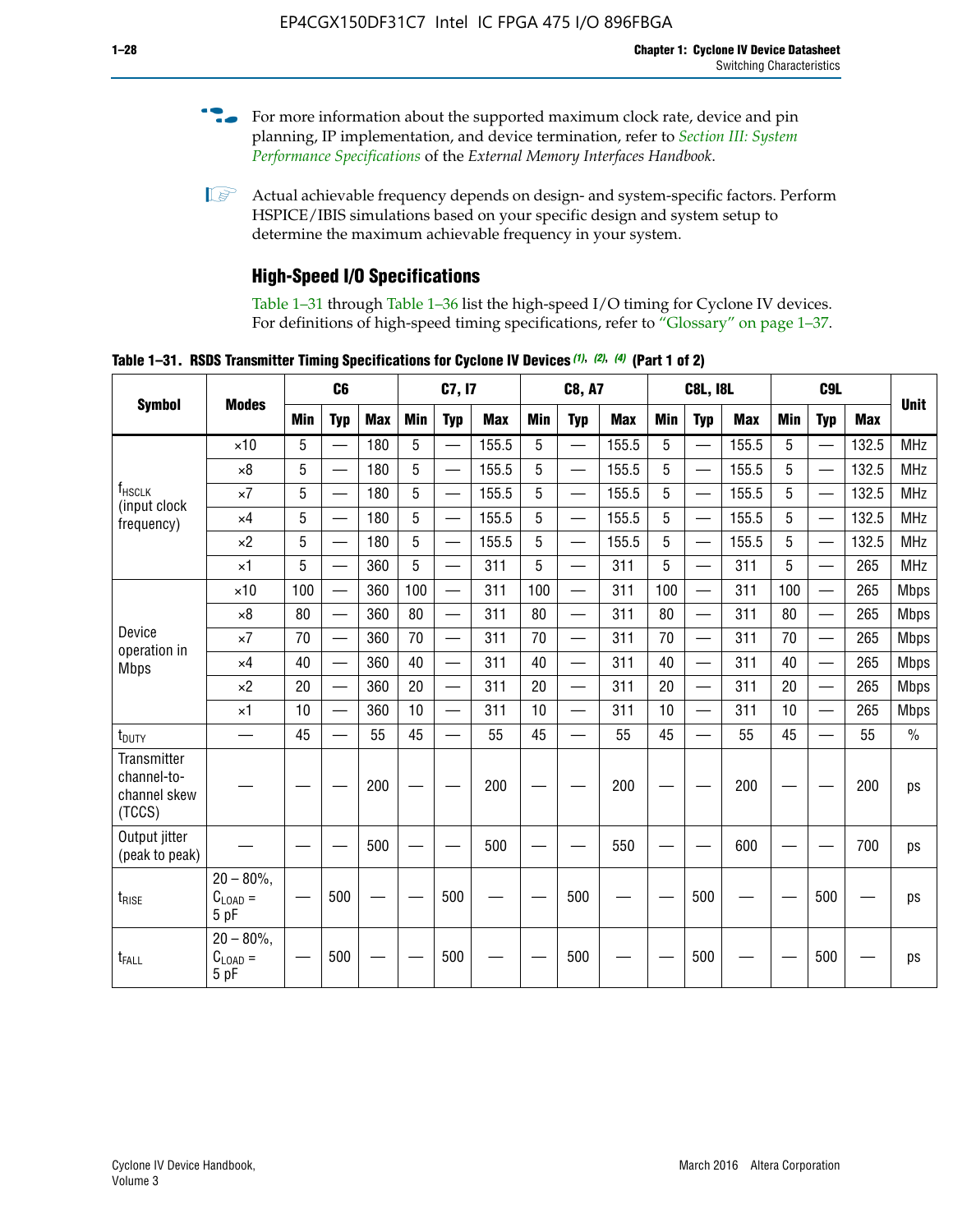| <b>Symbol</b> | <b>Modes</b> |            | C <sub>6</sub> |            |     | C7, I7     |            |     | <b>C8, A7</b> |            |            | <b>C8L, I8L</b> |     |     | <b>C9L</b> |     | <b>Unit</b> |
|---------------|--------------|------------|----------------|------------|-----|------------|------------|-----|---------------|------------|------------|-----------------|-----|-----|------------|-----|-------------|
|               |              | <b>Min</b> | <b>Typ</b>     | <b>Max</b> | Min | <b>Typ</b> | <b>Max</b> | Min | Typ           | <b>Max</b> | <b>Min</b> | <b>Typ</b>      | Max | Min | <b>Typ</b> | Max |             |
| $LOCK$ $(3)$  |              |            |                |            |     |            |            |     |               |            |            |                 |     |     |            |     | ms          |

#### **Table 1–31. RSDS Transmitter Timing Specifications for Cyclone IV Devices** *(1)***,** *(2)***,** *(4)* **(Part 2 of 2)**

**Notes to Table 1–31:**

(1) Applicable for true RSDS and emulated RSDS\_E\_3R transmitter.

(2) Cyclone IV E devices—true RSDS transmitter is only supported at the output pin of Row I/O Banks 1, 2, 5, and 6. Emulated RSDS transmitter is supported at the output pin of all I/O Banks. Cyclone IV GX devices—true RSDS transmitter is only supported at the output pin of Row I/O Banks 5 and 6. Emulated RSDS transmitter is supported at the output

pin of I/O Banks 3, 4, 5, 6, 7, 8, and 9. (3)  $t_{\text{LOCK}}$  is the time required for the PLL to lock from the end-of-device configuration.

(4) Cyclone IV E 1.0 V core voltage devices only support C8L, C9L, and I8L speed grades. Cyclone IV E 1.2 V core voltage devices only support C6, C7, C8, I7, and A7 speed grades. Cyclone IV GX devices only support C6, C7, C8, and I7 speed grades.

|                                 |                                              |     | C <sub>6</sub>           |     |            | C7, I7                   |            |                                                                                                                                                                                                                                | <b>C8, A7</b>                  |            |            | <b>C8L, I8L</b>          |            |            | C <sub>9</sub> L         |            | <b>Unit</b>   |
|---------------------------------|----------------------------------------------|-----|--------------------------|-----|------------|--------------------------|------------|--------------------------------------------------------------------------------------------------------------------------------------------------------------------------------------------------------------------------------|--------------------------------|------------|------------|--------------------------|------------|------------|--------------------------|------------|---------------|
| <b>Symbol</b>                   | <b>Modes</b>                                 | Min | <b>Typ</b>               | Max | <b>Min</b> | <b>Typ</b>               | <b>Max</b> | <b>Min</b>                                                                                                                                                                                                                     | <b>Typ</b>                     | <b>Max</b> | <b>Min</b> | <b>Typ</b>               | <b>Max</b> | <b>Min</b> | <b>Typ</b>               | <b>Max</b> |               |
|                                 | $\times$ 10                                  | 5   | $\equiv$                 | 85  | 5          |                          | 85         | 5                                                                                                                                                                                                                              | $\overline{\phantom{0}}$       | 85         | 5          | $\overline{\phantom{0}}$ | 85         | 5          |                          | 72.5       | <b>MHz</b>    |
|                                 | $\times 8$                                   | 5   | $\equiv$                 | 85  | 5          | $\sim$                   | 85         | 5                                                                                                                                                                                                                              | —                              | 85         | 5          | $\overline{\phantom{0}}$ | 85         | 5          |                          | 72.5       | <b>MHz</b>    |
| f <sub>HSCLK</sub> (input       | $\times 7$                                   | 5   | $\overline{\phantom{0}}$ | 85  | 5          |                          | 85         | 5                                                                                                                                                                                                                              | —                              | 85         | 5          | —                        | 85         | 5          |                          | 72.5       | <b>MHz</b>    |
| clock<br>frequency)             | $\times$ 4                                   | 5   | —                        | 85  | 5          | $\overline{\phantom{a}}$ | 85         | 5                                                                                                                                                                                                                              | $\overline{\phantom{0}}$       | 85         | 5          | $\overline{\phantom{0}}$ | 85         | 5          |                          | 72.5       | <b>MHz</b>    |
|                                 | $\times 2$                                   | 5   | $\overline{\phantom{0}}$ | 85  | 5          | $\sim$                   | 85         | 5                                                                                                                                                                                                                              | $\overline{\phantom{0}}$       | 85         | 5          | $\overline{\phantom{0}}$ | 85         | 5          |                          | 72.5       | <b>MHz</b>    |
|                                 | $\times$ 1                                   | 5   | —                        | 170 | 5          |                          | 170        | 5                                                                                                                                                                                                                              | $\overline{\phantom{0}}$       | 170        | 5          | $\overline{\phantom{0}}$ | 170        | 5          |                          | 145        | <b>MHz</b>    |
|                                 | $\times$ 10                                  | 100 | $\overline{\phantom{0}}$ | 170 | 100        |                          | 170        | 100                                                                                                                                                                                                                            | $\overline{\phantom{0}}$       | 170        | 100        | $\overline{\phantom{0}}$ | 170        | 100        |                          | 145        | <b>Mbps</b>   |
|                                 | $\times 8$                                   | 80  | $\overline{\phantom{0}}$ | 170 | 80         | $\overline{\phantom{0}}$ | 170        | 80                                                                                                                                                                                                                             | $\overline{\phantom{0}}$       | 170        | 80         | $\overline{\phantom{0}}$ | 170        | 80         |                          | 145        | <b>Mbps</b>   |
| Device                          | $\times 7$                                   | 70  | $\qquad \qquad$          | 170 | 70         | —                        | 170        | 70                                                                                                                                                                                                                             | $\qquad \qquad \longleftarrow$ | 170        | 70         | $\overline{\phantom{0}}$ | 170        | 70         | $\hspace{0.05cm}$        | 145        | <b>Mbps</b>   |
| operation in<br><b>Mbps</b>     | $\times$ 4                                   | 40  | $\qquad \qquad$          | 170 | 40         | —                        | 170        | 40                                                                                                                                                                                                                             | $\overline{\phantom{0}}$       | 170        | 40         | $\overline{\phantom{0}}$ | 170        | 40         |                          | 145        | <b>Mbps</b>   |
|                                 | $\times 2$                                   | 20  | $\overline{\phantom{0}}$ | 170 | 20         | —<br>—                   | 170        | 20                                                                                                                                                                                                                             | $\overline{\phantom{0}}$       | 170        | 20         | $\overline{\phantom{0}}$ | 170        | 20         | $\overline{\phantom{0}}$ | 145        | <b>Mbps</b>   |
|                                 | $\times$ 1                                   | 10  | $\overline{\phantom{0}}$ | 170 | 10         | $\overline{\phantom{0}}$ | 170        | 10                                                                                                                                                                                                                             | $\overline{\phantom{0}}$       | 170        | 10         | $\overline{\phantom{0}}$ | 170        | 10         | $\overline{\phantom{0}}$ | 145        | <b>Mbps</b>   |
| $t_{\text{DUTY}}$               |                                              | 45  |                          | 55  | 45         |                          | 55         | 45                                                                                                                                                                                                                             |                                | 55         | 45         | $\overline{\phantom{0}}$ | 55         | 45         |                          | 55         | $\frac{0}{0}$ |
| <b>TCCS</b>                     |                                              |     |                          | 200 |            |                          | 200        | e de la provincia de la provincia de la provincia de la provincia de la provincia de la provincia de la provincia de la provincia de la provincia de la provincia de la provincia de la provincia de la provincia de la provin |                                | 200        |            | $\overline{\phantom{0}}$ | 200        |            |                          | 200        | ps            |
| Output jitter<br>(peak to peak) |                                              |     |                          | 500 |            |                          | 500        |                                                                                                                                                                                                                                |                                | 550        |            |                          | 600        |            |                          | 700        | ps            |
| $t_{\text{RISE}}$               | $20 - 80\%$ ,<br>$C_{\text{LOAD}} =$<br>5 pF |     | 500                      |     |            | 500                      |            |                                                                                                                                                                                                                                | 500                            |            |            | 500                      |            |            | 500                      |            | ps            |
| $t_{FALL}$                      | $20 - 80\%$ ,<br>$C_{LOAD} =$<br>5 pF        |     | 500                      |     |            | 500                      |            |                                                                                                                                                                                                                                | 500                            |            |            | 500                      |            |            | 500                      |            | ps            |

#### **Table 1–32. Emulated RSDS\_E\_1R Transmitter Timing Specifications for Cyclone IV Devices** *(1), (3)* **(Part 1 of 2)**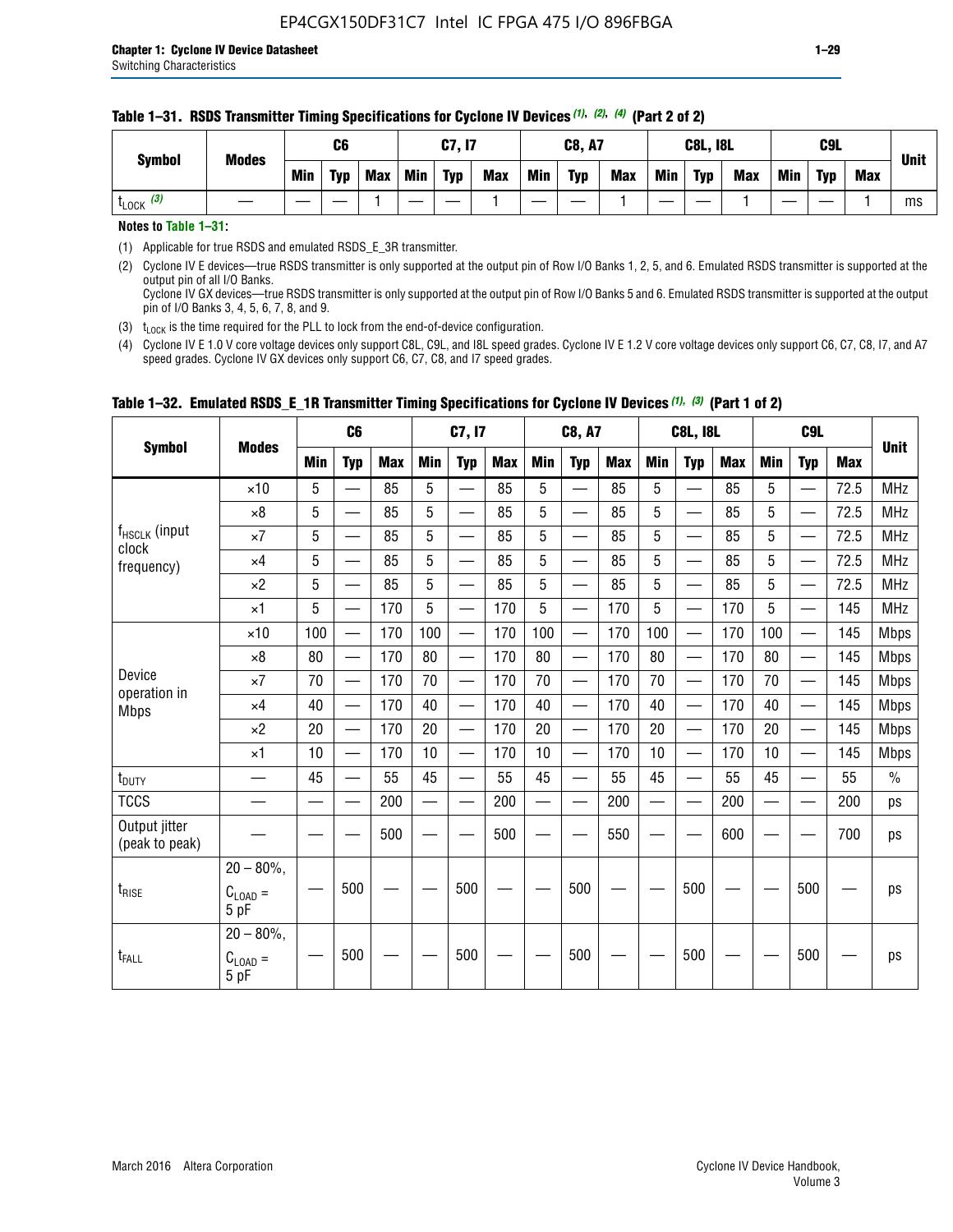|                      | <b>Modes</b> |            | C <sub>6</sub> |     |            | C7, I7     |            |            | <b>C8, A7</b> |            |            | <b>C8L, I8L</b> |            |     | C <sub>9</sub> L |            | <b>Unit</b> |
|----------------------|--------------|------------|----------------|-----|------------|------------|------------|------------|---------------|------------|------------|-----------------|------------|-----|------------------|------------|-------------|
| Symbol               |              | <b>Min</b> | Typ            | Max | <b>Min</b> | <b>Typ</b> | <b>Max</b> | <b>Min</b> | <b>Typ</b>    | <b>Max</b> | <b>Min</b> | <b>Typ</b>      | <b>Max</b> | Min | <b>Typ</b>       | <b>Max</b> |             |
| (2)<br><b>L</b> LOCK |              |            |                |     |            |            |            |            |               |            |            |                 |            |     |                  |            | ms          |

#### **Table 1–32. Emulated RSDS\_E\_1R Transmitter Timing Specifications for Cyclone IV Devices** *(1), (3)* **(Part 2 of 2)**

**Notes to Table 1–32:**

(1) Emulated RSDS\_E\_1R transmitter is supported at the output pin of all I/O Banks of Cyclone IV E devices and I/O Banks 3, 4, 5, 6, 7, 8, and 9 of Cyclone IV GX devices.

(2)  $t_{\text{LOCK}}$  is the time required for the PLL to lock from the end-of-device configuration.

(3) Cyclone IV E 1.0 V core voltage devices only support C8L, C9L, and I8L speed grades. Cyclone IV E 1.2 V core voltage devices only support C6, C7, C8, I7, and A7 speed grades. Cyclone IV GX devices only support C6, C7, C8, and I7 speed grades.

| <b>Symbol</b>                      |                                            |            | C <sub>6</sub>                            |            |                          | C7, I7                   |            |            | <b>C8, A7</b>            |              |                          | <b>C8L, I8L</b>          |            |            | C <sub>9</sub> L         |            |               |
|------------------------------------|--------------------------------------------|------------|-------------------------------------------|------------|--------------------------|--------------------------|------------|------------|--------------------------|--------------|--------------------------|--------------------------|------------|------------|--------------------------|------------|---------------|
|                                    | <b>Modes</b>                               | <b>Min</b> | <b>Typ</b>                                | <b>Max</b> | <b>Min</b>               | <b>Typ</b>               | <b>Max</b> | <b>Min</b> | <b>Typ</b>               | <b>Max</b>   | <b>Min</b>               | <b>Typ</b>               | <b>Max</b> | <b>Min</b> | <b>Typ</b>               | <b>Max</b> | <b>Unit</b>   |
|                                    | $\times$ 10                                | 5          |                                           | 200        | 5                        |                          | 155.5      | 5          | $\overline{\phantom{0}}$ | 155.5        | 5                        |                          | 155.5      | 5          |                          | 132.5      | <b>MHz</b>    |
|                                    | $\times 8$                                 | 5          |                                           | 200        | 5                        | —                        | 155.5      | 5          | —                        | 155.5        | 5                        |                          | 155.5      | 5          |                          | 132.5      | <b>MHz</b>    |
| f <sub>HSCLK</sub> (input<br>clock | $\times 7$                                 | 5          | $\overline{\phantom{0}}$                  | 200        | 5                        | —<br>——                  | 155.5      | 5          | —                        | 155.5        | 5                        | —                        | 155.5      | 5          |                          | 132.5      | <b>MHz</b>    |
| frequency)                         | $\times$ 4                                 | 5          |                                           | 200        | 5                        | —<br>——                  | 155.5      | 5          | $\qquad \qquad$          | 155.5        | 5                        |                          | 155.5      | 5          | —                        | 132.5      | MHz           |
|                                    | $\times 2$                                 | 5          | $\overline{\phantom{0}}$                  | 200        | 5                        | —                        | 155.5      | 5          | $\overline{\phantom{0}}$ | 155.5        | 5                        | $\overline{\phantom{0}}$ | 155.5      | 5          | $\overline{\phantom{0}}$ | 132.5      | <b>MHz</b>    |
|                                    | $\times$ 1                                 | 5          | $\overline{\phantom{0}}$                  | 400        | 5                        | $\overline{\phantom{0}}$ | 311        | 5          | $\overline{\phantom{0}}$ | 311          | 5                        |                          | 311        | 5          | —                        | 265        | MHz           |
|                                    | $\times$ 10                                | 100        | $\overline{\phantom{0}}$                  | 400        | 100                      | $\overline{\phantom{0}}$ | 311        | 100        | $\overline{\phantom{0}}$ | 311          | 100                      |                          | 311        | 100        |                          | 265        | <b>Mbps</b>   |
|                                    | $\times 8$                                 | 80         | $\overline{\phantom{0}}$                  | 400        | 80                       | $\overline{\phantom{0}}$ | 311        | 80         | $\overline{\phantom{0}}$ | 311          | 80                       | $\overline{\phantom{0}}$ | 311        | 80         |                          | 265        | <b>Mbps</b>   |
| Device                             | $\times 7$                                 | 70         | $\overline{\phantom{0}}$                  | 400        | 70                       | $\equiv$                 | 311        | 70         |                          | 311          | 70                       | —                        | 311        | 70         |                          | 265        | <b>Mbps</b>   |
| operation in<br><b>Mbps</b>        | $\times$ 4                                 | 40         |                                           | 400        | 40                       |                          | 311        | 40         | $\overline{\phantom{0}}$ | 311          | 40                       |                          | 311        | 40         |                          | 265        | <b>Mbps</b>   |
|                                    | $\times 2$                                 | 20         | $\qquad \qquad \overline{\qquad \qquad }$ | 400        | 20                       | —                        | 311        | 20         | $\overline{\phantom{0}}$ | 311          | 20                       | —                        | 311        | 20         |                          | 265        | <b>Mbps</b>   |
|                                    | ×1                                         | 10         |                                           | 400        | 10                       | —                        | 311        | 10         | —                        | 311          | 10                       | $\overline{\phantom{0}}$ | 311        | 10         |                          | 265        | <b>Mbps</b>   |
| $t_{\text{DUTY}}$                  | __                                         | 45         |                                           | 55         | 45                       | $\overline{\phantom{0}}$ | 55         | 45         | $\overline{\phantom{0}}$ | 55           | 45                       | $\overline{\phantom{0}}$ | 55         | 45         |                          | 55         | $\frac{0}{0}$ |
| <b>TCCS</b>                        |                                            |            |                                           | 200        | $\overline{\phantom{0}}$ |                          | 200        |            | e e                      | 200          | $\overline{\phantom{0}}$ |                          | 200        |            |                          | 200        | ps            |
| Output jitter<br>(peak to peak)    |                                            |            |                                           | 500        |                          |                          | 500        |            |                          | 550          |                          |                          | 600        |            |                          | 700        | ps            |
| $t_{\text{RISE}}$                  | $20 - 80\%$ ,<br>$C_{LOAD} =$<br>5 pF      |            | 500                                       |            |                          | 500                      |            |            | 500                      |              |                          | 500                      |            |            | 500                      |            | ps            |
| t <sub>FALL</sub>                  | $20 - 80\%$<br>$C_{\text{LOAD}} =$<br>5 pF |            | 500                                       |            |                          | 500                      |            |            | 500                      |              |                          | 500                      |            |            | 500                      |            | ps            |
| $t_{\text{LOCK}}$ (3)              |                                            |            |                                           | 1          |                          |                          | 1          |            |                          | $\mathbf{1}$ |                          |                          | 1          |            |                          | 1          | ms            |

**Table 1–33. Mini-LVDS Transmitter Timing Specifications for Cyclone IV Devices** *(1)***,** *(2)***,** *(4)*

**Notes to Table 1–33:**

(1) Applicable for true and emulated mini-LVDS transmitter.

(2) Cyclone IV E—true mini-LVDS transmitter is only supported at the output pin of Row I/O Banks 1, 2, 5, and 6. Emulated mini-LVDS transmitter is supported at the output pin of all I/O banks.

Cyclone IV GX—true mini-LVDS transmitter is only supported at the output pin of Row I/O Banks 5 and 6. Emulated mini-LVDS transmitter is supported at the output pin of I/O Banks 3, 4, 5, 6, 7, 8, and 9.

(3)  $t_{\text{LOCK}}$  is the time required for the PLL to lock from the end-of-device configuration.

(4) Cyclone IV E 1.0 V core voltage devices only support C8L, C9L, and I8L speed grades. Cyclone IV E 1.2 V core voltage devices only support C6, C7, C8, I7, and A7 speed grades. Cyclone IV GX devices only support C6, C7, C8, and I7 speed grades.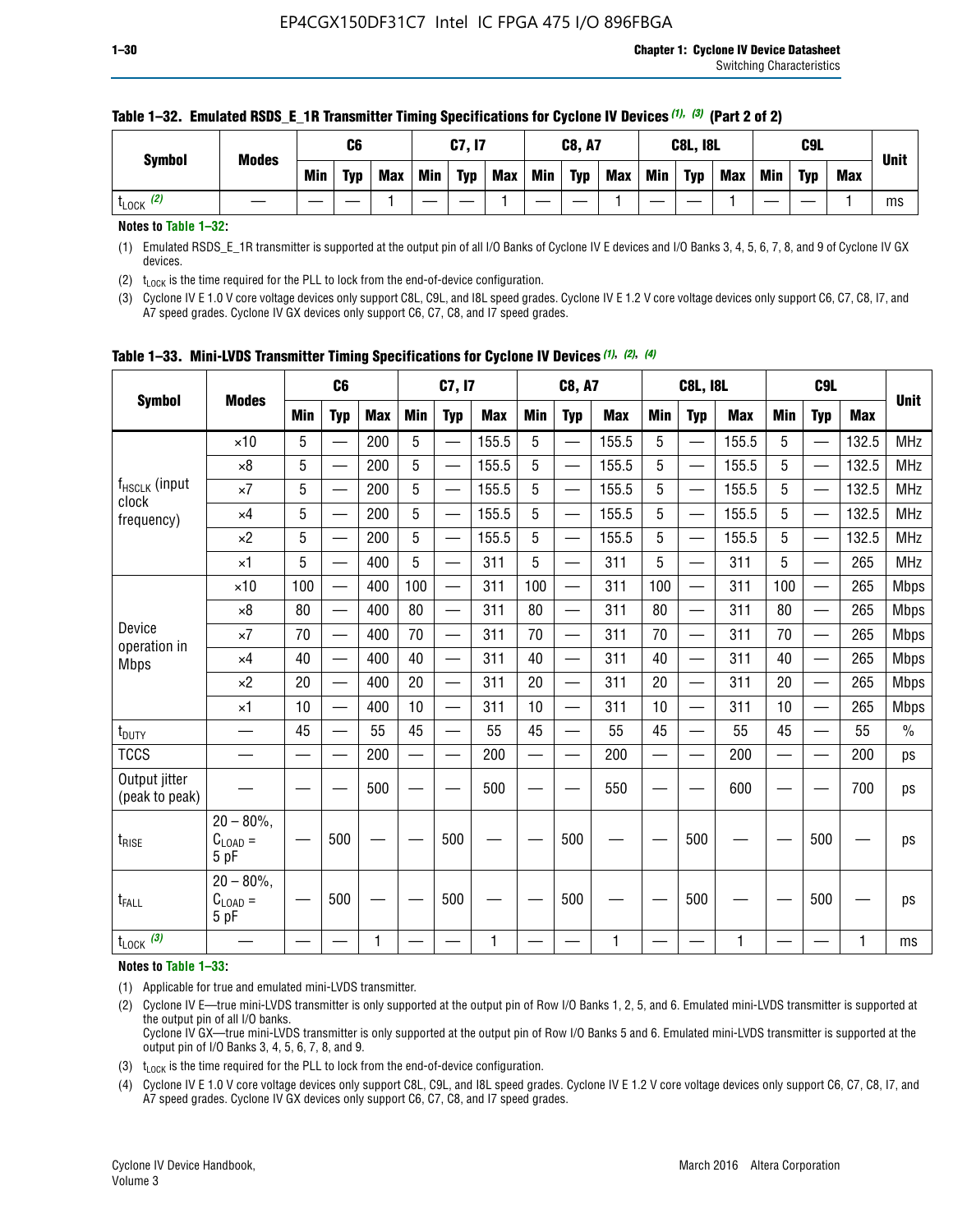|                                 |              |     | C <sub>6</sub> |     | C7, I7     |     | <b>C8, A7</b> |     | <b>C8L, I8L</b> |            | C <sub>9</sub> L |               |
|---------------------------------|--------------|-----|----------------|-----|------------|-----|---------------|-----|-----------------|------------|------------------|---------------|
| <b>Symbol</b>                   | <b>Modes</b> | Min | <b>Max</b>     | Min | <b>Max</b> | Min | <b>Max</b>    | Min | <b>Max</b>      | <b>Min</b> | <b>Max</b>       | <b>Unit</b>   |
|                                 | $\times$ 10  | 5   | 420            | 5   | 370        | 5   | 320           | 5   | 320             | 5          | 250              | <b>MHz</b>    |
|                                 | $\times 8$   | 5   | 420            | 5   | 370        | 5   | 320           | 5   | 320             | 5          | 250              | <b>MHz</b>    |
| f <sub>HSCLK</sub> (input       | $\times 7$   | 5   | 420            | 5   | 370        | 5   | 320           | 5   | 320             | 5          | 250              | MHz           |
| clock<br>frequency)             | $\times$ 4   | 5   | 420            | 5   | 370        | 5   | 320           | 5   | 320             | 5          | 250              | <b>MHz</b>    |
|                                 | $\times 2$   | 5   | 420            | 5   | 370        | 5   | 320           | 5   | 320             | 5          | 250              | <b>MHz</b>    |
|                                 | $\times$ 1   | 5   | 420            | 5   | 402.5      | 5   | 402.5         | 5   | 362             | 5          | 265              | <b>MHz</b>    |
|                                 | $\times$ 10  | 100 | 840            | 100 | 740        | 100 | 640           | 100 | 640             | 100        | 500              | <b>Mbps</b>   |
|                                 | $\times 8$   | 80  | 840            | 80  | 740        | 80  | 640           | 80  | 640             | 80         | 500              | <b>Mbps</b>   |
| <b>HSIODR</b>                   | $\times 7$   | 70  | 840            | 70  | 740        | 70  | 640           | 70  | 640             | 70         | 500              | <b>Mbps</b>   |
|                                 | $\times$ 4   | 40  | 840            | 40  | 740        | 40  | 640           | 40  | 640             | 40         | 500              | <b>Mbps</b>   |
|                                 | $\times 2$   | 20  | 840            | 20  | 740        | 20  | 640           | 20  | 640             | 20         | 500              | <b>Mbps</b>   |
|                                 | $\times$ 1   | 10  | 420            | 10  | 402.5      | 10  | 402.5         | 10  | 362             | 10         | 265              | <b>Mbps</b>   |
| t <sub>DUTY</sub>               |              | 45  | 55             | 45  | 55         | 45  | 55            | 45  | 55              | 45         | 55               | $\frac{0}{0}$ |
| <b>TCCS</b>                     |              |     | 200            |     | 200        |     | 200           |     | 200             |            | 200              | ps            |
| Output jitter<br>(peak to peak) |              |     | 500            |     | 500        |     | 550           |     | 600             |            | 700              | ps            |
| $t_{\text{LOCK}}$ (2)           |              |     | 1              |     | 1          |     | 1             |     | 1               |            | 1                | ms            |

**Table 1–34. True LVDS Transmitter Timing Specifications for Cyclone IV Devices** *(1)***,** *(3)*

**Notes to Table 1–34:**

(1) Cyclone IV E—true LVDS transmitter is only supported at the output pin of Row I/O Banks 1, 2, 5, and 6. Cyclone IV GX—true LVDS transmitter is only supported at the output pin of Row I/O Banks 5 and 6.

(2)  $t_{\text{LOCK}}$  is the time required for the PLL to lock from the end-of-device configuration.

(3) Cyclone IV E 1.0 V core voltage devices only support C8L, C9L, and I8L speed grades. Cyclone IV E 1.2 V core voltage devices only support C6, C7, C8, I7, and A7 speed grades. Cyclone IV GX devices only support C6, C7, C8, and I7 speed grades.

|  |  |  |  |  |  | Table 1–35. Emulated LVDS Transmitter Timing Specifications for Cyclone IV Devices <sup>(1),</sup> <sup>(3)</sup> (Part 1 of 2) |  |  |
|--|--|--|--|--|--|---------------------------------------------------------------------------------------------------------------------------------|--|--|
|--|--|--|--|--|--|---------------------------------------------------------------------------------------------------------------------------------|--|--|

|                             |              | C <sub>6</sub> |            | C7, I7     |            | <b>C8, A7</b> |            | <b>C8L, I8L</b> |            |            | C <sub>9</sub> L |             |
|-----------------------------|--------------|----------------|------------|------------|------------|---------------|------------|-----------------|------------|------------|------------------|-------------|
| <b>Symbol</b>               | <b>Modes</b> | Min            | <b>Max</b> | <b>Min</b> | <b>Max</b> | <b>Min</b>    | <b>Max</b> | <b>Min</b>      | <b>Max</b> | <b>Min</b> | <b>Max</b>       | <b>Unit</b> |
|                             | $\times$ 10  | 5              | 320        | 5          | 320        | 5             | 275        | 5               | 275        | 5          | 250              | <b>MHz</b>  |
|                             | $\times 8$   | 5              | 320        | 5          | 320        | 5             | 275        | 5               | 275        | 5          | 250              | <b>MHz</b>  |
| $f_{HSCLK}$ (input<br>clock | $\times 7$   | 5              | 320        | 5          | 320        | 5             | 275        | 5               | 275        | 5          | 250              | <b>MHz</b>  |
| frequency)                  | $\times$ 4   | 5              | 320        | 5          | 320        | 5             | 275        | 5               | 275        | 5          | 250              | <b>MHz</b>  |
|                             | $\times 2$   | 5              | 320        | 5          | 320        | 5             | 275        | 5               | 275        | 5          | 250              | <b>MHz</b>  |
|                             | $\times$ 1   | 5              | 402.5      | 5          | 402.5      | 5             | 402.5      | 5               | 362        | 5          | 265              | <b>MHz</b>  |
|                             | $\times$ 10  | 100            | 640        | 100        | 640        | 100           | 550        | 100             | 550        | 100        | 500              | <b>Mbps</b> |
|                             | $\times 8$   | 80             | 640        | 80         | 640        | 80            | 550        | 80              | 550        | 80         | 500              | <b>Mbps</b> |
| <b>HSIODR</b>               | $\times 7$   | 70             | 640        | 70         | 640        | 70            | 550        | 70              | 550        | 70         | 500              | <b>Mbps</b> |
|                             | $\times$ 4   | 40             | 640        | 40         | 640        | 40            | 550        | 40              | 550        | 40         | 500              | <b>Mbps</b> |
|                             | $\times 2$   | 20             | 640        | 20         | 640        | 20            | 550        | 20              | 550        | 20         | 500              | <b>Mbps</b> |
|                             | ×1           | 10             | 402.5      | 10         | 402.5      | 10            | 402.5      | 10              | 362        | 10         | 265              | <b>Mbps</b> |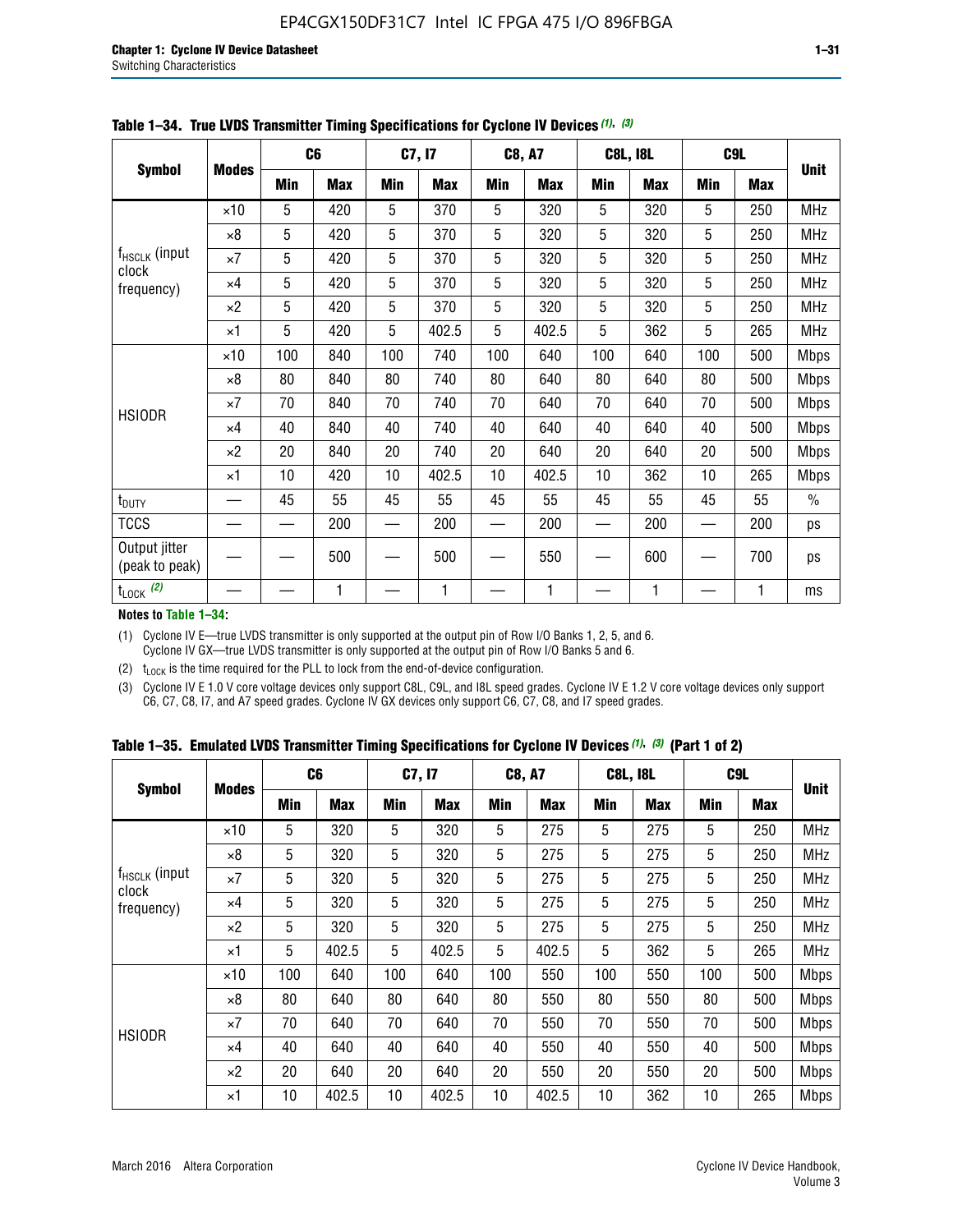|                                 |              | C <sub>6</sub> |            | C7, I7     |            | <b>C8, A7</b> |            | <b>C8L, I8L</b> |            |     | C <sub>9</sub> L |               |
|---------------------------------|--------------|----------------|------------|------------|------------|---------------|------------|-----------------|------------|-----|------------------|---------------|
| <b>Symbol</b>                   | <b>Modes</b> | Min            | <b>Max</b> | <b>Min</b> | <b>Max</b> | <b>Min</b>    | <b>Max</b> | Min             | <b>Max</b> | Min | <b>Max</b>       | <b>Unit</b>   |
| t <sub>DUTY</sub>               |              | 45             | 55         | 45         | 55         | 45            | 55         | 45              | 55         | 45  | 55               | $\frac{0}{0}$ |
| <b>TCCS</b>                     |              |                | 200        |            | 200        |               | 200        |                 | 200        | –   | 200              | ps            |
| Output jitter<br>(peak to peak) |              |                | 500        |            | 500        |               | 550        |                 | 600        | __  | 700              | ps            |
| $t_{\text{LOCK}}$ (2)           |              |                |            |            |            |               |            |                 |            |     |                  | ms            |

#### **Table 1–35. Emulated LVDS Transmitter Timing Specifications for Cyclone IV Devices** *(1)***,** *(3)* **(Part 2 of 2)**

#### **Notes to Table 1–35:**

(1) Cyclone IV E—emulated LVDS transmitter is supported at the output pin of all I/O Banks.

Cyclone IV GX—emulated LVDS transmitter is supported at the output pin of I/O Banks 3, 4, 5, 6, 7, 8, and 9.

(2)  $t_{\text{LOCK}}$  is the time required for the PLL to lock from the end-of-device configuration.

(3) Cyclone IV E 1.0 V core voltage devices only support C8L, C9L, and I8L speed grades. Cyclone IV E 1.2 V core voltage devices only support C6, C7, C8, I7, and A7 speed grades. Cyclone IV GX devices only support C6, C7, C8, and I7 speed grades.

|                                    |              | C <sub>6</sub> |            | C7, I7 |            | <b>C8, A7</b> |            |     | <b>C8L, I8L</b> | C <sub>9</sub> L         |     |             |
|------------------------------------|--------------|----------------|------------|--------|------------|---------------|------------|-----|-----------------|--------------------------|-----|-------------|
| <b>Symbol</b>                      | <b>Modes</b> | <b>Min</b>     | <b>Max</b> | Min    | <b>Max</b> | Min           | <b>Max</b> | Min | <b>Max</b>      | <b>Min</b>               | Max | <b>Unit</b> |
|                                    | $\times$ 10  | 10             | 437.5      | 10     | 370        | 10            | 320        | 10  | 320             | 10                       | 250 | <b>MHz</b>  |
|                                    | ×8           | 10             | 437.5      | 10     | 370        | 10            | 320        | 10  | 320             | 10                       | 250 | <b>MHz</b>  |
| f <sub>HSCLK</sub> (input<br>clock | ×7           | 10             | 437.5      | 10     | 370        | 10            | 320        | 10  | 320             | 10                       | 250 | <b>MHz</b>  |
| frequency)                         | $\times 4$   | 10             | 437.5      | 10     | 370        | 10            | 320        | 10  | 320             | 10                       | 250 | <b>MHz</b>  |
|                                    | $\times 2$   | 10             | 437.5      | 10     | 370        | 10            | 320        | 10  | 320             | 10                       | 250 | <b>MHz</b>  |
|                                    | ×1           | 10             | 437.5      | 10     | 402.5      | 10            | 402.5      | 10  | 362             | 10                       | 265 | <b>MHz</b>  |
|                                    | $\times$ 10  | 100            | 875        | 100    | 740        | 100           | 640        | 100 | 640             | 100                      | 500 | <b>Mbps</b> |
|                                    | $\times 8$   | 80             | 875        | 80     | 740        | 80            | 640        | 80  | 640             | 80                       | 500 | <b>Mbps</b> |
| <b>HSIODR</b>                      | ×7           | 70             | 875        | 70     | 740        | 70            | 640        | 70  | 640             | 70                       | 500 | <b>Mbps</b> |
|                                    | $\times 4$   | 40             | 875        | 40     | 740        | 40            | 640        | 40  | 640             | 40                       | 500 | <b>Mbps</b> |
|                                    | $\times 2$   | 20             | 875        | 20     | 740        | 20            | 640        | 20  | 640             | 20                       | 500 | <b>Mbps</b> |
|                                    | ×1           | 10             | 437.5      | 10     | 402.5      | 10            | 402.5      | 10  | 362             | 10                       | 265 | <b>Mbps</b> |
| SW                                 |              |                | 400        |        | 400        |               | 400        |     | 550             | —                        | 640 | ps          |
| Input jitter<br>tolerance          |              |                | 500        |        | 500        |               | 550        |     | 600             | $\overline{\phantom{0}}$ | 700 | ps          |
| $t_{\text{LOCK}}$ (2)              |              |                | 1          |        | 1          |               | 1          |     | 1               |                          |     | ms          |

**Table 1–36. LVDS Receiver Timing Specifications for Cyclone IV Devices** *(1)***,** *(3)*

#### **Notes to Table 1–36:**

(1) Cyclone IV E—LVDS receiver is supported at all I/O Banks.

Cyclone IV GX—LVDS receiver is supported at I/O Banks 3, 4, 5, 6, 7, 8, and 9.

(2)  $t_{\text{LOCK}}$  is the time required for the PLL to lock from the end-of-device configuration.

(3) Cyclone IV E 1.0 V core voltage devices only support C8L, C9L, and I8L speed grades. Cyclone IV E 1.2 V core voltage devices only support C6, C7, C8, I7, and A7 speed grades. Cyclone IV GX devices only support C6, C7, C8, and I7 speed grades.

#### **External Memory Interface Specifications**

The external memory interfaces for Cyclone IV devices are auto-calibrating and easy to implement.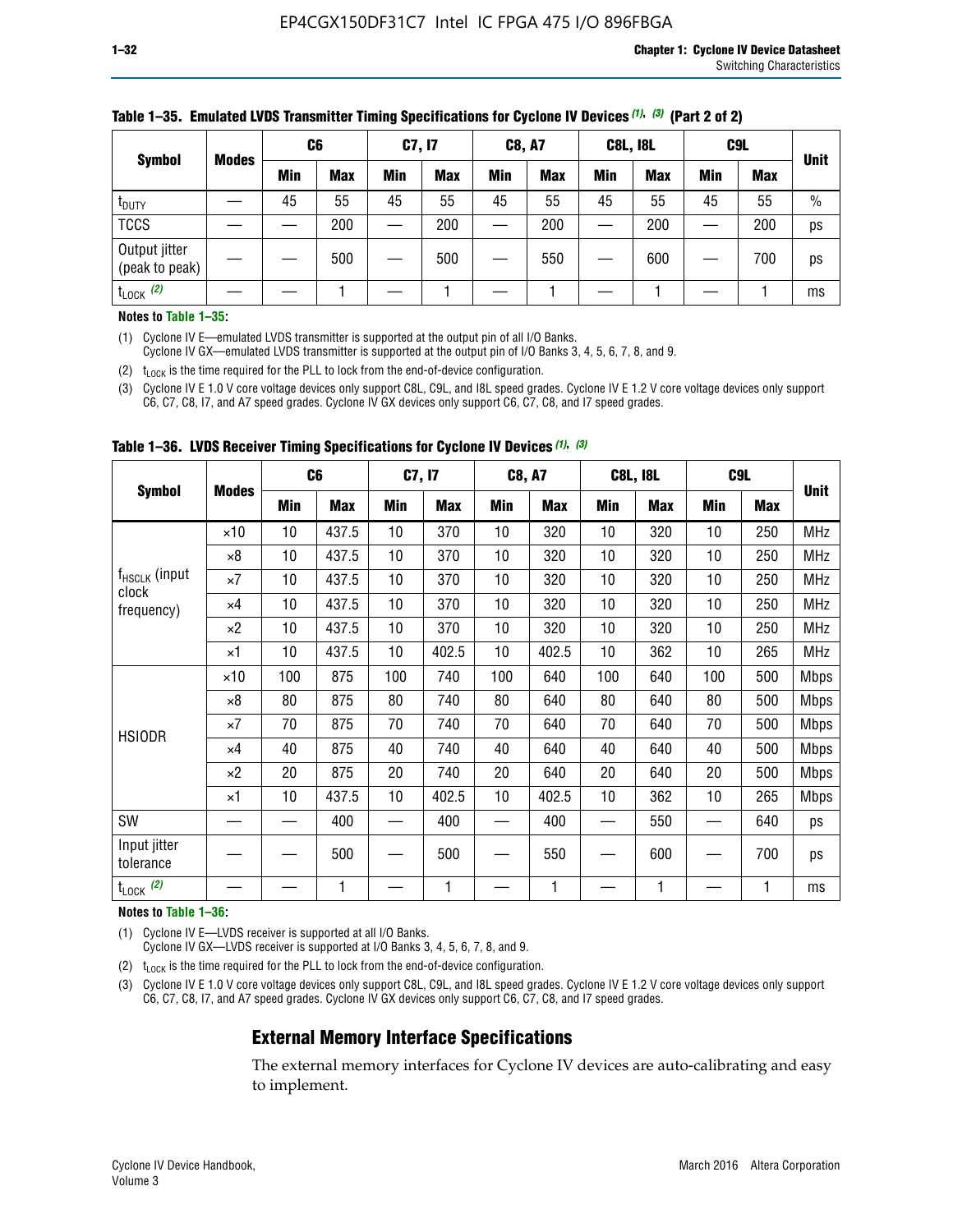**for more information about the supported maximum clock rate, device and pin** planning, IP implementation, and device termination, refer to *[Section III: System](http://www.altera.com/literature/hb/external-memory/emi_intro_specs.pdf)  [Performance Specifications](http://www.altera.com/literature/hb/external-memory/emi_intro_specs.pdf)* of the *External Memory Interface Handbook*.

Table 1–37 lists the memory output clock jitter specifications for Cyclone IV devices.

**Table 1–37. Memory Output Clock Jitter Specifications for Cyclone IV Devices** *(1)***,** *(2)*

| <b>Parameter</b>             | <b>Symbol</b>  | Min    | <b>Max</b> | <b>Unit</b> |
|------------------------------|----------------|--------|------------|-------------|
| Clock period jitter          | $L$ JIT(per)   | $-125$ | 125        | ps          |
| Cycle-to-cycle period jitter | $L$ JIT $(cc)$ | $-200$ | 200        | ps          |
| Duty cycle jitter            | LJIT(duty)     | $-150$ | 150        | рs          |

**Notes to Table 1–37:**

- (1) Memory output clock jitter measurements are for 200 consecutive clock cycles, as specified in the JEDEC DDR2 standard.
- (2) The clock jitter specification applies to memory output clock pins generated using DDIO circuits clocked by a PLL output routed on a global clock (GCLK) network.

### **Duty Cycle Distortion Specifications**

Table 1–38 lists the worst case duty cycle distortion for Cyclone IV devices.

**Table 1–38. Duty Cycle Distortion on Cyclone IV Devices I/O Pins** *(1)***,** *(2), (3)*

| <b>Symbol</b>     | C <sub>6</sub> |            | C7, I7     |            | <b>C8, I8L, A7</b> |            | C9L        |            | <b>Unit</b>   |
|-------------------|----------------|------------|------------|------------|--------------------|------------|------------|------------|---------------|
|                   | Min            | <b>Max</b> | <b>Min</b> | <b>Max</b> | Min                | <b>Max</b> | <b>Min</b> | <b>Max</b> |               |
| Output Duty Cycle | 45             | 55         | 45         | 55         | 45                 | 55         | 45         | 55         | $\frac{0}{0}$ |

**Notes to Table 1–38:**

(1) The duty cycle distortion specification applies to clock outputs from the PLLs, global clock tree, and IOE driving the dedicated and general purpose I/O pins.

(2) Cyclone IV devices meet the specified duty cycle distortion at the maximum output toggle rate for each combination of I/O standard and current strength.

(3) Cyclone IV E 1.0 V core voltage devices only support C8L, C9L, and I8L speed grades. Cyclone IV E 1.2 V core voltage devices only support C6, C7, C8, I7, and A7 speed grades. Cyclone IV GX devices only support C6, C7, C8, and I7 speed grades.

### **OCT Calibration Timing Specification**

Table 1–39 lists the duration of calibration for series OCT with calibration at device power-up for Cyclone IV devices.

#### **Table 1–39. Timing Specification for Series OCT with Calibration at Device Power-Up for Cyclone IV Devices** *(1)*

| Symbol  | <b>Description</b>                                            | <b>Maximum</b> | <b>Units</b> |
|---------|---------------------------------------------------------------|----------------|--------------|
| LOCTCAL | Duration of series OCT with<br>calibration at device power-up | 20             | μs           |

#### **Note to Table 1–39***:*

(1) OCT calibration takes place after device configuration and before entering user mode.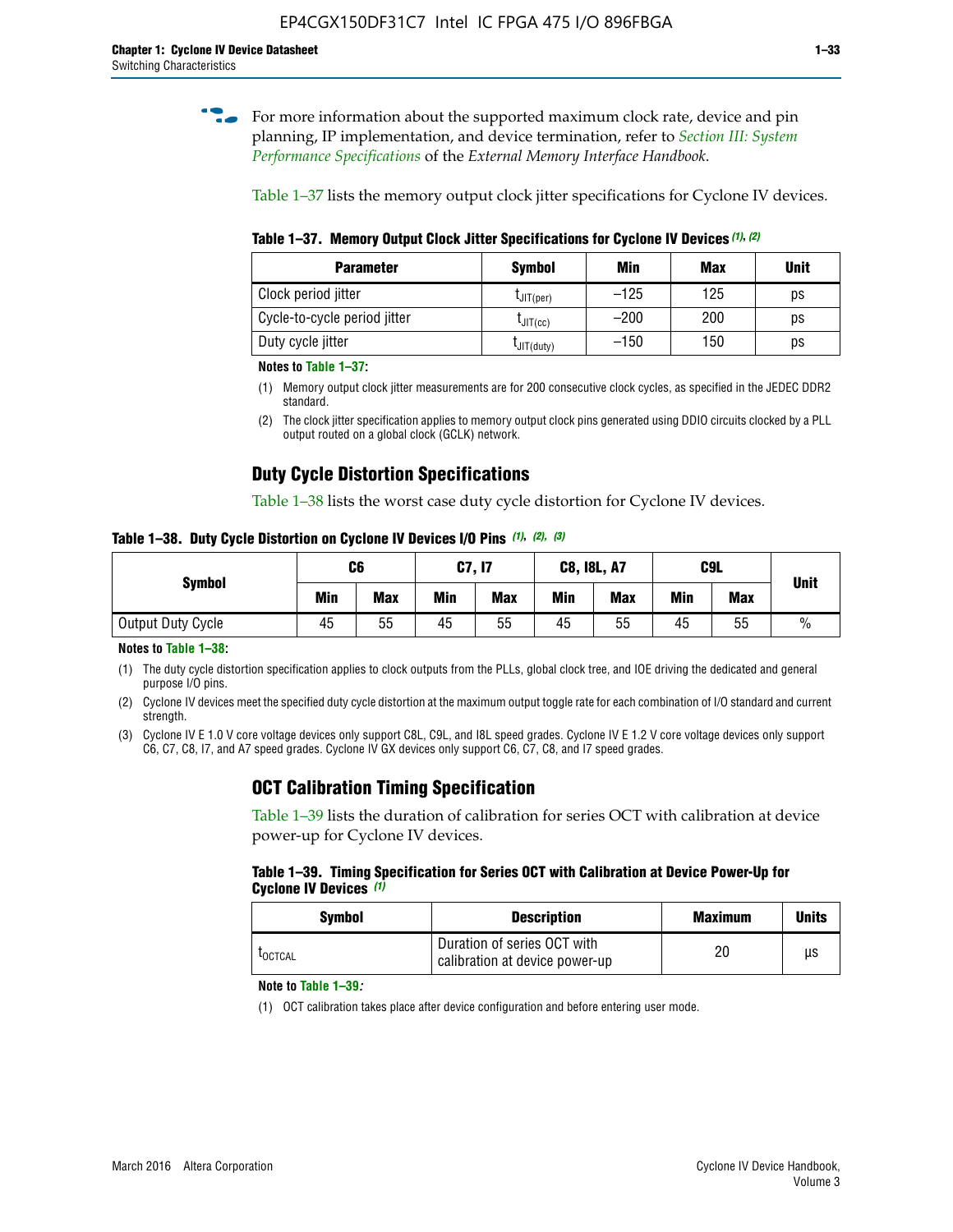### **IOE Programmable Delay**

Table 1–40 and Table 1–41 list the IOE programmable delay for Cyclone IV E 1.0 V core voltage devices.

#### **Table 1–40. IOE Programmable Delay on Column Pins for Cyclone IV E 1.0 V Core Voltage Devices** *(1)***,** *(2)*

|                                                                       |                                | <b>Number</b><br>0f | Min<br><b>Offset</b> | <b>Max Offset</b>  |            |                    |             |       |    |  |
|-----------------------------------------------------------------------|--------------------------------|---------------------|----------------------|--------------------|------------|--------------------|-------------|-------|----|--|
| <b>Parameter</b>                                                      | <b>Paths Affected</b>          |                     |                      | <b>Fast Corner</b> |            | <b>Slow Corner</b> | <b>Unit</b> |       |    |  |
|                                                                       | <b>Setting</b>                 |                     |                      | C8L                | <b>18L</b> | C8L                | C9L         | 18L   |    |  |
| Input delay from pin to<br>internal cells                             | Pad to I/O<br>dataout to core  |                     | 0                    | 2.054              | 1.924      | 3.387              | 4.017       | 3.411 | ns |  |
| Input delay from pin to<br>input register                             | Pad to I/O input<br>register   | 8                   | 0                    | 2.010              | 1.875      | 3.341              | 4.252       | 3.367 | ns |  |
| Delay from output register<br>to output pin                           | I/O output<br>register to pad  | 2                   | 0                    | 0.641              | 0.631      | 1.111              | 1.377       | 1.124 | ns |  |
| Input delay from<br>dual-purpose clock pin to<br>fan-out destinations | Pad to global<br>clock network | 12                  | 0                    | 0.971              | 0.931      | 1.684              | 2.298       | 1.684 | ns |  |

#### **Notes to Table 1–40:**

(1) The incremental values for the settings are generally linear. For the exact values for each setting, use the latest version of the Quartus II software.

(2) The minimum and maximum offset timing numbers are in reference to setting **0** as available in the Quartus II software.

| Table 1–41. IOE Programmable Delay on Row Pins for Cyclone IV E 1.0 V Core Voltage Devices (1), (2) |  |  |
|-----------------------------------------------------------------------------------------------------|--|--|
|-----------------------------------------------------------------------------------------------------|--|--|

|                                                                       |                                | <b>Number</b>  |                      | <b>Max Offset</b>  |            |                    |             |       |    |  |
|-----------------------------------------------------------------------|--------------------------------|----------------|----------------------|--------------------|------------|--------------------|-------------|-------|----|--|
| <b>Parameter</b>                                                      | <b>Paths Affected</b>          | 0f             | Min<br><b>Offset</b> | <b>Fast Corner</b> |            | <b>Slow Corner</b> | <b>Unit</b> |       |    |  |
|                                                                       |                                | <b>Setting</b> |                      | C8L                | <b>18L</b> | C8L                | C9L         | 18L   |    |  |
| Input delay from pin to<br>internal cells                             | Pad to I/O<br>dataout to core  |                | 0                    | 2.057              | 1.921      | 3.389              | 4.146       | 3.412 | ns |  |
| Input delay from pin to<br>input register                             | Pad to I/O input<br>register   | 8              | 0                    | 2.059              | 1.919      | 3.420              | 4.374       | 3.441 | ns |  |
| Delay from output register<br>to output pin                           | I/O output<br>register to pad  | 2              | 0                    | 0.670              | 0.623      | 1.160              | 1.420       | 1.168 | ns |  |
| Input delay from<br>dual-purpose clock pin to<br>fan-out destinations | Pad to global<br>clock network | 12             | 0                    | 0.960              | 0.919      | 1.656              | 2.258       | 1.656 | ns |  |

#### **Notes to Table 1–41:**

(1) The incremental values for the settings are generally linear. For the exact values for each setting, use the latest version of the Quartus II software.

(2) The minimum and maximum offset timing numbers are in reference to setting **0** as available in the Quartus II software.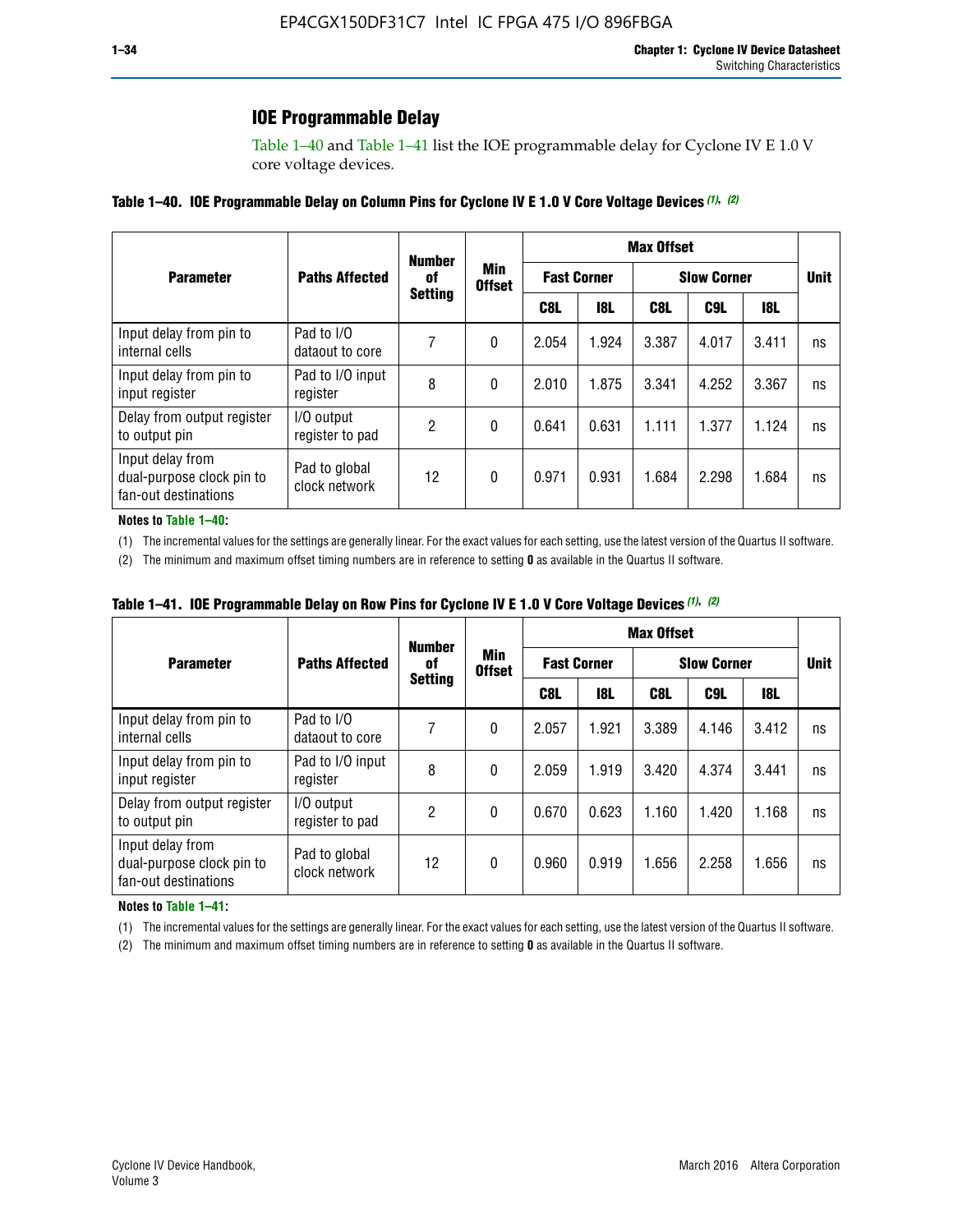Table 1–42 and Table 1–43 list the IOE programmable delay for Cyclone IV E 1.2 V core voltage devices.

|                                                                       |                                   | <b>Number</b>        | <b>Min</b><br><b>Offset</b> | <b>Max Offset</b> |                    |           |                    |       |       |               |       |             |
|-----------------------------------------------------------------------|-----------------------------------|----------------------|-----------------------------|-------------------|--------------------|-----------|--------------------|-------|-------|---------------|-------|-------------|
| <b>Parameter</b>                                                      | <b>Paths</b><br><b>Affected</b>   | of<br><b>Setting</b> |                             |                   | <b>Fast Corner</b> |           | <b>Slow Corner</b> |       |       |               |       | <b>Unit</b> |
|                                                                       |                                   |                      |                             | C <sub>6</sub>    | $\mathbf{I}$       | <b>A7</b> | C6                 | C7    | C8    | $\mathsf{I}7$ | A7    |             |
| Input delay from pin to<br>internal cells                             | Pad to I/O<br>dataout to<br>core  | 7                    | 0                           | 1.314             | 1.211              | 1.211     | 2.177              | 2.340 | 2.433 | 2.388         | 2.508 | ns          |
| Input delay from pin to<br>input register                             | Pad to I/O<br>input register      | 8                    | $\Omega$                    | 1.307             | 1.203              | 1.203     | 2.19               | 2.387 | 2.540 | 2.430         | 2.545 | ns          |
| Delay from output<br>register to output pin                           | I/O output<br>register to<br>pad  | 2                    | 0                           | 0.437             | 0.402              | 0.402     | 0.747              | 0.820 | 0.880 | 0.834         | 0.873 | ns          |
| Input delay from<br>dual-purpose clock pin<br>to fan-out destinations | Pad to global<br>clock<br>network | 12                   | 0                           | 0.693             | 0.665              | 0.665     | 1.200              | 1.379 | 1.532 | 1.393         | 1.441 | ns          |

**Table 1–42. IOE Programmable Delay on Column Pins for Cyclone IV E 1.2 V Core Voltage Devices** *(1)***,** *(2)*

**Notes to Table 1–42:**

(1) The incremental values for the settings are generally linear. For the exact values for each setting, use the latest version of the Quartus II software.

(2) The minimum and maximum offset timing numbers are in reference to setting **0** as available in the Quartus II software.

|                                                                       |                                   | <b>Number</b>  | <b>Min</b><br><b>Offset</b> | <b>Max Offset</b> |                    |           |                    |       |       |               |       |             |
|-----------------------------------------------------------------------|-----------------------------------|----------------|-----------------------------|-------------------|--------------------|-----------|--------------------|-------|-------|---------------|-------|-------------|
| <b>Parameter</b>                                                      | <b>Paths</b><br><b>Affected</b>   | 0f             |                             |                   | <b>Fast Corner</b> |           | <b>Slow Corner</b> |       |       |               |       | <b>Unit</b> |
|                                                                       |                                   | <b>Setting</b> |                             | C6                | $\mathbf{I}$       | <b>A7</b> | C6                 | C7    | C8    | $\mathsf{I}7$ | A7    |             |
| Input delay from pin to<br>internal cells                             | Pad to I/O<br>dataout to<br>core  | 7              | $\Omega$                    | 1.314             | 1.209              | 1.209     | 2.201              | 2.386 | 2.510 | 2.429         | 2.548 | ns          |
| Input delay from pin to<br>input register                             | Pad to I/O<br>input register      | 8              | $\Omega$                    | 1.312             | 1.207              | 1.207     | 2.202              | 2.402 | 2.558 | 2.447         | 2.557 | ns          |
| Delay from output<br>register to output pin                           | I/O output<br>register to<br>pad  | 2              | $\Omega$                    | 0.458             | 0.419              | 0.419     | 0.783              | 0.861 | 0.924 | 0.875         | 0.915 | ns          |
| Input delay from<br>dual-purpose clock pin<br>to fan-out destinations | Pad to global<br>clock<br>network | 12             | $\Omega$                    | 0.686             | 0.657              | 0.657     | 1.185              | 1.360 | 1.506 | 1.376         | 1.422 | ns          |

**Table 1–43. IOE Programmable Delay on Row Pins for Cyclone IV E 1.2 V Core Voltage Devices** *(1)***,** *(2)*

#### **Notes to Table 1–43:**

(1) The incremental values for the settings are generally linear. For the exact values for each setting, use the latest version of the Quartus II software.

(2) The minimum and maximum offset timing numbers are in reference to setting **0** as available in the Quartus II software.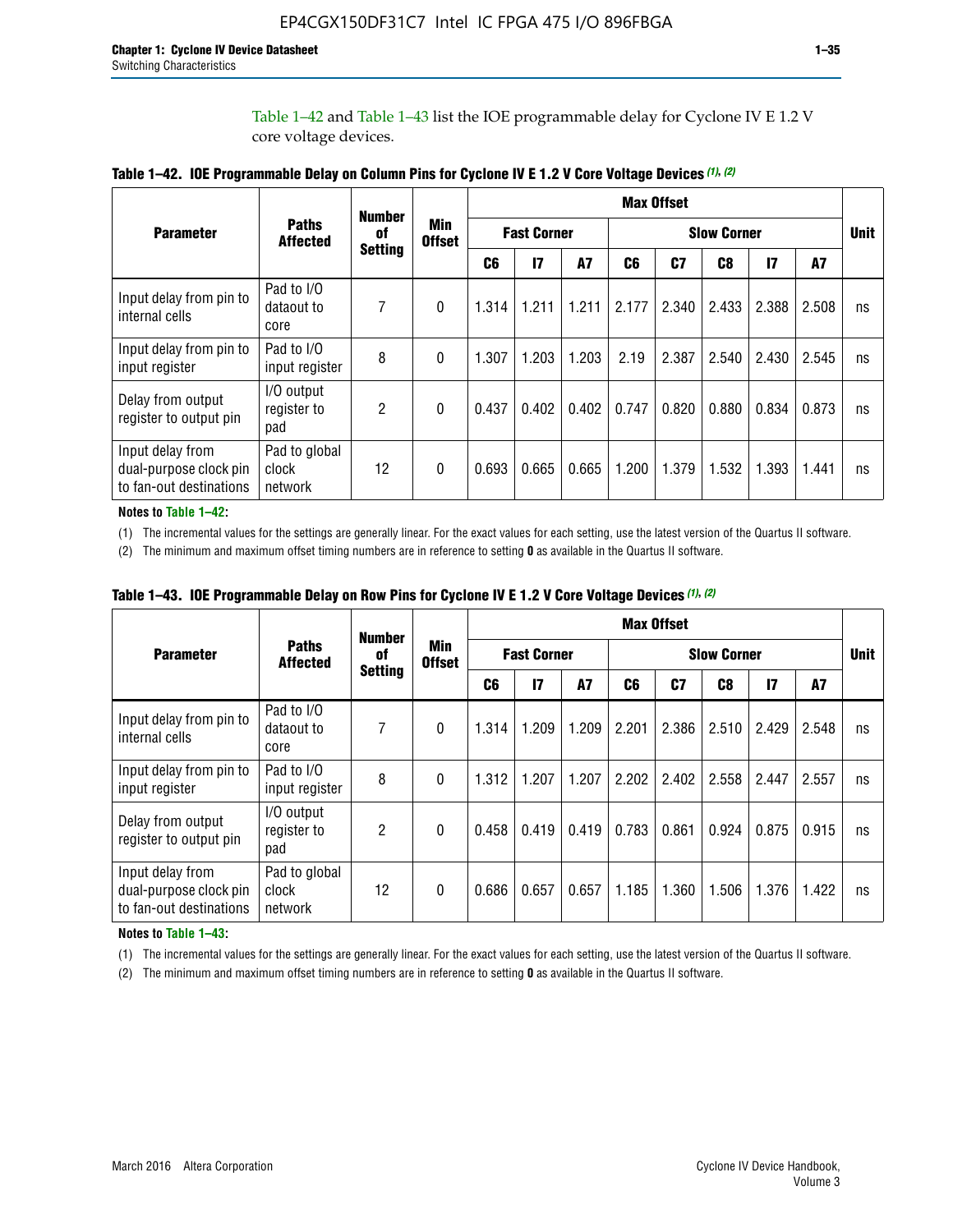Table 1–44 and Table 1–45 list the IOE programmable delay for Cyclone IV GX devices.

|                                                                       |                                   | <b>Number</b>   |                             | <b>Max Offset</b>  |              |                    |                |                |               |             |
|-----------------------------------------------------------------------|-----------------------------------|-----------------|-----------------------------|--------------------|--------------|--------------------|----------------|----------------|---------------|-------------|
| <b>Parameter</b>                                                      | <b>Paths</b><br><b>Affected</b>   | 0f              | <b>Min</b><br><b>Offset</b> | <b>Fast Corner</b> |              | <b>Slow Corner</b> |                |                |               | <b>Unit</b> |
|                                                                       |                                   | <b>Settings</b> |                             | C6                 | $\mathbf{I}$ | C6                 | C <sub>7</sub> | C <sub>8</sub> | $\mathsf{I}7$ |             |
| Input delay from pin to<br>internal cells                             | Pad to I/O<br>dataout to<br>core  | 7               | $\mathbf{0}$                | 1.313              | 1.209        | 2.184              | 2.336          | 2.451          | 2.387         | ns          |
| Input delay from pin to<br>input register                             | Pad to I/O<br>input register      | 8               | $\Omega$                    | 1.312              | 1.208        | 2.200              | 2.399          | 2.554          | 2.446         | ns          |
| Delay from output<br>register to output pin                           | I/O output<br>register to<br>pad  | 2               | $\mathbf{0}$                | 0.438              | 0.404        | 0.751              | 0.825          | 0.886          | 0.839         | ns          |
| Input delay from<br>dual-purpose clock pin<br>to fan-out destinations | Pad to global<br>clock<br>network | 12              | 0                           | 0.713              | 0.682        | 1.228              | 1.41           | 1.566          | 1.424         | ns          |

**Table 1–44. IOE Programmable Delay on Column Pins for Cyclone IV GX Devices** *(1)***,** *(2)*

**Notes to Table 1–44:**

(1) The incremental values for the settings are generally linear. For exact values of each setting, use the latest version of the Quartus II software.

(2) The minimum and maximum offset timing numbers are in reference to setting **0** as available in the Quartus II software.

|                                                                       |                                  | <b>Number</b>   | <b>Min</b><br><b>Offset</b> | <b>Max Offset</b>  |       |                    |       |       |              |             |  |
|-----------------------------------------------------------------------|----------------------------------|-----------------|-----------------------------|--------------------|-------|--------------------|-------|-------|--------------|-------------|--|
| <b>Parameter</b>                                                      | <b>Paths</b><br><b>Affected</b>  | 0f              |                             | <b>Fast Corner</b> |       | <b>Slow Corner</b> |       |       |              | <b>Unit</b> |  |
|                                                                       |                                  | <b>Settings</b> |                             | C6                 | 17    | C6                 | C7    | C8    | $\mathbf{I}$ |             |  |
| Input delay from pin to<br>internal cells                             | Pad to I/O<br>dataout to<br>core | 7               | $\mathbf{0}$                | 1.314              | 1.210 | 2.209              | 2.398 | 2.526 | 2.443        | ns          |  |
| Input delay from pin to<br>input register                             | Pad to I/O<br>input register     | 8               | $\mathbf{0}$                | 1.313              | 1.208 | 2.205              | 2.406 | 2.563 | 2.450        | ns          |  |
| Delay from output<br>register to output pin                           | I/O output<br>register to<br>pad | $\overline{2}$  | $\mathbf{0}$                | 0.461              | 0.421 | 0.789              | 0.869 | 0.933 | 0.884        | ns          |  |
| Input delay from<br>dual-purpose clock pin<br>to fan-out destinations | Pad to global<br>clock network   | 12              | 0                           | 0.712              | 0.682 | 1.225              | 1.407 | 1.562 | 1.421        | ns          |  |

**Table 1–45. IOE Programmable Delay on Row Pins for Cyclone IV GX Devices** *(1)***,** *(2)*

#### **Notes to Table 1–45:**

(1) The incremental values for the settings are generally linear. For exact values of each setting, use the latest version of Quartus II software.

(2) The minimum and maximum offset timing numbers are in reference to setting **0** as available in the Quartus II software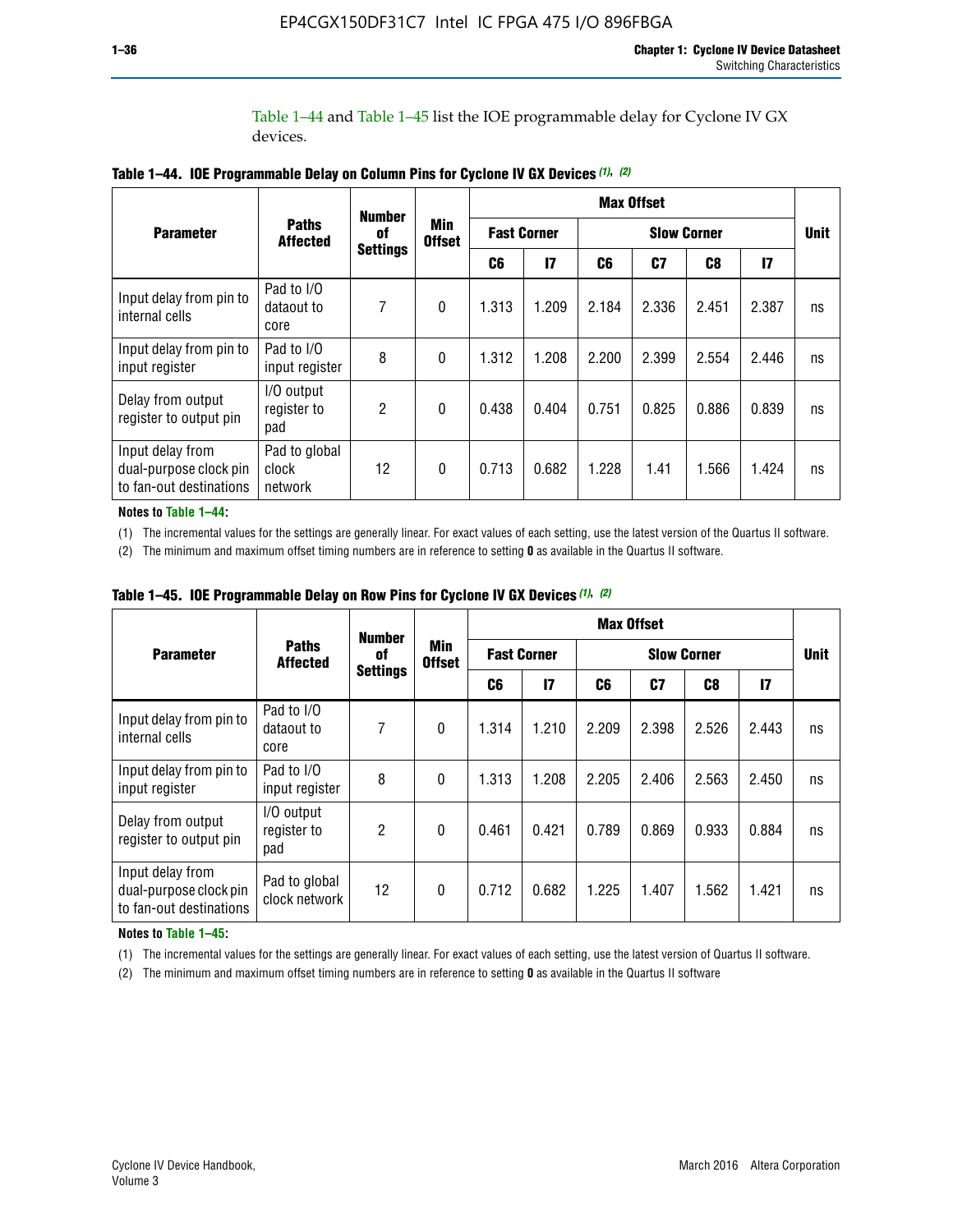# **I/O Timing**

Use the following methods to determine I/O timing:

- the Excel-based I/O Timing
- the Quartus II timing analyzer

The Excel-based I/O timing provides pin timing performance for each device density and speed grade. The data is typically used prior to designing the FPGA to get a timing budget estimation as part of the link timing analysis. The Quartus II timing analyzer provides a more accurate and precise I/O timing data based on the specifics of the design after place-and-route is complete.

**For The Excel-based I/O Timing spreadsheet is downloadable from Cyclone IV Devices** [Literature](http://www.altera.com/literature/lit-cyclone-iv.jsp) website.

# **Glossary**

Table 1–46 lists the glossary for this chapter.

| <b>Letter</b> | <b>Term</b>                                                     | <b>Definitions</b>                                                                                                                               |
|---------------|-----------------------------------------------------------------|--------------------------------------------------------------------------------------------------------------------------------------------------|
| A             |                                                                 |                                                                                                                                                  |
| B             |                                                                 |                                                                                                                                                  |
| C             |                                                                 |                                                                                                                                                  |
| D             |                                                                 |                                                                                                                                                  |
| E             |                                                                 |                                                                                                                                                  |
| F             | $f_{\sf HSCLK}$                                                 | High-speed I/O block: High-speed receiver/transmitter input and output clock frequency.                                                          |
| G             | <b>GCLK</b>                                                     | Input pin directly to Global Clock network.                                                                                                      |
|               | <b>GCLK PLL</b>                                                 | Input pin to Global Clock network through the PLL.                                                                                               |
| н             | <b>HSIODR</b>                                                   | High-speed I/O block: Maximum/minimum LVDS data transfer rate (HSIODR = 1/TUI).                                                                  |
|               | Input Waveforms<br>for the SSTL<br>Differential I/O<br>Standard | $\frac{1}{\sqrt{1+\frac{1}{2}}}\left\{ \frac{1}{\sqrt{1+\frac{1}{2}}}\right\}$<br><b>V</b> swing<br>$\cdots$ $V_{REF}$<br>\<br>$\sim V_{\rm IL}$ |

#### **Table 1–46. Glossary (Part 1 of 5)**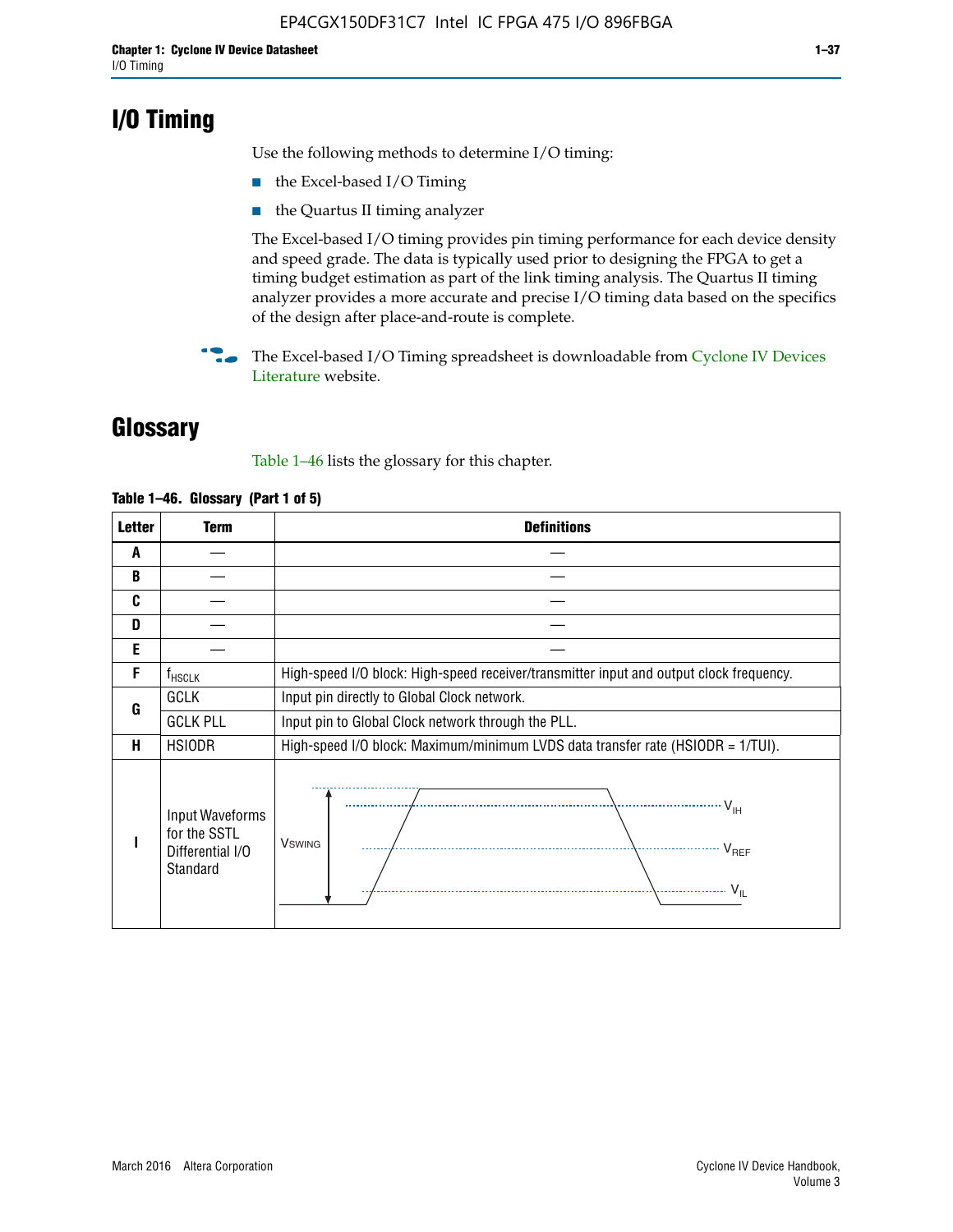#### **Table 1–46. Glossary (Part 2 of 5)**

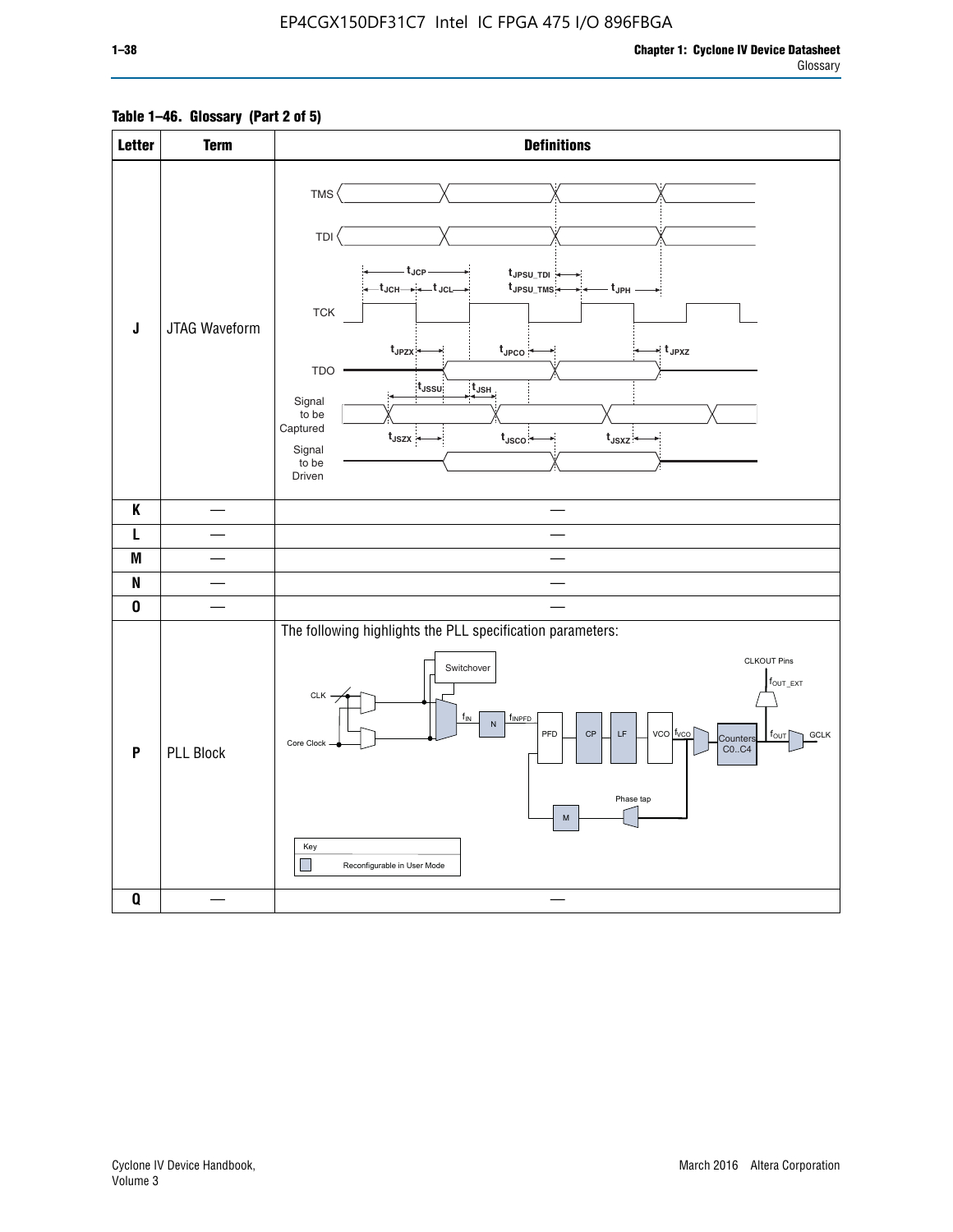#### **Table 1–46. Glossary (Part 3 of 5)**

| <b>Letter</b> | <b>Term</b>                | <b>Definitions</b>                                                                                                                                                                                |
|---------------|----------------------------|---------------------------------------------------------------------------------------------------------------------------------------------------------------------------------------------------|
|               | $R_L$                      | Receiver differential input discrete resistor (external to Cyclone IV devices).                                                                                                                   |
|               |                            | Receiver input waveform for LVDS and LVPECL differential standards:                                                                                                                               |
|               |                            | <b>Single-Ended Waveform</b>                                                                                                                                                                      |
|               |                            | Positive Channel (p) = $V_{\text{H}}$                                                                                                                                                             |
|               |                            | $\mathsf{V}_{\mathsf{ID}}$                                                                                                                                                                        |
|               |                            | Negative Channel (n) = $V_{\parallel}$<br>$\mathsf{V}_{\scriptscriptstyle \mathsf{CM}}$                                                                                                           |
|               | Receiver Input             | Ground                                                                                                                                                                                            |
| $\mathbf{R}$  | Waveform                   |                                                                                                                                                                                                   |
|               |                            | Differential Waveform (Mathematical Function of Positive & Negative Channel)                                                                                                                      |
|               |                            |                                                                                                                                                                                                   |
|               |                            | $V_{ID}$                                                                                                                                                                                          |
|               |                            | - 0 V<br>$V_{ID}$                                                                                                                                                                                 |
|               |                            | $p - n$                                                                                                                                                                                           |
|               | Receiver input             |                                                                                                                                                                                                   |
|               | skew margin                | High-speed I/O block: The total margin left after accounting for the sampling window and TCCS.<br>$RSKM = (TUI - SW - TCCS) / 2.$                                                                 |
|               | (RSKM)                     |                                                                                                                                                                                                   |
|               |                            | V <sub>CCIO</sub>                                                                                                                                                                                 |
|               |                            |                                                                                                                                                                                                   |
|               |                            | $\nabla_{\!\circ\mathsf{H}}^-$                                                                                                                                                                    |
|               |                            | V <sub>IH</sub> (AC)                                                                                                                                                                              |
|               |                            | $V_{IH(DC)}$<br>$V_{REF}$                                                                                                                                                                         |
|               |                            | $V_{I L (DC)}$                                                                                                                                                                                    |
|               | Single-ended               | VIL(AC)                                                                                                                                                                                           |
|               | voltage-<br>referenced I/O |                                                                                                                                                                                                   |
| S             | Standard                   | $V_{OL}$                                                                                                                                                                                          |
|               |                            | $\overline{\mathsf{V}}_\mathsf{SS}^-$                                                                                                                                                             |
|               |                            | The JEDEC standard for SSTI and HSTL I/O standards defines both the AC and DC input signal                                                                                                        |
|               |                            | values. The AC values indicate the voltage levels at which the receiver must meet its timing                                                                                                      |
|               |                            | specifications. The DC values indicate the voltage levels at which the final logic state of the<br>receiver is unambiguously defined. After the receiver input crosses the AC value, the receiver |
|               |                            | changes to the new logic state. The new logic state is then maintained as long as the input stays                                                                                                 |
|               |                            | beyond the DC threshold. This approach is intended to provide predictable receiver timing in the<br>presence of input waveform ringing.                                                           |
|               | SW (Sampling               | High-speed I/O block: The period of time during which the data must be valid to capture it                                                                                                        |
|               | Window)                    | correctly. The setup and hold times determine the ideal strobe position in the sampling window.                                                                                                   |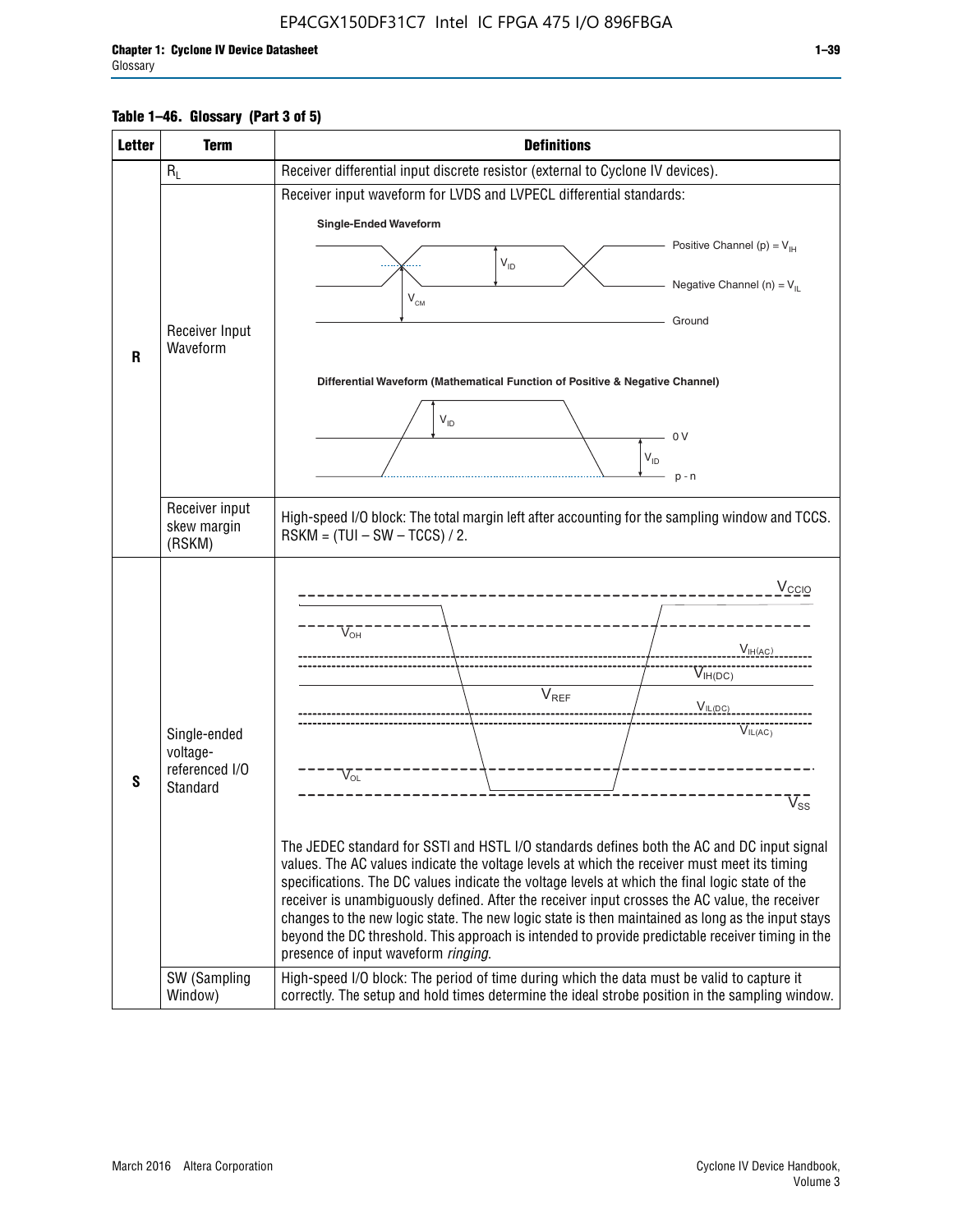| <b>Letter</b> | <b>Term</b>                              | <b>Definitions</b>                                                                                                                                                                                                                                                                                                                                                                                 |
|---------------|------------------------------------------|----------------------------------------------------------------------------------------------------------------------------------------------------------------------------------------------------------------------------------------------------------------------------------------------------------------------------------------------------------------------------------------------------|
|               | $t_{\rm C}$                              | High-speed receiver and transmitter input and output clock period.                                                                                                                                                                                                                                                                                                                                 |
|               | Channel-to-<br>channel-skew<br>(TCCS)    | High-speed I/O block: The timing difference between the fastest and slowest output edges,<br>including $t_{c0}$ variation and clock skew. The clock is included in the TCCS measurement.                                                                                                                                                                                                           |
|               | $t_{\text{cin}}$                         | Delay from the clock pad to the I/O input register.                                                                                                                                                                                                                                                                                                                                                |
|               | $t_{CO}$                                 | Delay from the clock pad to the I/O output.                                                                                                                                                                                                                                                                                                                                                        |
|               | $t_{\text{cout}}$                        | Delay from the clock pad to the I/O output register.                                                                                                                                                                                                                                                                                                                                               |
|               | $t_{\text{DUTY}}$                        | High-speed I/O block: Duty cycle on high-speed transmitter output clock.                                                                                                                                                                                                                                                                                                                           |
|               | t <sub>FALL</sub>                        | Signal high-to-low transition time (80-20%).                                                                                                                                                                                                                                                                                                                                                       |
|               | $t_H$                                    | Input register hold time.                                                                                                                                                                                                                                                                                                                                                                          |
|               | <b>Timing Unit</b><br>Interval (TUI)     | High-speed I/O block: The timing budget allowed for skew, propagation delays, and data<br>sampling window. (TUI = $1/($ Receiver Input Clock Frequency Multiplication Factor) = $tC/w$ ).                                                                                                                                                                                                          |
|               | t <sub>INJITTER</sub>                    | Period jitter on the PLL clock input.                                                                                                                                                                                                                                                                                                                                                              |
|               | t <sub>outjitter_dedclk</sub>            | Period jitter on the dedicated clock output driven by a PLL.                                                                                                                                                                                                                                                                                                                                       |
|               | t <sub>outjitter_io</sub>                | Period jitter on the general purpose I/O driven by a PLL.                                                                                                                                                                                                                                                                                                                                          |
|               | t <sub>plicin</sub>                      | Delay from the PLL inclk pad to the I/O input register.                                                                                                                                                                                                                                                                                                                                            |
| T             | t <sub>plicout</sub>                     | Delay from the PLL inclk pad to the I/O output register.                                                                                                                                                                                                                                                                                                                                           |
|               | <b>Transmitter</b><br>Output<br>Waveform | Transmitter output waveforms for the LVDS, mini-LVDS, PPDS and RSDS Differential I/O<br>Standards:<br><b>Single-Ended Waveform</b><br>Positive Channel (p) = $V_{OH}$<br><b>V<sub>OD</sub></b><br>Negative Channel (n) = $V_{OL}$<br>$V_{OS}$<br>Ground<br>Differential Waveform (Mathematical Function of Positive & Negative Channel)<br>$\mathsf{V}_{\mathsf{OD}}$<br>0V<br>$V_{OD}$<br>$p - n$ |
|               | $t_{\text{RISE}}$                        | Signal low-to-high transition time (20-80%).                                                                                                                                                                                                                                                                                                                                                       |
|               | $t_{\scriptstyle\text{SU}}$              | Input register setup time.                                                                                                                                                                                                                                                                                                                                                                         |
| $\mathsf{U}$  |                                          |                                                                                                                                                                                                                                                                                                                                                                                                    |

#### **Table 1–46. Glossary (Part 4 of 5)**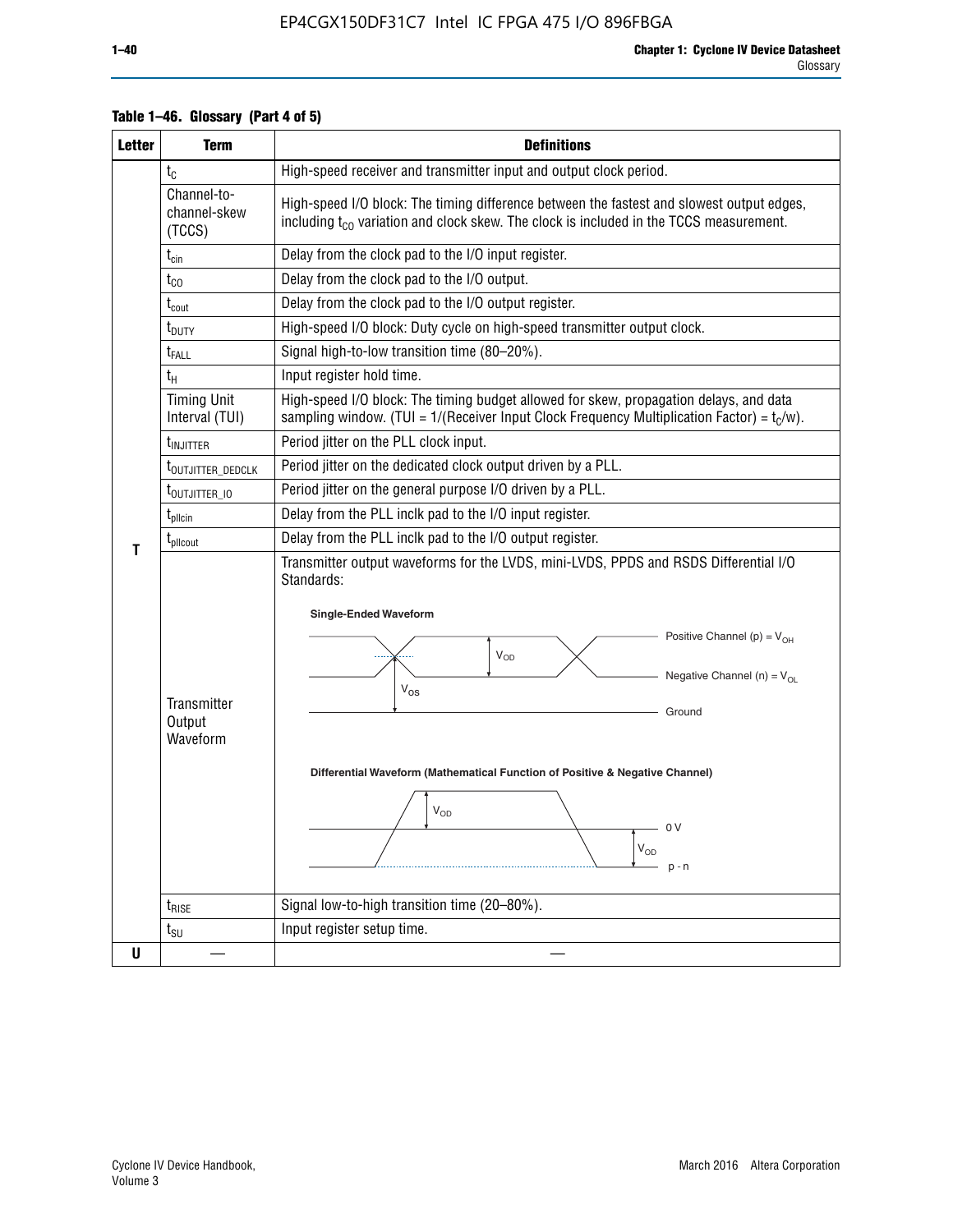#### **Table 1–46. Glossary (Part 5 of 5)**

| <b>Letter</b> | <b>Term</b>                             | <b>Definitions</b>                                                                                                                                                                                |  |  |
|---------------|-----------------------------------------|---------------------------------------------------------------------------------------------------------------------------------------------------------------------------------------------------|--|--|
|               | $V_{CM(DC)}$                            | DC common mode input voltage.                                                                                                                                                                     |  |  |
|               | $V_{DIF(AC)}$                           | AC differential input voltage: The minimum AC input differential voltage required for switching.                                                                                                  |  |  |
|               | $V_{DIF(DC)}$                           | DC differential input voltage: The minimum DC input differential voltage required for switching.                                                                                                  |  |  |
|               | V <sub>ICM</sub>                        | Input common mode voltage: The common mode of the differential signal at the receiver.                                                                                                            |  |  |
|               | $V_{ID}$                                | Input differential voltage swing: The difference in voltage between the positive and<br>complementary conductors of a differential transmission at the receiver.                                  |  |  |
|               | $V_{\text{IH}}$                         | Voltage input high: The minimum positive voltage applied to the input that is accepted by the<br>device as a logic high.                                                                          |  |  |
|               | $\mathsf{V}_{\mathsf{IH}(\mathsf{AC})}$ | High-level AC input voltage.                                                                                                                                                                      |  |  |
|               | $V_{IH(DC)}$                            | High-level DC input voltage.                                                                                                                                                                      |  |  |
|               | $V_{IL}$                                | Voltage input low: The maximum positive voltage applied to the input that is accepted by the<br>device as a logic low.                                                                            |  |  |
|               | $V_{IL(AC)}$                            | Low-level AC input voltage.                                                                                                                                                                       |  |  |
|               | $V_{IL(DC)}$                            | Low-level DC input voltage.                                                                                                                                                                       |  |  |
|               | $V_{\text{IN}}$                         | DC input voltage.                                                                                                                                                                                 |  |  |
|               | $\rm V_{\rm OCM}$                       | Output common mode voltage: The common mode of the differential signal at the transmitter.                                                                                                        |  |  |
| $\mathbf{V}$  | $V_{OD}$                                | Output differential voltage swing: The difference in voltage between the positive and<br>complementary conductors of a differential transmission at the transmitter. $V_{OD} = V_{OH} - V_{OL}$ . |  |  |
|               | $V_{OH}$                                | Voltage output high: The maximum positive voltage from an output that the device considers is<br>accepted as the minimum positive high level.                                                     |  |  |
|               | $V_{OL}$                                | Voltage output low: The maximum positive voltage from an output that the device considers is<br>accepted as the maximum positive low level.                                                       |  |  |
|               | $V_{OS}$                                | Output offset voltage: $V_{OS} = (V_{OH} + V_{OL}) / 2$ .                                                                                                                                         |  |  |
|               | $V_{OX (AC)}$                           | AC differential output cross point voltage: the voltage at which the differential output signals<br>must cross.                                                                                   |  |  |
|               | V <sub>REF</sub>                        | Reference voltage for the SSTL and HSTL I/O standards.                                                                                                                                            |  |  |
|               | $V_{REF\,(AC)}$                         | AC input reference voltage for the SSTL and HSTL I/O standards. $V_{REF(AC)} = V_{REF(DC)} +$ noise. The<br>peak-to-peak AC noise on $V_{REF}$ must not exceed 2% of $V_{REF(DC)}$ .              |  |  |
|               | $V_{REF(DC)}$                           | DC input reference voltage for the SSTL and HSTL I/O standards.                                                                                                                                   |  |  |
|               | $V_{\text{SWING (AC)}}$                 | AC differential input voltage: AC input differential voltage required for switching. For the SSTL<br>differential I/O standard, refer to Input Waveforms.                                         |  |  |
|               | $V_{SWING (DC)}$                        | DC differential input voltage: DC input differential voltage required for switching. For the SSTL<br>differential I/O standard, refer to Input Waveforms.                                         |  |  |
|               | $\text{V}_{\text{TT}}$                  | Termination voltage for the SSTL and HSTL I/O standards.                                                                                                                                          |  |  |
|               | $V_{X(AC)}$                             | AC differential input cross point voltage: The voltage at which the differential input signals must<br>cross.                                                                                     |  |  |
| W             |                                         |                                                                                                                                                                                                   |  |  |
| X             |                                         |                                                                                                                                                                                                   |  |  |
| Y             |                                         |                                                                                                                                                                                                   |  |  |
| Z             |                                         |                                                                                                                                                                                                   |  |  |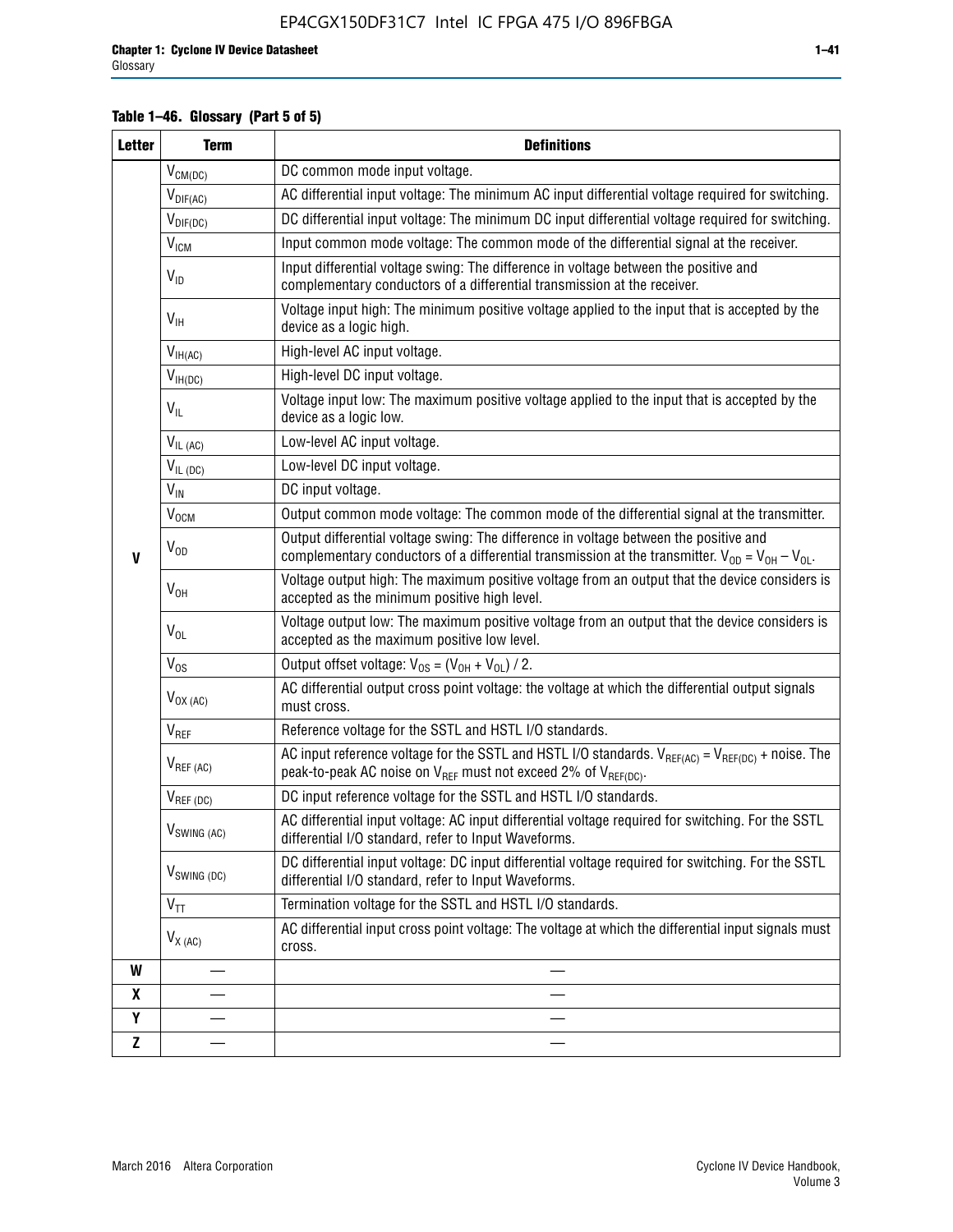# **Document Revision History**

Table 1–47 lists the revision history for this chapter.

| <b>Date</b>      | <b>Version</b> | <b>Changes</b>                                                                                                                                                                                                                            |
|------------------|----------------|-------------------------------------------------------------------------------------------------------------------------------------------------------------------------------------------------------------------------------------------|
| March 2016       | 2.0            | Updated note (5) in Table $1-21$ to remove support for the N148 package.                                                                                                                                                                  |
| October 2014     | 1.9            | Updated maximum value for $V_{CCD, PL}$ in Table 1-1.                                                                                                                                                                                     |
|                  |                | Removed extended temperature note in Table 1-3.                                                                                                                                                                                           |
| December 2013    | 1.8            | Updated Table 1-21 by adding Note (15).                                                                                                                                                                                                   |
| May 2013         | 1.7            | Updated Table 1-15 by adding Note (4).                                                                                                                                                                                                    |
|                  | 1.6            | <b>D</b> Updated the maximum value for $V_1$ , $V_{CCD}$ <sub>PLL</sub> , $V_{CC10}$ , $V_{CC_1CLKIN}$ , $V_{CCH_GXB}$ , and $V_{CCA_GXB}$<br>Table $1-1$ .                                                                               |
|                  |                | $\blacksquare$ Updated Table 1-11 and Table 1-22.                                                                                                                                                                                         |
| October 2012     |                | $\blacksquare$ Updated Table 1-21 to include peak-to-peak differential input voltage for the<br>Cyclone IV GX transceiver input reference clock.                                                                                          |
|                  |                | $\blacksquare$ Updated Table 1-29 to include the typical DCLK value.                                                                                                                                                                      |
|                  |                | <b>Updated the minimum f<sub>HSCLK</sub></b> value in Table 1-31, Table 1-32, Table 1-33,<br>Table 1-34, and Table 1-35.                                                                                                                  |
|                  | 1.5            | ■ Updated "Maximum Allowed Overshoot or Undershoot Voltage", "Operating<br>Conditions", and "PLL Specifications" sections.                                                                                                                |
| November 2011    |                | Updated Table 1-2, Table 1-3, Table 1-4, Table 1-5, Table 1-8, Table 1-9,<br>Table 1-15, Table 1-18, Table 1-19, and Table 1-21.                                                                                                          |
|                  |                | ■ Updated Figure $1-1$ .                                                                                                                                                                                                                  |
|                  | 1.4            | • Updated for the Quartus II software version 10.1 release.                                                                                                                                                                               |
| December 2010    |                | $\blacksquare$ Updated Table 1-21 and Table 1-25.                                                                                                                                                                                         |
|                  |                | $\blacksquare$ Minor text edits.                                                                                                                                                                                                          |
|                  | 1.3            | Updated for the Quartus II software version 10.0 release:                                                                                                                                                                                 |
|                  |                | Updated Table 1-3, Table 1-4, Table 1-21, Table 1-25, Table 1-28, Table 1-30,<br>Table 1-40, Table 1-41, Table 1-42, Table 1-43, Table 1-44, and Table 1-45.                                                                              |
| <b>July 2010</b> |                | ■ Updated Figure $1-2$ and Figure $1-3$ .                                                                                                                                                                                                 |
|                  |                | Removed SW Requirement and TCCS for Cyclone IV Devices tables.                                                                                                                                                                            |
|                  |                | $\blacksquare$ Minor text edits.                                                                                                                                                                                                          |
|                  | 1.2            | Updated to include automotive devices:                                                                                                                                                                                                    |
|                  |                | • Updated the "Operating Conditions" and "PLL Specifications" sections.                                                                                                                                                                   |
| March 2010       |                | $\blacksquare$ Updated Table 1-1, Table 1-8, Table 1-9, Table 1-21, Table 1-26, Table 1-27,<br>Table 1-31, Table 1-32, Table 1-33, Table 1-34, Table 1-35, Table 1-36,<br>Table 1-37, Table 1-38, Table 1-40, Table 1-42, and Table 1-43. |
|                  |                | Added Table 1-5 to include ESD for Cyclone IV devices GPIOs and HSSI I/Os.                                                                                                                                                                |
|                  |                | Added Table 1-44 and Table 1-45 to include IOE programmable delay for<br>Cyclone IV E 1.2 V core voltage devices.                                                                                                                         |
|                  |                | Minor text edits.                                                                                                                                                                                                                         |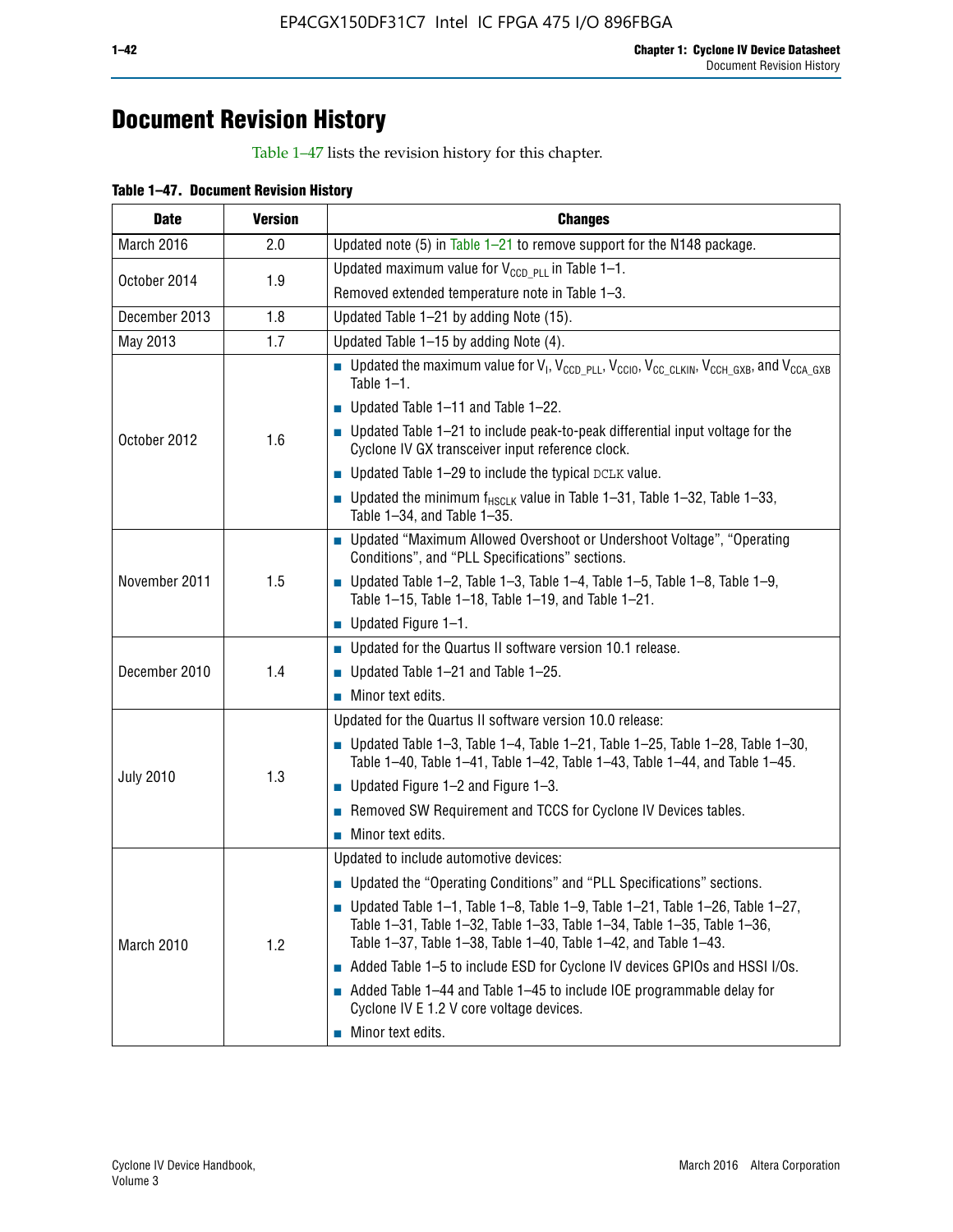#### **Table 1–47. Document Revision History**

| <b>Date</b>   | <b>Version</b> | <b>Changes</b>                                                                                                                                                                          |
|---------------|----------------|-----------------------------------------------------------------------------------------------------------------------------------------------------------------------------------------|
| February 2010 | 1.1            | Updated Table 1-3 through Table 1-44 to include information for Cyclone IV E<br>devices and Cyclone IV GX devices for Quartus II software version 9.1 SP1 release.<br>Minor text edits. |
| November 2009 | 1.0            | Initial release.                                                                                                                                                                        |